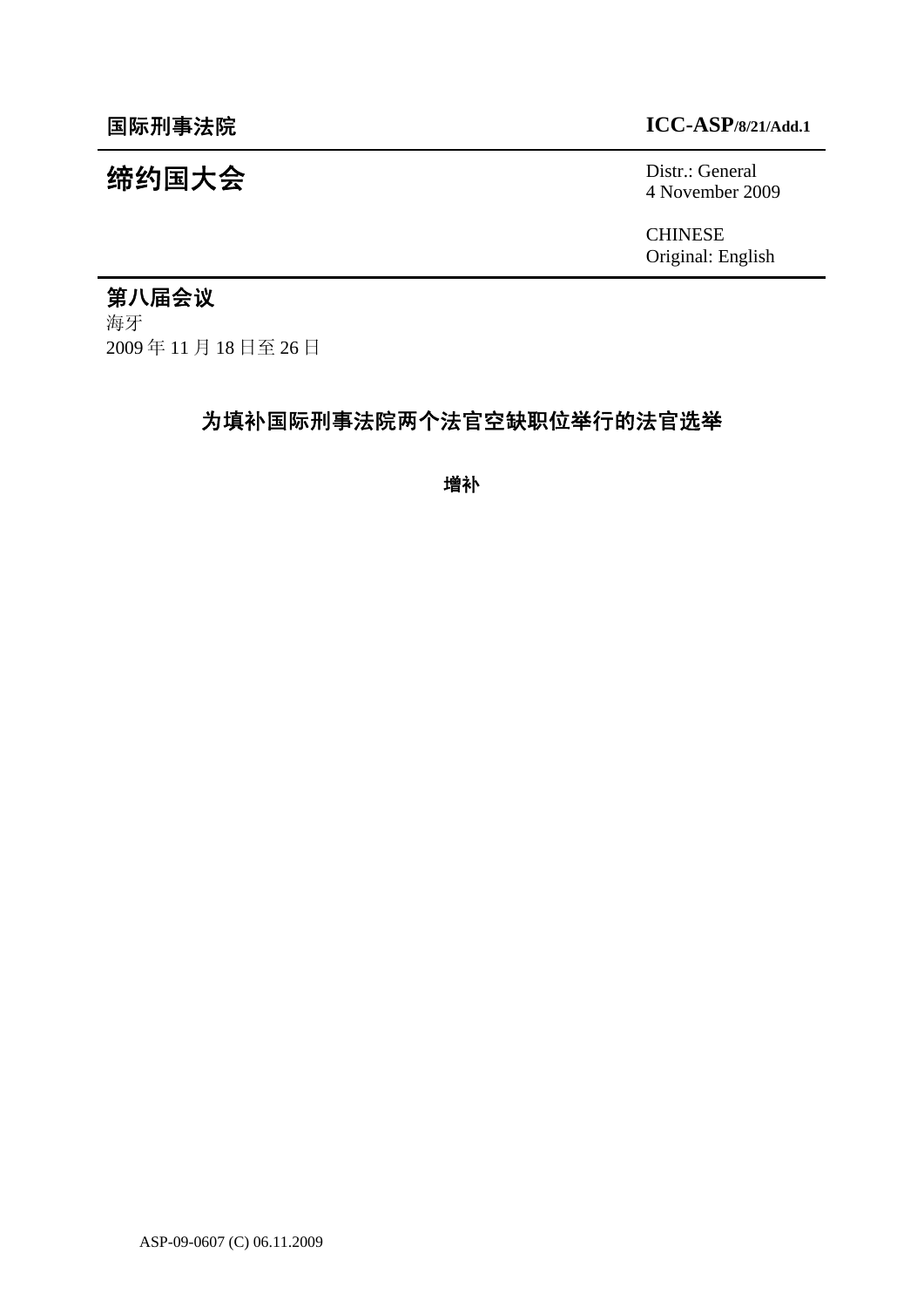# 附件

# 按英文字母顺序排列的候选人名单

# (附资格说明)

# 目录

|    | 姓名和国籍 | 页次 |
|----|-------|----|
| 1. |       |    |
|    |       |    |
|    |       |    |
|    |       | 26 |
|    |       |    |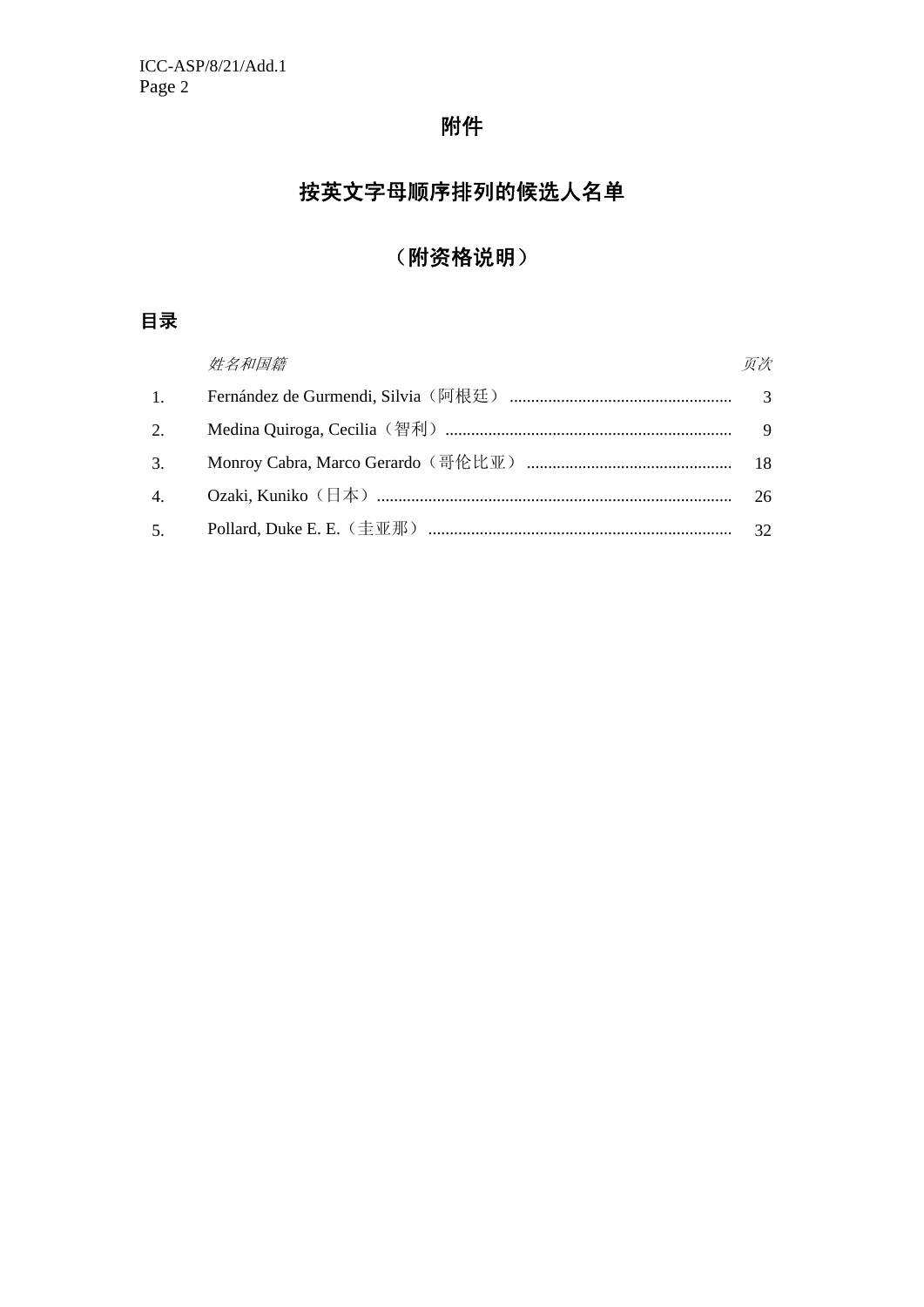# **1. Fernández de Gurmendi, Silvia**(阿根廷)

[原文:西班牙语]

# 普通照会

阿根廷共和国驻荷兰王国大使馆向国际刑事法院罗马规约缔约国大会秘书处致 意, 并根据 ICC-ASP/3/Res.6 号决议第 5 段荣幸地告知秘书处, 阿根廷共和国已决定提 名 Silvia Fernández de Gurmendi 博士作为候选人, 竞选如 2009 年 5 月 13 日的说明 ICC-ASP/8/S/20 所述因 Mohamed Shahabuddeen 先生决定不就任法官职务而导致的空缺 职位。

 Silvia Fernández de Gurmendi 博士是根据《罗马规约》第 36 条第 4 款第 1 项第 1 目规定的程序被提名参加竞选的。就《罗马规约》第 36 条第 5 款所指事项而言, Silvia Fernández de Gurmendi 博士是列入名单 A 的候选人。

《罗马规约》第 36 条第 4 款第 1 项和 ICC-ASP/3/Res.6 号决议第 6 段规定的说 明以及候选人的简历附于本照会之后。

 $[\dots]$ 

\*\*\*

#### 资格说明

根据《罗马规约》第 *36* 条第 *4* 款第 *1* 项和 *ICC-ASP/3/Res.6* 号决议第 *6* 段提交 的说明

a) Silvia A. Fernández de Gurmendi 博士是一位广受赞誉的法学家和外交家。她在 担任所有职务期间都公正清廉地履行了她的职责。她具有在阿根廷共和国担任最高司 法职务的资格。

 她同时具有(i)国际刑法和诉讼程序领域的公认能力和经验以及(ii)国际法、国际 人道主义法和人权领域的公认能力和专业经验。

 她在国际刑法领域的知识和经验在很大程度上来源于她密切和长期参与了国际 刑事法院的设立过程。由于她广泛而积极地参与了创建和设立国际刑事法院的全过程 并于其后在检察官办公室从事工作,她对国际刑事法院的制度,包括适用法律、法院 每一个机构的运作以及它们相互之间和与各国及国际社会其他主体之间的互动方式, 都取得了深刻的了解和认识。特别是由于她参与了法院刑事诉讼程序的制订,Silvia Fernández de Gurmendi 博士对于法院须遵守的复杂的诉讼程序制度具有广泛的理论和 实践知识;事实上,她主持了《规约》规定的刑事诉讼程序(第 5、第 6 和第 8 部分) 的整个起草过程,并且在罗马会议之后,继续领导了《程序和证据规则》的起草工作 。在后一份文件完成后,她就任了侵略罪问题工作组主席。

 从 2003 年至 2006 年,Fernández 博士有机会在国际刑事法院检察官办公室将《 罗马规约》和《程序和证据规则》确立的条款付诸实践。作为管辖权、互补和合作司 司长,她参与了初步分析情势和案件,发展国际犯罪通函的接收和处理制度,获取国 际合作和司法援助,以及对与正在分析或调查的情势有关的地区执行外派任务。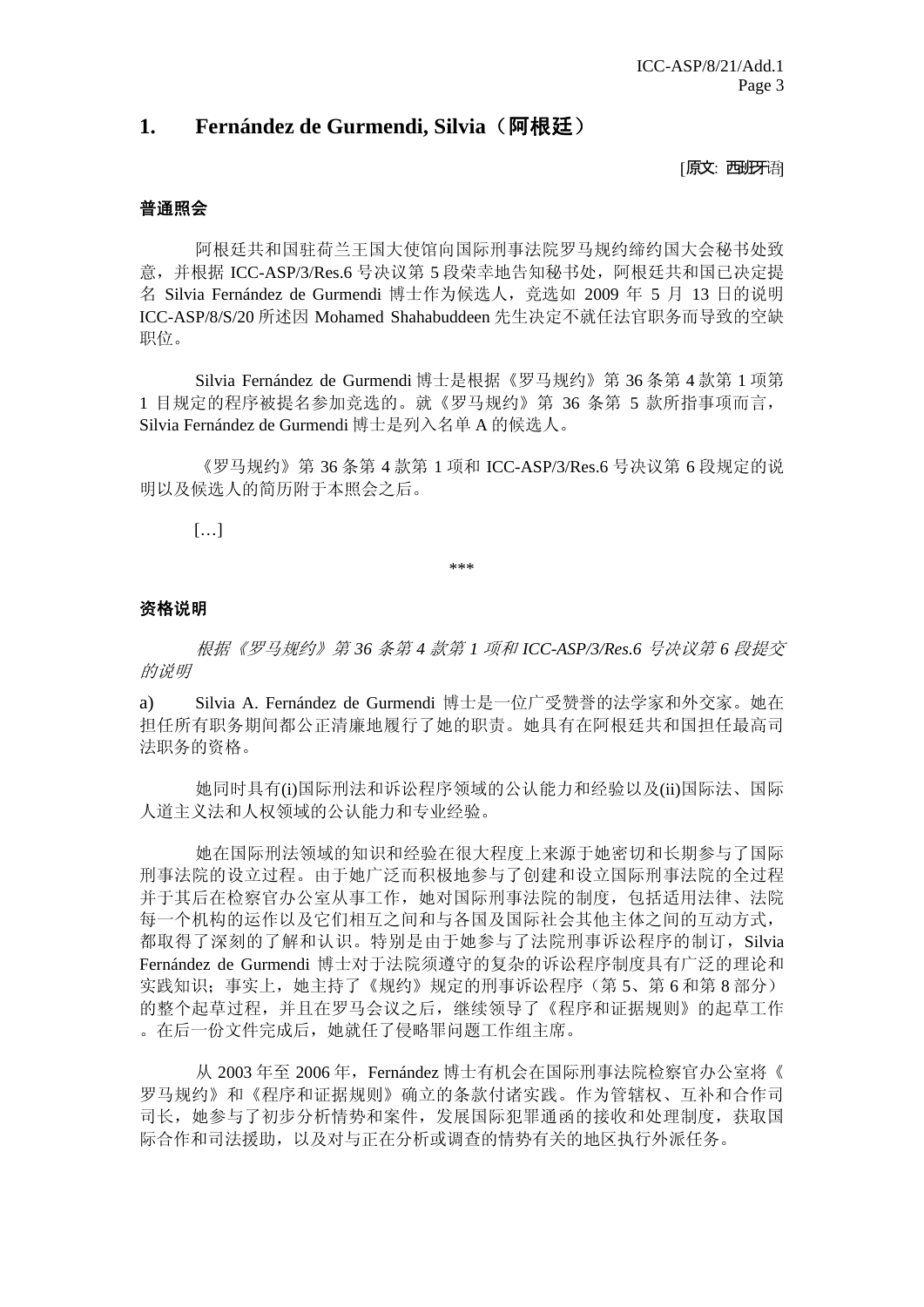同时,由于她在职业生涯期间从事的其他活动和履行的职责(包括阿根廷共和 国外交部人权司司长、人权司副司长和副法律顾问),Silvia Fernández de Gurmendi 博 士在与国际法、国际人道主义法和人权有关的领域里积累了专长。

 在目前担任人权司司长期间,她继续参与了与过渡司法以及防止种族灭绝和其 他国际犯罪有关的事务。她的其他职责包括在全球性和区域性人权机构中出任阿根廷 共和国的代表,以及在美洲保护人权制度内的一些机构(美洲人权委员会和美洲人权 法院)审理的诉讼程序中出任国家的代表或代理人。

1994 年至 2000 年,Fernández 博士出任阿根廷共和国常驻联合国代表团法律顾 问,担任出席第六委员会(1994 年她曾担任报告员)和大会其他法律委员会以及安全 理事会的代表。在从事这项工作期间,Fernández 博士参加了多轮关于法律事务的谈判 ,并在打击国际恐怖主义和促进国际人道主义法基本文件的草拟工作中发挥了领导作 用。Fernández 博士,除其他外,主持了 1994 年《消除国际恐怖主义措施宣言》、 1995 年《补充宣言》以及之后第六委员会就此事项通过的所有决议的草拟过程,直到 她于 2000 年离任为止。她还在《联合国人员和有关人员安全公约》、《制止恐怖主义 爆炸国际公约》和《制止为恐怖活动筹措资金国际公约》的谈判中发挥了重要的、得 到国际认可的作用。由于她在上述及其他有关事务方面的特殊经验,她应联合国高级 专员办事处的邀请出任国际雇佣军问题专家小组主席,负责就反对招募雇佣军和建立 对保安公司的控制机制提出建议(第 56/232 号决议)。

Fernández 博士在她的整个职业生涯中一直参与教学工作,包括担任巴勒莫大学 和布宜诺斯艾利斯大学国际刑法教授,这些职务她一直担任至今。她曾应多所大学和 国家及国际组织邀请在专题讨论小组发言或出任小组成员,并在阿根廷及国外发表了 大量关于国际人道主义、人权和国际刑法事务的材料。

 除了母语西班牙语以外,Fernández de Gurmendi 博士精通法院的两种工作语 文—英语和法语。

Fernández 博士的候选资格是按照《罗马规约》第 36 条第 4 款第 1 项第 1 目的 要求根据国家最高司法职位候选人的提名程序提出的。

b) 就《罗马规约》第 36 条第 5 款所指事项而言, 同时考虑到她的综合资历, 因此 选择将 Fernández 博士列入名单 A。

c) 推选 Silvia A. Fernández de Gurmendi 博士作为候选人时,已按照《罗马规约》 第 36 条第 8 款第 1 项第 1 至第 3 目的规定,考虑到需要具有世界上各主要法系的代表 性,需要有公平的地域代表性,以及需要有适当数目的男女法官。Fernández de Gurmendi 博士对法院的适当构成会有帮助,因为她(i)来自大陆法系,(ii)来自拉丁美洲 和加勒比地区国家集团,以及(iii)是女性。

除上述事实以外,由于候选人同时拥有两类法官(A 和 B)所需的知识和经验 ,因此她的当选将从总体上使法院的构成更加平衡。

d) 除了在国际刑法、国际人道主义法和人权领域具备的知识和一般经验以外, Fernández de Gurmendi 博士还像《罗马规约》第 38 条第 8 款第 2 项所指的那样, 在与 过渡司法有关的具体问题方面,包括知悉真相权、恢复被非法抢夺儿童的身份以及被 迫失踪人士等方面,拥有特殊的经验。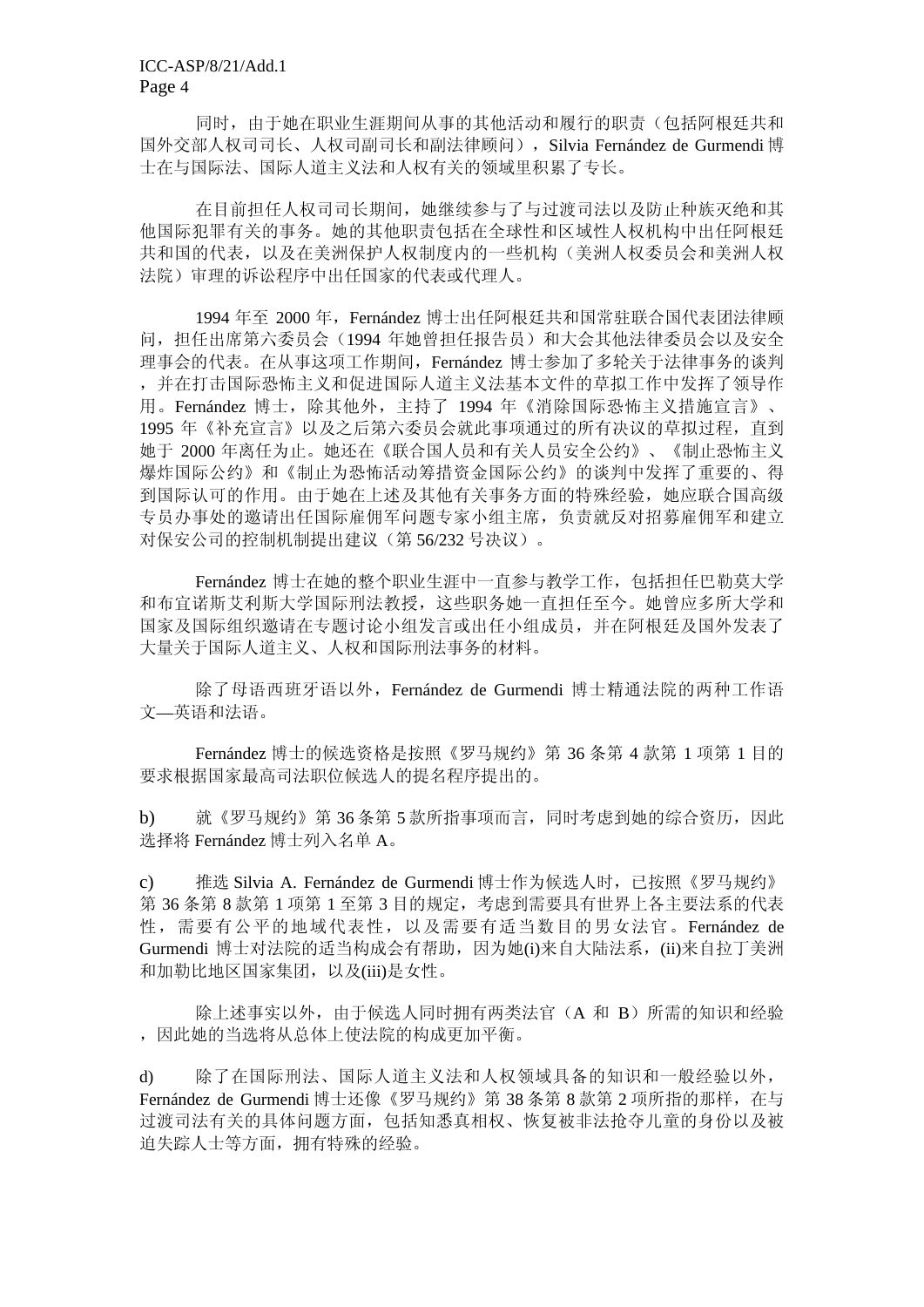e) Silvia A. Fernández de Gurmendi 博士不具有《罗马规约》第 36 条第 7 款所指的 双重国籍。她是作为阿根廷共和国公民被提名为候选人的。

\*\*\*

# 个人资料

出生日期: 1954 年 10 月 24 日

国籍: 阿根廷

# 有关能力和经验总结

- 在国际法、人道主义法和人权领域有 20 年的经验。
- 在长达 12 年的时间里,参与并领导了国际刑事法院的设立和创建过程,包括领导了 详细制定法院刑事诉讼程序的全过程。
- 在国际刑事法院刑事诉讼方面具有专业经验。
- 布宜诺斯艾利斯大学国际刑法教授。
- 在国内和国际上发表了关于国际法、国际人道主义法、人权和国际刑法的著作。
- 精通并可流利使用法院的两种工作语文。

# 获得的文凭和称号

阿根廷科尔多瓦大学法律和社会科学系律师。

法国利摩日大学法律和经济学系公法专业研究毕业证书(硕士)。

阿根廷布宜诺斯艾利斯大学法学系法学博士。

# 专业活动

阿根廷外交学院毕业生(优等生)(1987-1988 年)。1989 年进入阿根廷外交部。

# 现任职务

阿根廷外交部人权司司长。

主要的职责包括:代表阿根廷参加普遍性和区域性人权机构的活动;在美洲人权委员 会和美洲法院审理的案件中出任阿根廷的代表或代理人;就过渡司法和与防止种族灭 绝和其他国际犯罪有关的问题提供咨询。

# 早先与国际刑事法院有关的经历(**1995-2006** 年)

为国际刑事法院宪章文件的起草和谈判以及运作机构的设立做出了广泛的贡献。除其 他活动外,主持了法院刑事诉讼程序(《罗马规约》第五、第六和第七部分以及《程 序和证据规则》)的整个国际起草过程。法院成立后,加入检察官办公室,担任特别 顾问和管辖权、互补和合作司司长。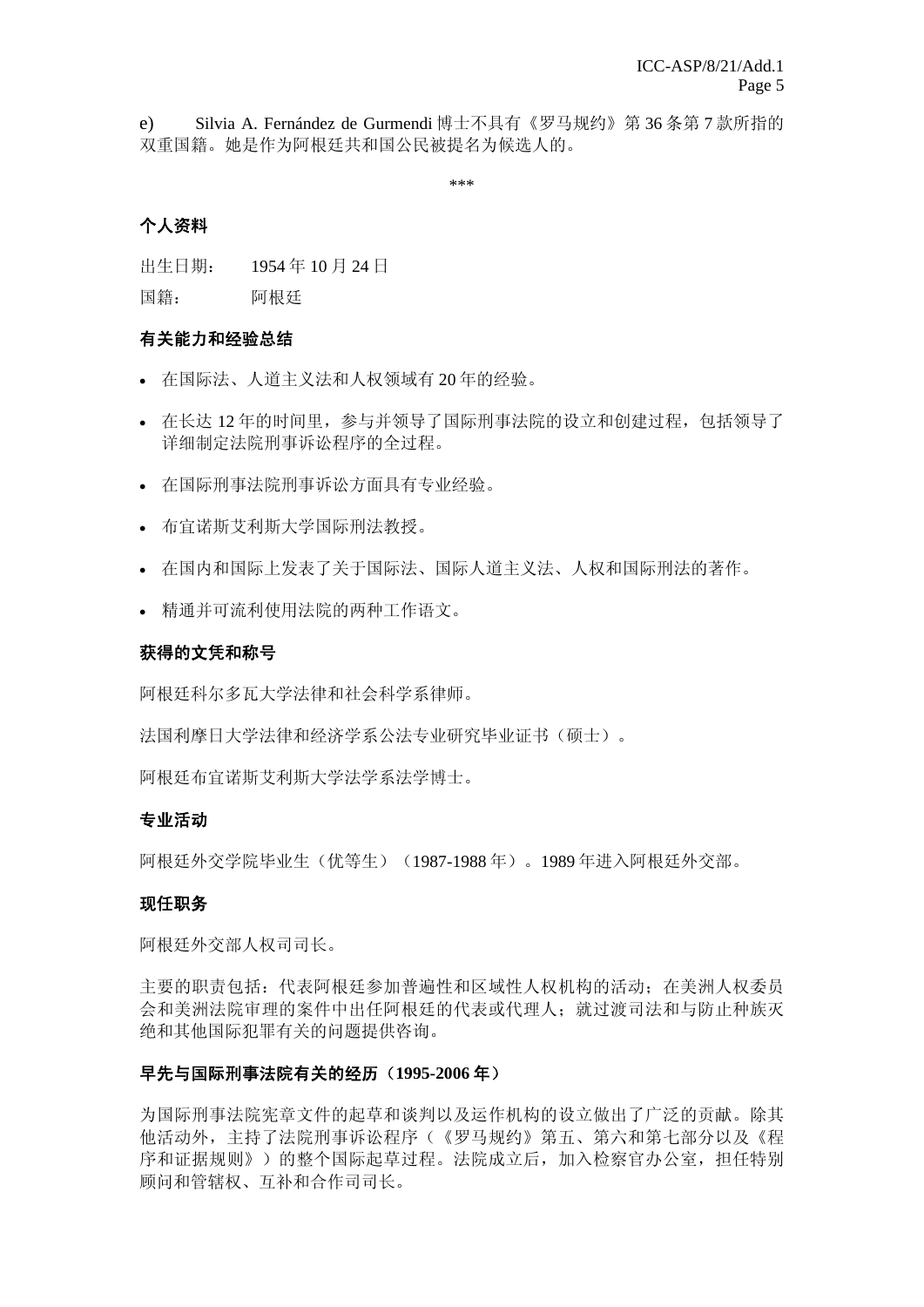《罗马规约》的谈判(*1995-1998* 年)

以下列身份领导了谈判进程:

- 刑事诉讼程序工作组主席(1995-1998 年);
- 联合国设立国际刑事法院问题特设委员会副主席(1995 年);
- 联合国设立国际刑事法院问题预备委员会副主席(1996-1998年);
- 关于建立国际刑事法院的全权代表罗马会议全体委员会副主席(1998 年)。

《罗马规约》补充文件的谈判(*1998-2002* 年)

- 国际刑事法院预备委员会程序和证据规则工作组主席(1998-2000年);
- 国际刑事法院预备委员会侵略罪工作组主席(2001-2002 年)。

#### 法院的设立

担任负责法院实际设立问题的"对话者"机制的主席。这个机制于 2001 年由联合国国 际刑事法院预备委员会为筹备《罗马规约》的生效而设立。该机制的意图是为东道国 提供一个国际对话者,以处理法院实际成立工作的管理。该机制确定了需要设立的基 本制度,并在人力资源、财务、信息技术、大楼管理、公共信息和法律问题等方面制 定行动计划。它还招聘专门领域中的先期专家小组。"对话者"机制确保了存在一个 基本的基础结构,以接待法院的第一批官员并保护《罗马规约》生效前收到的关于犯 罪的信息。

国际刑事法院检察官办公室特别顾问和管辖权、互补和合作司司长(*2003* 年 *6* 月 *– 2006* 年 *12* 月)

职责包括: 参加执行委员会,该委员会负责检察官办公室的总体管理; 就政策、战略 以及情势和案件的挑选提供咨询;以及监督调查小组。

除其他职责和职能外,负责撰写关于情势和案件的管辖权和可受理性问题的法律报告 ;参与撰写法律诉状和参加法官审理的诉讼程序;构建接收和跟进有关犯罪的通信以 及获取合作和司法援助的制度;率领检察官办公室的派出团队前往与正在初步分析或 调查的情势有关的国家领土。

#### 其他有关职务

*2000* 年至 *2003* 年,担任以下职务:

- (阿根廷外交部)人权司副司长。除其他职责外,担任国际人道主义法全国委员会 委员。
- 司法部长顾问。
- (阿根廷外交部)副法律顾问。除其他职责外,担任为在国内实施国际刑事法院《 罗马规约》而设立的全国专家委员会委员。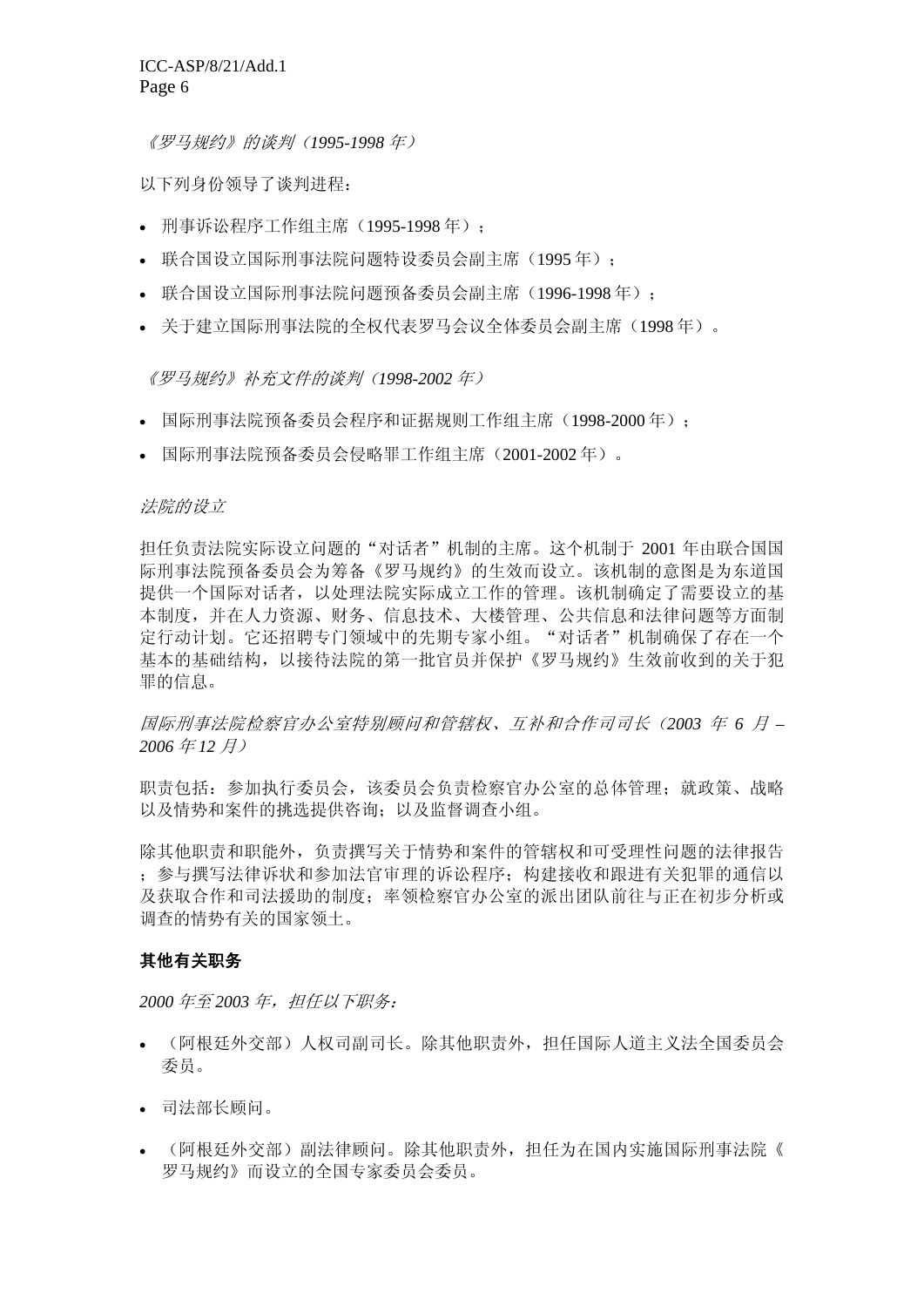• 人权事务高级专员办事处根据大会第 56/232 号决议成立的国际雇佣军问题专家小组 主席,该小组负责就反对招募雇佣军和提高私营保安公司问责制的措施提出建议。

阿根廷常驻联合国代表团法律顾问(*1994 – 2000* 年)

阿根廷出席联合国大会第六委员会和大会及安全理事会与法律有关的其他机构的会议 代表。在关于人道主义法和国际刑法问题的多个谈判小组和委员会中发挥领导作用, 其中特别包括作为成立国际刑事法院进程的一部分而创建的小组和委员会(前面已有 详细介绍)。除其他职能外,担任第六委员会报告员以及负责草拟《联合国人员和有 关人员安全公约》的联合国特设委员会副主席。

阿根廷外交部法律司法律干事(*1989 – 1994* 年)

# 学术经历

布宜诺斯艾利斯大学国际刑法教授(国际关系硕士研究生课程)。

巴勒莫大学前国际刑法教授、布宜诺斯艾利斯大学国际法助理教授。

# 语言

| 西班牙语: | 母语                                          |
|-------|---------------------------------------------|
| 法语:   | 法国巴黎索邦大学法国语言和文明毕业证书。                        |
| 英语:   | 联合国"语言水平证书"。                                |
| 德语:   | (基础德语),阿根廷哥德学院"Deutsch als Fremdsprache"证书。 |

# 关于国际刑事法院和相关问题的出版物

- "The Legal Status of UN Peacekeepers in the Field: Security and Safety/Criminal and Disciplinary Law", *Contemporary International Law Issues: Conflicts and Convergence*, 1995 Joint Conference of the American Society of International Law/Nederlandse Vereniging voor Internationaal Recht**,** T.M.C. Asser Instituut, The Hague, The Netherlands.
- "Elementos para el establecimiento de una corte penal internacional eficaz e independiente", *Revista del Instituto Interamericano de Derechos Humanos*, Costa Rica, Nr. 23, enero-junio 1996.
- "The Role of the Prosecutor", en Roy S. Lee (ed.), *The International Criminal Court, The Making of the Rome Statute, Issues, Negotiations*, *Results,* Kluwer Law International, The Hague/London/Boston, 1999.
- "The Criminal Procedures The Negotiating Process", Roy S. Lee (ed.), The *International Criminal Court, The Making of the Rome Statute, Issues, Negotiations, Results*, Kluwer Law International, The Hague/London/Boston, 1999.
- "Iniciativas de las Naciones Unidas para combatir el terrorismo internacional", *Revista del Instituto de Relaciones Internacionales*, Universidad de la Plata, Año 9, Nr. 17, Junio-Noviembre 1999.
- "La creación de la Corte Penal Internacional", *Revista del Instituto de Relaciones Internacionales*, La Plata, Año 9, Nr. 19, Junio-Noviembre 2000.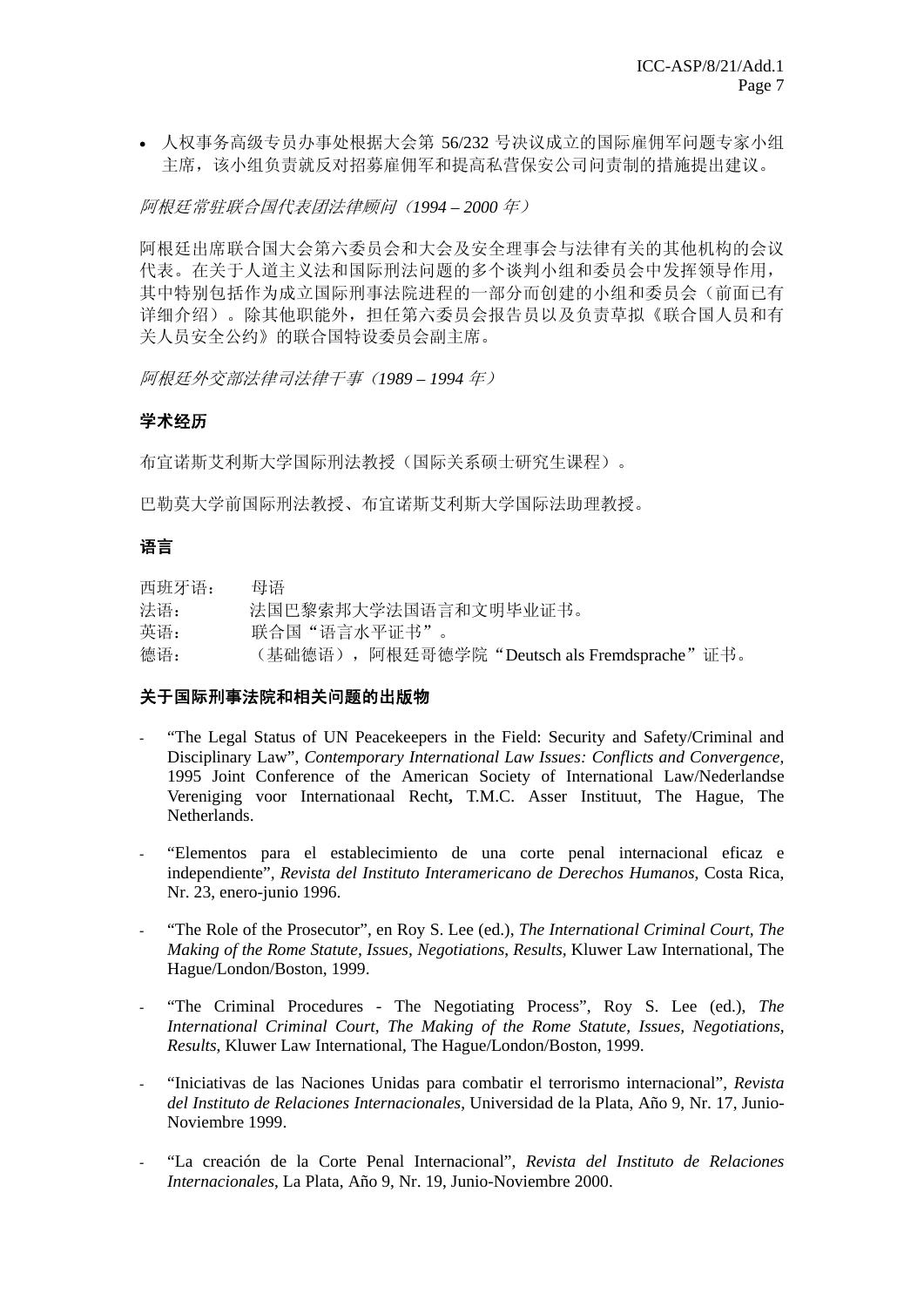- "La Corte Penal Internacional", en CICR, Adaptación de la Legislación Interna para la sanción de las infracciones contra el derecho internacional humanitario, Informe de la Reunión de Expertos de Países Iberoamericanos, Madrid, 10-12 de marzo de 1999, Madrid/Bogotá 2000.
- *The Elements of Crimes and the Rules of Procedure and Evidence of the International Criminal Court*, R. Lee (ed.), associated editor with H. Friman, H. von Hebbel and D. Robinson, Transnational Publishers Inc, New York, 2001.
- "The Elaboration of the Rules of Procedure and Evidence", *The Elements of Crimes and the Rules of Procedure and Evidence of the International Criminal Court*, Transnational Publishers Inc, New York, 2001.
- "Definition of Victims and General Principle", *The Elements of Crimes and the Rules of Procedure and Evidence of the International Criminal Court*, Transnational Publishers Inc, New York, 2001.
- "The Rules of Procedure and Evidence", European Conference on the Rome Statute of the International Criminal Court, *NPWJ,* Rome, 2001.
- "The Role of the Prosecutor", *The Rome Statute of the International Criminal Court, a Challenge to impunity*, M. Politi and G.. Nessi (eds.), Ashgate-Dartmouth, Aldershot/Burlington, United States of America/Singapore/Sidney, 2001.
- "The Rules of Procedure and Evidence of the International Criminal Court" (with H. Friman), *Yearbook of International Humanitarian Law*, Instituut Asser, The Hague, 2001.
- "El acceso de las víctimas a la Corte Penal Internacional", *La Corte Penal Internacional, La Casa de las Américas*, Madrid, 2002.
- "The Working Group on Aggression of the Preparatory Commission for the International Criminal Court", *Fordham International Law Journal*, (Twenty-Fifth Memorial Issue, The Eve of the International Criminal Court: Preparations and Commentary), March 2002.
- "El Estatuto de Roma de la Corte Penal Internacional: Extensión de los crímenes de guerra a los conflictos armados de carácter o internacional y otros desarrollos relativos al derecho internacional humanitario", *Revista Lecciones y Ensayos*, Argentina, 2004.
- "The International Criminal Court and the Crime of Aggression: From the Preparatory Commission to the Assembly of States Parties and Beyond: An insider's view", M. Politi and G. Nessi (eds.), *The International Criminal Court and the Crime of Aggression*, Ashgate, 2004.
- "National Report (Argentina), The Rome Statute and Domestic Legal Orders", Claus Kress, Bruce Broomhall, Flavia Lattanzi, Valeria Santori (eds.), *Constitutional Issues, Cooperation and Enforcement*, Volume II**,** Nomos Verlagsgesellschaft**, B**aden-Baden, 2004.
- "Rules of Procedure and Evidence and Regulations of the International Criminal Court", (with Hakan Friman), José Doria, Hans-Peter Gasser, Cherif Bassiouni (eds.), *The Legal Regime of the International Criminal Court, Essays in Honour of Professor Igor Blischchenko*, Martinus Nijhoff Publishers, 2009.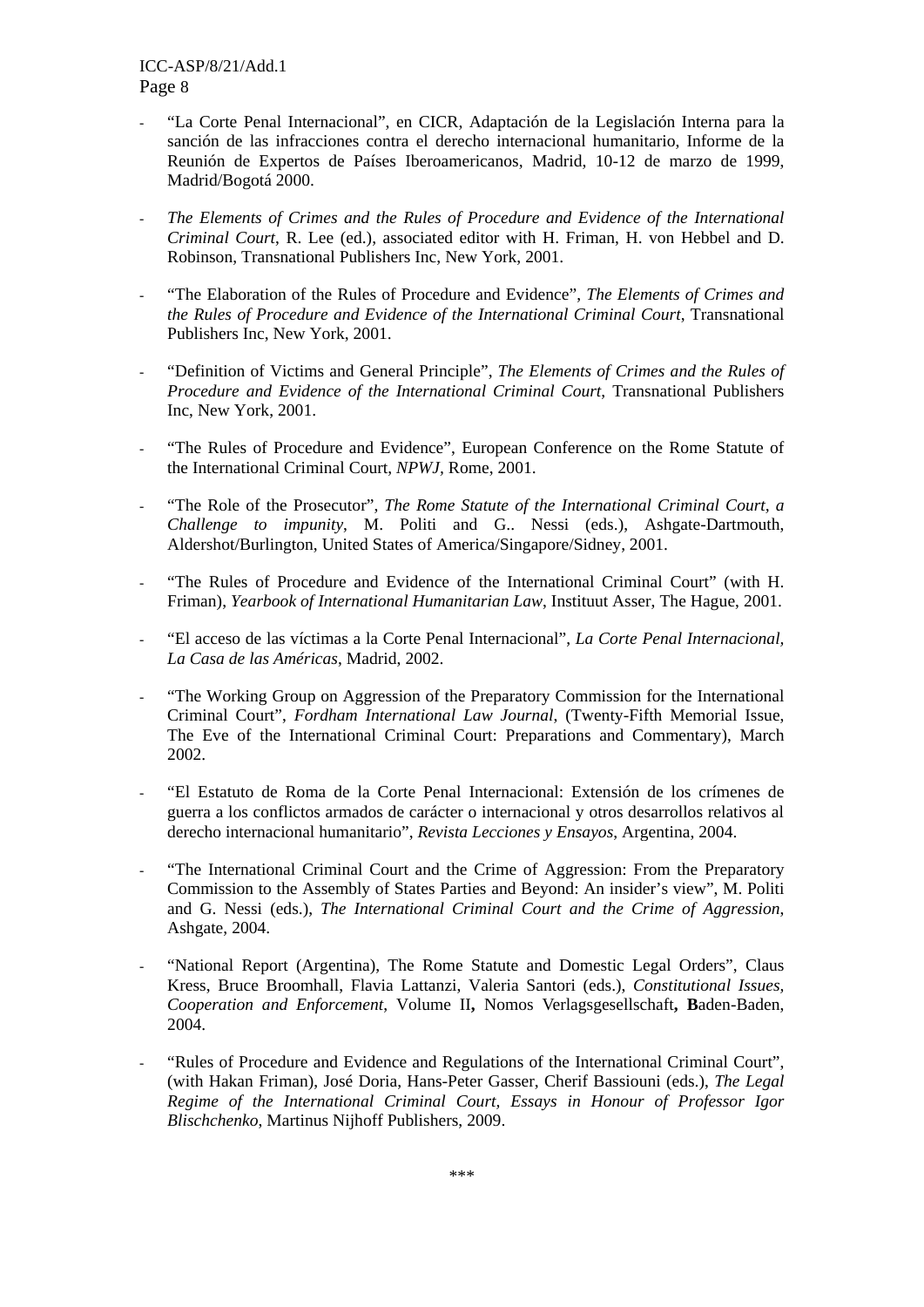# **2. Medina Quiroga, Cecilia**(智利)

[原文:西班牙语]

#### 普通照会

智利共和国大使馆向国际刑事法院罗马规约缔约国大会秘书处致意并荣幸地告 知,智利共和国已决定提名 Cecilia Medina Quiroga 博士作为 因圭亚 那共和国的 Mohamed Shahabuddeen 法官辞职而空缺的国际刑事法院法官职位的候选人,参加定于 在 2009 年 11 月 18 日至 26 日海牙大会第八届会议期间举行的选举。

Medina Quiroga 博士于 2008 年至 2009 年期间一直担任美洲人权法院院长,并 在 2004 年至 2009 年期间一直担任该法院的法官。

Medina Quiroga 博士的提名是根据《罗马规约》第 36 条第 4 款第 1 项第 2 目的 规定做出的,并且就《罗马规约》第 36 条第 5 款所指的事项而言,Medina Quiroga 被 列入名单 B 参加竞选。

本照会的附件是常设仲裁法院智利共和国国别小组的提名函、根据《罗马规约 》第 36 条第 4 款第 1 项和 ICC-ASP/3/Res.6 号决议第 6 段提交的说明, 以及 Medina Quiroga 博士的简历。

 $[\dots]$ 

\*\*\*

#### 常设仲裁法院智利国别小组的信函

我们以常设仲裁法院智利国别小组的名义,根据国际刑事法院《罗马规约》第 36 条第 4 款第 1 项第 2 目, 荣幸地提名 Cecilia Medina Ouiroga 博士为国际刑事法院法 官职位的候选人。

 Cecilia Medina Quiroga 博士在法律领域,特别是在国际法和人权领域的丰富经 历和职业生涯表明,她品格高尚,清正廉明。她毕业于智利大学社会和司法学专业, 并获得荷兰乌 得勒支大学法学博士学位。她目前的职务 是智利大学法律系国际 公法教 授和智利大学人权中心联合主任。她还是该大学法律系博士生项目学术委员会委员。

从 2004 年起到今年, 她还担任美洲人权法院法官, 并在 2008 年至 2009 年期间 担任法院院长。

从 1999 年至 2000 年, Medina 教授还担任联合国人权委员会主席, 1997 年至 1998 年担任该委员会副主席,并在 1995 年至 2002 年期间担任该委员会委员。

 Cecilia Medina 博士在性别问题上经验丰富并具备专长。她在美洲人权研究所( 哥斯达黎加圣何塞)、荷兰马斯特里赫特人权中心和国际人权法小组"法律中的妇女 "项目以及美国国际法学会提供了关于妇女权利的多项课程和讲座。

她以妇女、青少年和受害人人权为题出版了许多书籍,并发表了许多文章。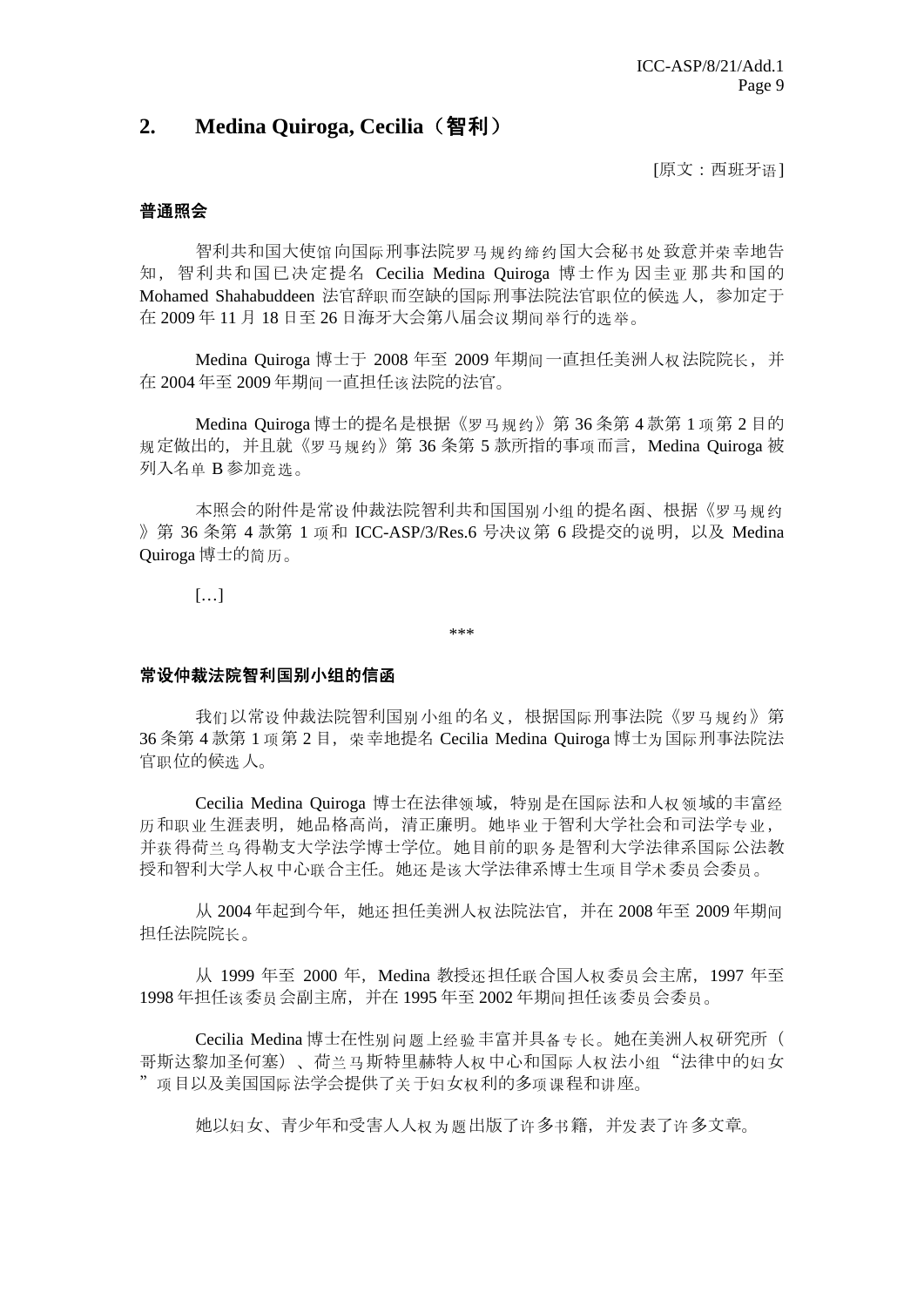ICC-ASP/8/21/Add.1 Page 10

因此, 我们恳请根据《罗马规约》第 36 条第 5 款, 将 Cecilia Medina 博士列入 国际刑事法院法官选举的候选人名单,并列入名单 B。

签名人:

Eduardo Vio Grossi Edmundo Vargas Carreño 常设仲裁法院国别小组成员 南成员 医二十二指数 医心包炎 化二氯化二氯化二氯

Hugo Llanos Mansilla Ximena Fuentes Torrijo

常设仲裁法院国别小组成员 成员 医心脏 医心脏 医单位 计数据 医副小组成员

\*\*\*

#### 资格说明

根据国际刑事法院《罗马规约》第 *36* 条第 *4* 款第 *1* 项以及 *ICC-ASP/3/Res.6* 号 决议第 *6* 段提交的说明。

a) Medina 博士在法律,特别是国际法和人权领域拥有广泛的经验。她毕业于智利 大学社会和司法学专业,并获得荷兰乌得勒支大学法学博士学位。她是智利大学法律 系国际公法教授,并且是该系人权中心联合主任。她还是该系博士学位委员会委员。

b) Medina 博士在 2004 年至 2009 年期间担任美洲人权法院法官,并于 2008 年至 2009 年期间担任该法院院长。

c) Cecilia Medina 博士还在 1999 年至 2002 年期间担任联合国人权委员会主席, 1997 年至 1998 年担任该委员会副主席,1995 年至 2002 年担任该委员会委员。

d) 如《罗马规约》第 36 条第 8 款第 2 项所要求,Cecilia Medina 博士在性别、青 少年和受害人问题领域具有专门知识和经验。她在哥斯达黎加圣何塞美洲人权研究 所、荷兰马斯特里赫特人权中心和国际人权法小组"法律中的妇女"项目以及美国国 际法学会("妇女在人权框架内为争取平等进行的斗争的演变")提供了关于妇女权 利的多项课程和讲座。她在这些领域发表了许多作品。

e) 除西班牙语和荷兰语以外,Cecilia Medina 博士还精通英语和法语,并且说写俱 佳,因此很容易满足《罗马规约》第 36 条第 3 款第 3 项的要求。

f) 就《罗马规约》第 36 条第 5 款所指事项而言,并且考虑到 Cecilia Medina 博士 在与国际法有关的问题上的公认能力和经验,她被列入名单 B 参加竞选。同样,根据 第 36 条第 8 款,Cecilia Medina 博士参选符合确保世界各主要法系的代表性的需要。

g) 就《罗马规约》第 36 条第 7 款所指事项而言,Cecilia Medina 博士不具备双重 国籍。她是作为智利共和国国民出任候选人的。

h) Medina 博士的提名是根据《罗马规约》第 36 条第 4 款第 1 项第 2 目规定的程 序做出的。随本普通照会附上常设仲裁法院智利共和国国别小组的提名函,以及上述 《罗马规约》第 36 条第 4 款和大会 ICC-ASP/3/Res.6 号决议第 6 段所要求的说明。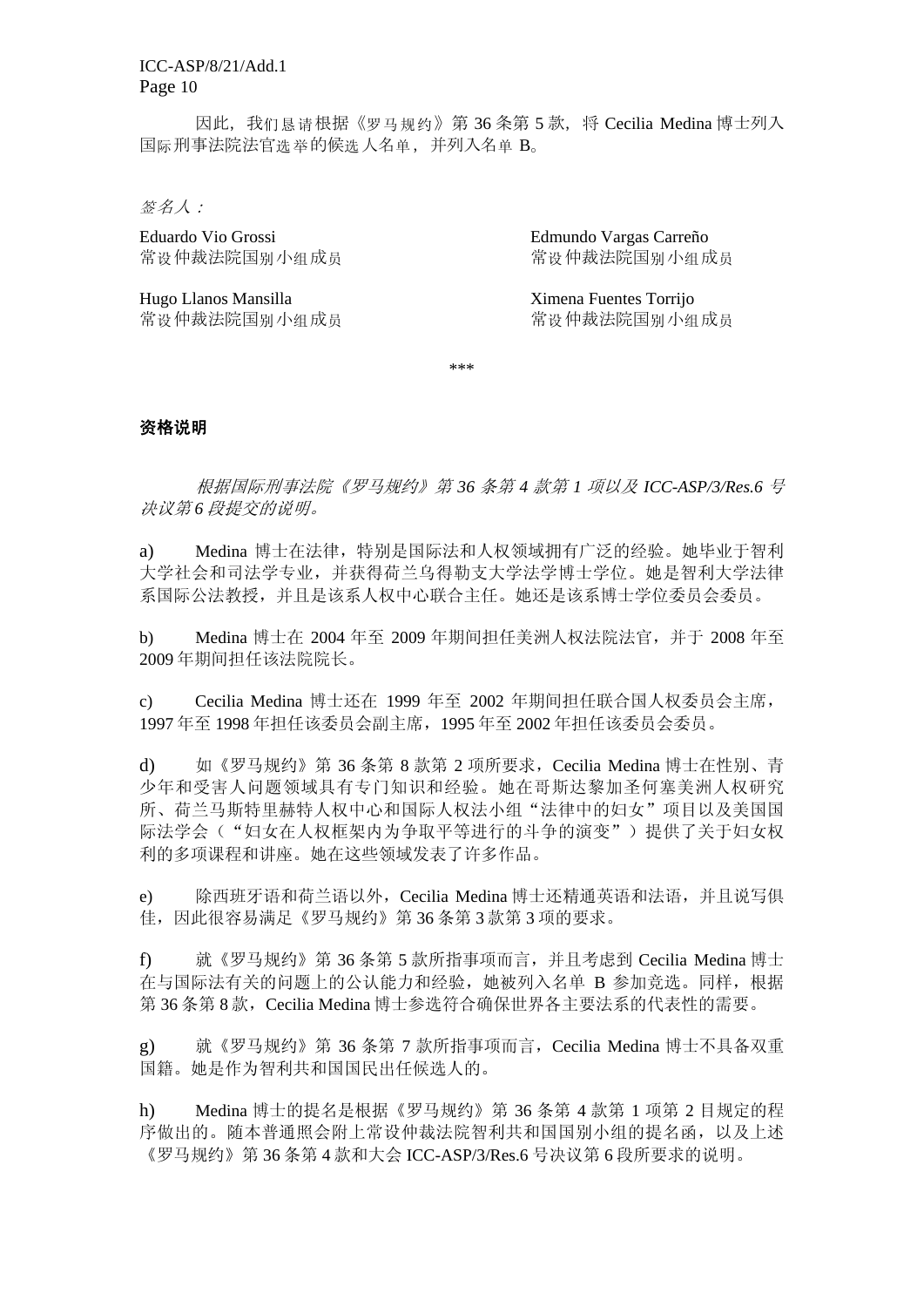i) 最后, 随附的 Medina 教授的西班牙文和英文简历提供了关于她在法律领域广泛 活动的详细介绍。

\*\*\*

# 个人资料

- 出生日期: 1935 年 11 月 17 日
- 出生地点: 智利

# 国籍: 智利

#### 学位

1959 智利大学社会和司法学证书(最高荣誉)

1988 荷兰乌得勒支大学法学博士

# 现任职务

- 2008 2009 美洲人权法院院长
- 2004 2009 美洲人权法院法官

智利大学人权中心联合主任

智利大学法律系国际法教授

智利大学博士项目学术委员会委员

# 原先在智利的职务

- 1959 1968 私人从业
- 1969 1973 智利大学法律系宪法副教授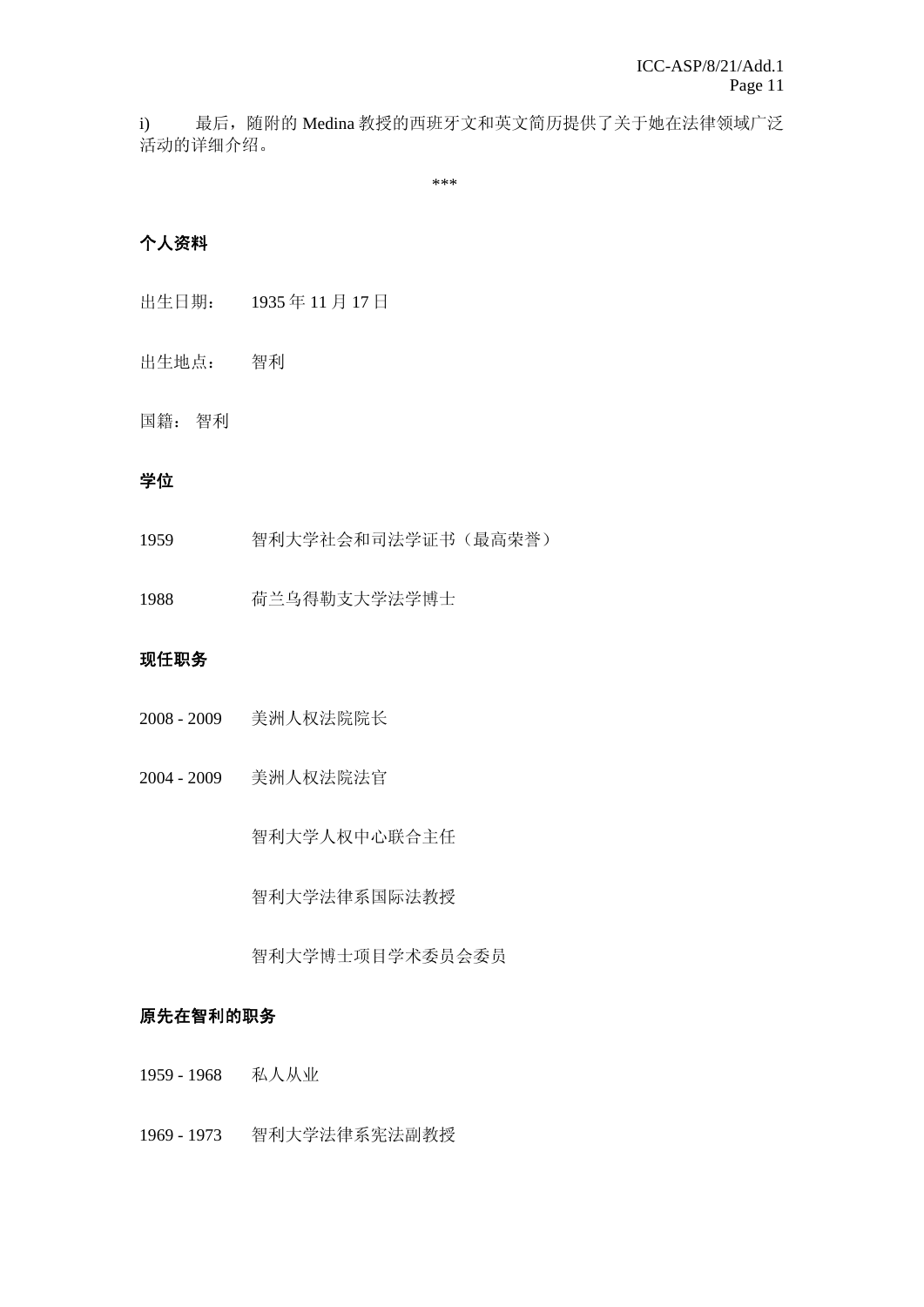ICC-ASP/8/21/Add.1

Page 12

- 1972 1973 智利宪法法院副秘书长兼报告员
- 1992 1997 智利圣地亚哥迭戈·波塔雷斯大学国际法教授
- 1999 2001 智利大学国际研究所研究生院院长

# 国外职务

- 1976 1977 美利坚合众国华盛顿特区印第安法发展研究所法律顾问
- 1977 Investigadora en la División Hispánica de la Biblioteca Legal, Biblioteca del Congreso,美利坚合众国华盛顿特区
- 1980 1988 荷兰乌得勒支大学法律系欧洲研究所讲师、研究员
- 1989 1994 荷兰乌得勒支大学法律系荷兰人权研究所讲师、研究员
- 1991 1993 荷兰外交部评估哥伦比亚人权项目顾问
- 1995 2002 联合国人权委员会委员
- 1997 1998 联合国人权委员会副主席
- 1999 2000 联合国人权委员会主席
- 1997 美利坚合众国坎布里奇哈佛大学哈佛法学院罗伯特·肯尼迪杰出拉丁美 洲人教席客座教授

#### 在智利国内外的其他学术活动

- 由不同的实体赞助为拉丁美洲律师、法官、公共辩护人、检察官、公务员举办的各 种课程的负责人兼教授:美洲人权法院,美洲人权研究所,巴拉圭、洪都拉斯和墨 西哥最高法院;拉丁美洲不同的大学;乌得勒支大学(荷兰乌得勒支);联合国开 发计划署(拉丁美洲和加勒比地区服务和知识股)和联合国人权事务高级专员办事 处;联合国提高妇女地位司;联合国拉丁美洲和加勒比岛国经济理事会;国际法院 ,和平宫(荷兰海牙)
- 关于妇女人权的各种课程和讲座:美洲人权研究所(哥斯达黎加圣何塞);马斯特 里赫特人权中心以及国际人权法小组"法律中的妇女"项目,负责起草《消除对妇女 一切形式歧视公约》任择议定书(荷兰马斯特里赫特);美国国际法学会:妇女在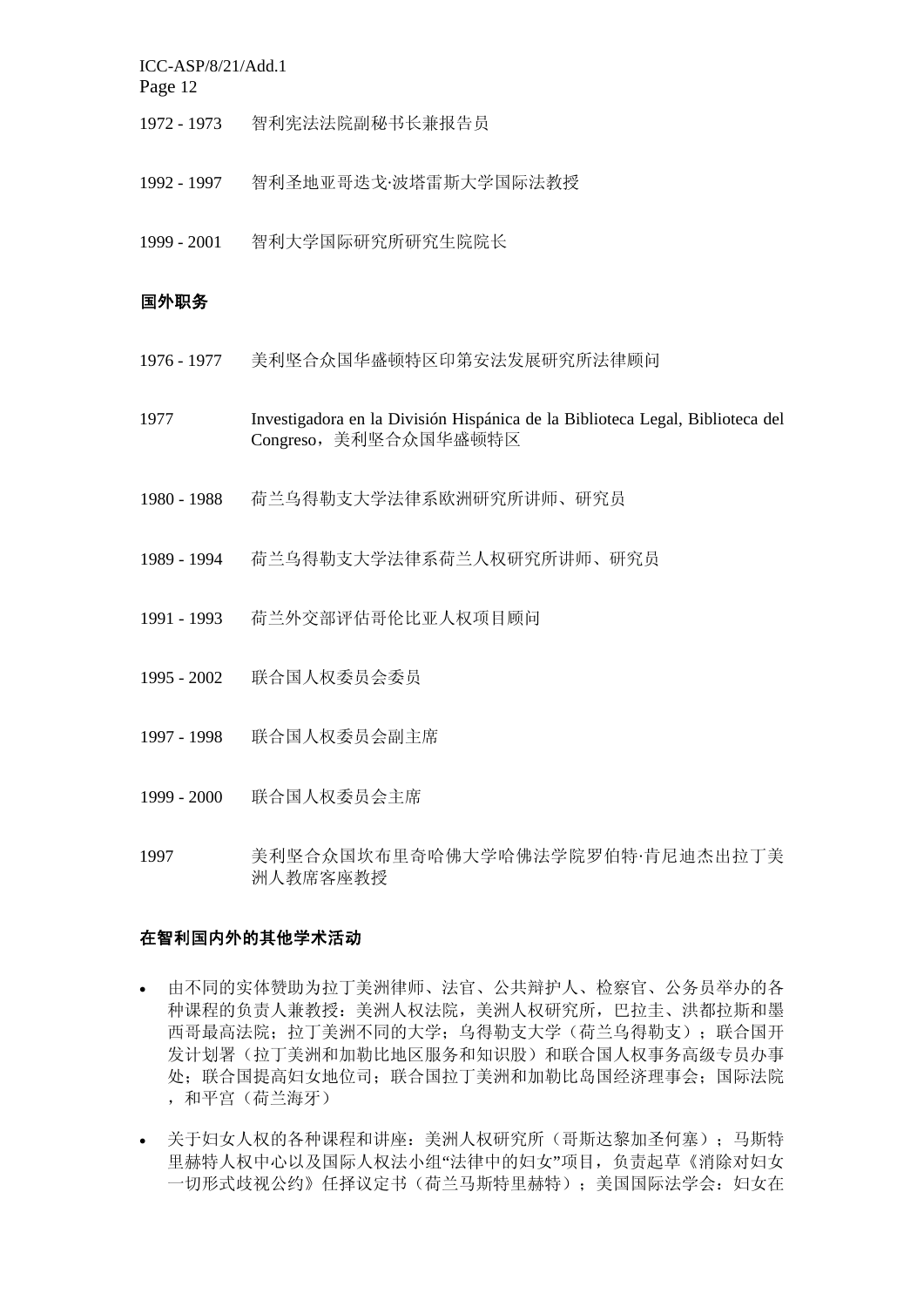人权框架内为争取平等进行的斗争的演变;多伦多大学(1994年);国际刑事法院 法官研讨会:国际司法管辖与性别公正(荷兰海牙)

- 各种讲座:拉丁美洲社会科学家和国际教育交流理事会(为大学教授举办,主题为 向民主的过渡);国际宪法协会第六届世界大会:地位重要吗?;修正刑事法典时 应遵循的国际人权标准(联合国专门机构,多米尼加共和国圣多明各); "基于性 别的暴力对发展的影响"研讨会,世界银行(美利坚合众国华盛顿特区);发展与 对妇女暴力讲习班(世界银行和美洲开发银行(拉丁美洲和加勒比经济委员会,智 利));与欧洲人权法院、美洲人权法院和乌得勒支大学合办的研讨会;与非洲人 权法院、欧洲人权法院和美洲人权法院合办的研讨会,由德国发展合作机构主办( 德国柏林)
- 在不同大学和机构中的客座教授和讲师:联合国和平大学(哥斯达黎加圣何塞); 多伦多大学法律系(加拿大多伦多);约克大学法律系(加拿大多伦多); 麦吉尔 大学(加拿大蒙特利尔);伦德大学(瑞典伦德);美洲大学(美利坚合众国华盛 顿特区);人权研究所(法国斯特拉斯堡);墨西哥国立大学(墨西哥墨西哥城) ;危地马拉大学(危地马拉危地马拉城);巴拉圭大学(巴拉圭亚松森);布宜诺 斯艾利斯国立大学(阿根廷布宜诺斯艾利斯);图库曼国立大学(阿根廷圣米格尔 – 德图库曼);洛斯安第斯大学和哈维里亚那大学(哥伦比亚波哥大);拉美科技 大学(哥斯达黎加圣何塞);以及萨尔瓦多大学(萨尔瓦多圣萨尔瓦多)
- 顾问职位:NIVOS(荷兰):对玻利维亚科恰班巴的"Oficina Jurídica de la Mujer"的评估;福特基金会: 对拉丁美洲和加勒比保护妇女权利委员会(拉丁美 洲和加勒比非政府组织)各个处的评估;荷兰外交部:对哥伦比亚三个人权教育项 目的评估
- 在智利、荷兰(乌得勒支和马斯特里赫特)和联合王国(牛津)为各种论文提供辅 导

#### 书籍和专著精选

- *Nomenclature and Hierarchy. Basic Latin American Sources*, Medina, C. and Medina, R. (Library of Congress, Washington, D.C., 1979).
- *The Battle of Human Rights. Gross, Systematic Violations and the Inter-American System* (Martinus Nijhoff, Dordrecht, 1988).
- *Constitución, Tratados y Derechos Esenciales, Introducción y Selección de textos* (Corporación Nacional de Reparación y Reconciliación, Santiago, 1994).
- *Sistema Jurídico y Derechos Humanos. El derecho nacional y las obligaciones internacionales de Chile en materia de Derechos Humanos*, Medina, C. and Mera, J. (eds.) (Universidad Diego Portales, Santiago, 1996), 687 pp.
- *Manual de Derecho Internacional de los Derechos Humanos para Defensores Penales Públicos*, Medina, C. (with the assistance of Nash, C.) (Centro de Documentación Defensoría Penal Pública, Santiago, 2003).
- *La Convención Americana: Teoría y Jurisprudencia. Vida, integridad personal, libertad personal, debido proceso y recurso judicial* (Mundo Gráfico, San José, 2005).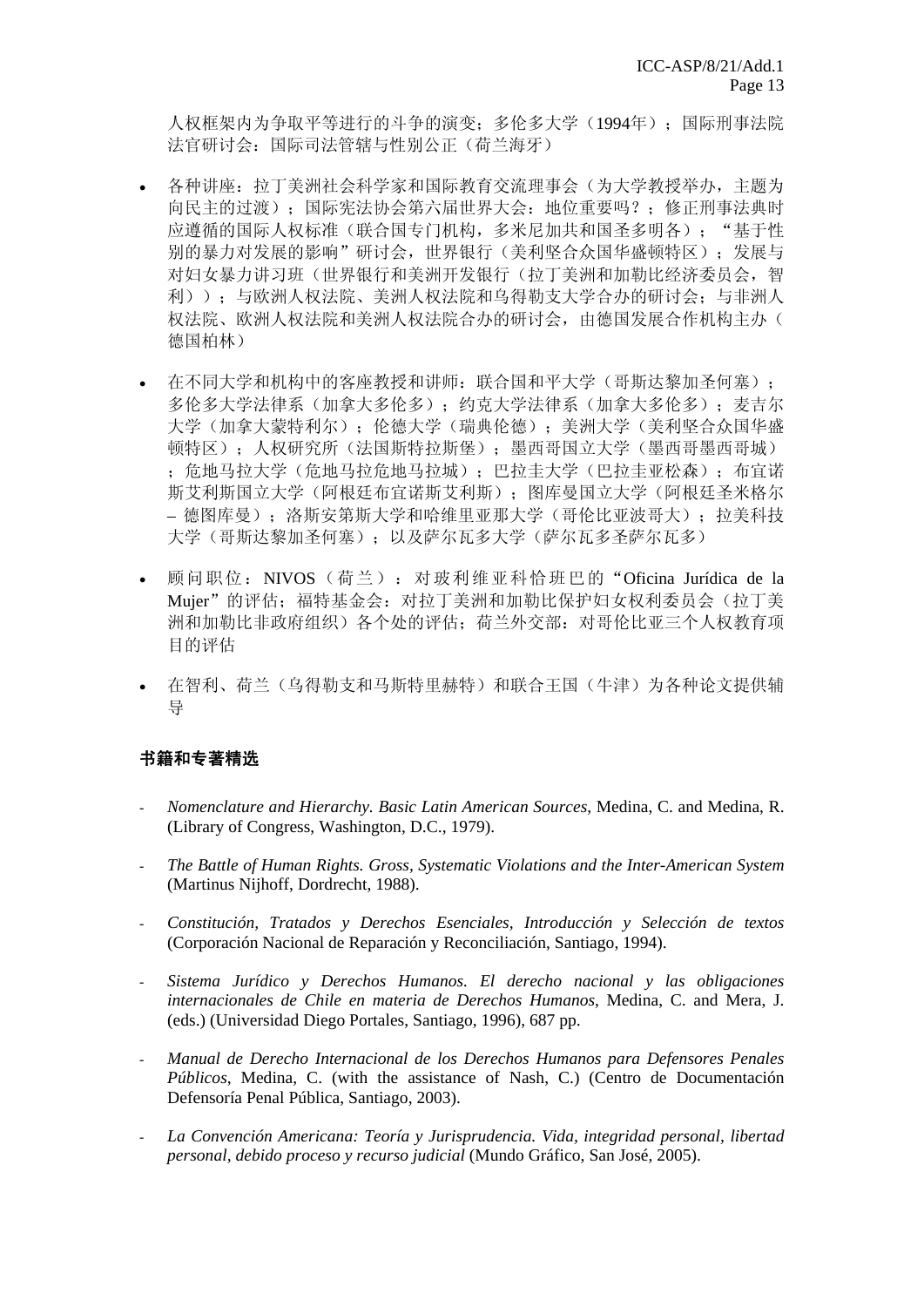- *Sistema Interamericano de Derechos Humanos: Introducción a sus Mecanismos de Protección*, Medina, C. and Nash. C. (Law Faculty and Human Rights Center, University of Chile, Santiago, 2007).

# 图书中的章节和期刊中的文章精选

- "Women's Rights as Human Rights: Latin American Countries and the Organization of American States", in Diaz-Diocaretz, M. and Zavala, I. (eds.), *Women, Feminist Identity and Society in the 1980's*, John Benjamins Publishing Company, Amsterdam, 1985.
- "A 1988 Universal Declaration of Human Rights", in *Netherlands Quarterly of Human Rights*, *Special Edition*, 1989.
- "The Right to Reparation for victims of gross, systematic violations of human rights: The experience of Chile", in *Seminar on the Right to Restitution, Compensation and Rehabilitation for Victims of Gross Violations of Human Rights and Fundamental Freedoms*, *SIM, Special No. 12,* Human Rights Project Group, University of Limburg, Maastricht, 1992.
- "El aborto terapéutico y los Derechos Humanos", in *Foro Abierto de Salud y Derechos Reproductivos, Simposio Nacional. Leyes para la Salud y la Vida de las Mueres. Hablemos del Aborto Terapéutico*, Santiago, 1993.
- "Do International Human Rights Laws Protect Women?" in Kerr, J., (ed.), *Ours by Right. Women's Rights as Human Rights*, ZED Books in association with The North-South Institute, Ottawa, Canada, 1993.
- "Towards a more effective guarantee of the enjoyment of human rights by women in the inter-American system", in Cook, R., (ed.), *Human Rights of Women. National and International Perspectives,* University of Pennsylvania Press, 1994 (also available in Mandarin).
- "Protección de la mujer y derechos humanos" and "Violencia contra la mujer y derechos humanos. El sistema internacional", in De la Fuente, N. and Ulloa, M., *Cuadernos de Trabajo No. 1*, Universidad Diego Portales, Santiago, 1995.
- "La Jurisprudencia del Tribunal Europeo de Derechos Humanos", in Infante, M.T. and Cave, R. (eds.), *Solución Judicial de Controversias. El Derecho Internacional ante los Tribunales Internacionales e Internos*, Instituto de Estudios Internacionales, Universidad de Chile, Sociedad Chilena de Derecho Internacional, Santiago, 1995.
- "El Derecho Internacional de los Derechos Humanos", in Medina, C. and Mera, J. (eds.), *Sistema Jurídico y Derechos Humanos. El derecho nacional y las obligaciones internacionales de Chile en materia de Derechos Humanos*, Universidad Diego Portales, Santiago, 1996.
- "La Libertad de Expresión", in Medina, C. and Mera, J. (eds.), *Sistema Jurídico y Derechos Humanos. El derecho nacional y las obligaciones internacionales de Chile en materia de Derechos Humanos*, Universidad Diego Portales, Santiago, 1996.
- "The Role of Country reports in the Inter-American System of Human Rights", in Harris, D.J. and Livingstone, S., *The Inter-American System of Human Rights*, Clarendon Press, Oxford, 1998.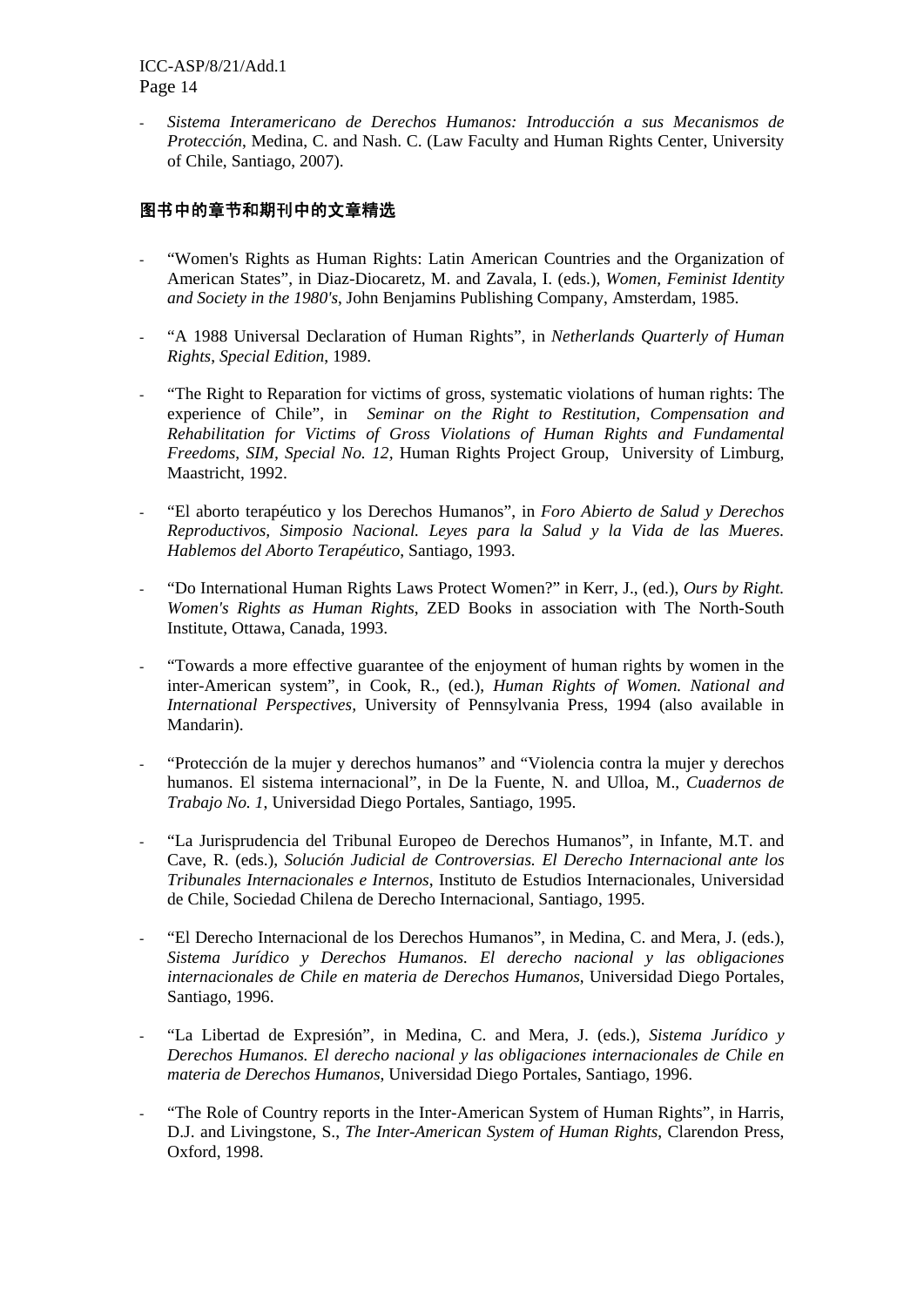- "Some Thoughts to Mark the  $50<sup>th</sup>$  Anniversary of the Universal Declaration of Human Rights", in *Reflections on the Universal Declaration of Human Rights. A Fiftieth Anniversary Anthology,* Martinus Nijhoff Publishers, The Hague, Boston, London, 1998.
- "Towards Effectiveness in the Protection of Human Rights in the Americas", in *Transnational Law and Contemporary Problems*, University of Iowa, volume 8, No. 2, Fall 1998.
- "The Inter-American Commission on Human Rights and Women, with Particular Reference to Violence", in Castermans, M., Van Hoof, F. and Smith, J., *The Role of the Nation-State in the 21st Century*, Kluwer Law International, The Netherlands, 1998.
- Medina, C. and González, F., "Country Law and Practice: Chile: National Security, Freedom of Expression and the Legacy of the Military Dictatorship", in Coliver, S., Hoffman, P., Fitzpatrick, J. and Bowen, S. (eds.), *Secrecy and Liberty: National Security, Freedom of Expression and Access to Information*, International Studies in Human Rights, volume 58, Martinus Nijhoff Publishers, 1999.
- "The Human Rights Committee, State Reports and Gender Mainstreaming", in Coomans, F., et al (eds.), *Rendering Justice to the Vulnerable*, Kluwer Law International, The Netherlands, 2000.
- "Las restricciones a la libertad de expression", in *Sistema Interamericano de Derechos Humanos y Libertad de Expresión en Paraguay*, McCormick Tribune Foundation, Costa Rica, 2002.
- "Human rights of women: where are we now in the Americas?", in Manganas, A. (ed.), *Essays in Honor of Alice Yotopuolos – Marangopoulos*, Hellas y Bruylant, Athens, Greece and Brussels, Belgium, 2003.
- "Políticas de Seguridad ciudadana, derechos humanos y administración de justicia", in Comisión Andina de Juristas, *El enfoque de los derechos humanos en las políticas públicas*, Lima: CAJ, 2004.
- "Las obligaciones del Estado bajo la Convención Americana de Derechos Humanos" in *La Corte Interamericana. Un cuarto de Siglo 1979-2004*, Corte Interamericana de Derechos Humanos, San José, 2005.
- "Observación General 31 del Comité de Derechos Humanos de las Naciones Unidas. La índole de la obligación jurídica general impuesta a los Estados Partes en el Pacto", in *Anuario de Derechos Humanos 2005*, N°1, Human Rights Centre, University of Chile, 2006.
- "Volviendo a los orígenes: los derechos humanos de las mujeres", in "Mujer Generación" Siglo XXI", University of Chile, 2007.
- "Observación General 16 del Comité de Derechos Económicos, Sociales y Culturales: Mujeres e Igualdad", in *Anuario de Derechos Humanos 2006*, N°2, Human Rights Centre, University of Chile, 2007.
- "La situación de los niños y adolescentes en Chile a la luz de las observaciones del Comité de los Derechos del Niño de las Naciones Unidas al Tercer Informe Periódico de Chile", in *Anuario de Derechos Humanos 2007*, N°3, Human Rights Centre, University of Chile, 2008*.*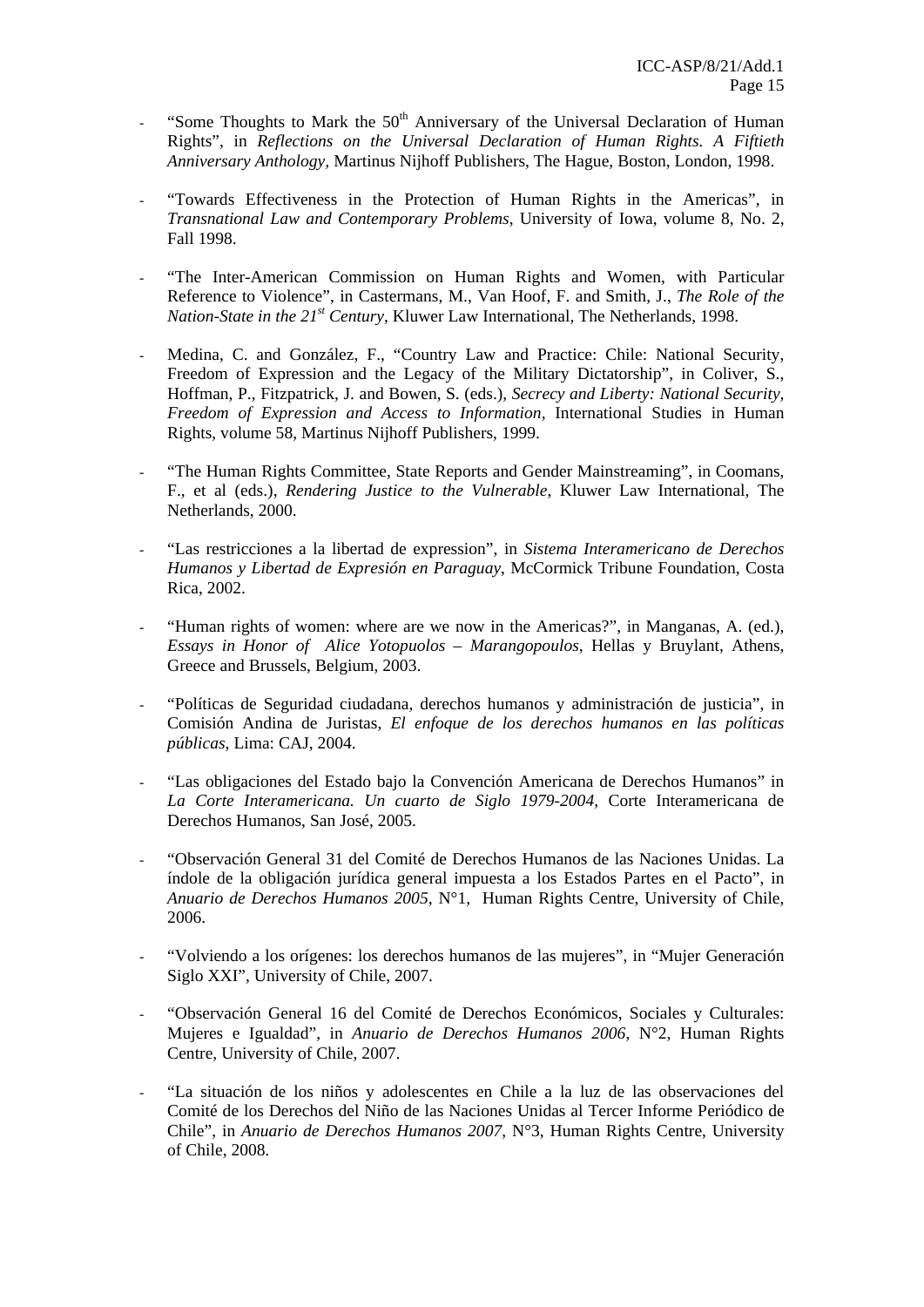- "La situación de los Derechos Humanos de las Mujeres según el Comité para la Eliminación de la Discriminación contra la Mujer", in *Anuario de Derechos Humanos 2007*, N°3, Human Rights Centre, University of Chile, 2008.
- "The bumpy road to human rights", in *Netherlands Quarterly of Human Rights*, 2008.
- "Derecho a la vida y libertad personal", in *Seminar on Human Rights, Supreme Court*, Mexico, 2008 (online available at the website of Universidad Nacional de México).
- "La Corte Interamericana de Derechos Humanos y los familiares de las víctimas", in *Homenaje al profesor Héctor Fix Zamudio (Liber Amicorum)*, Mexico, 2008.
- "Family members" and the Inter-American Court of Human Rights, in *Diritti Individuali e Giustizia Internazionale, Liber Fausto Pocar*, Giuffré Editore (updated version of my article for professor Fix Audio Liber Indecorum), volume II, 2009.
- "Los 40 años de la Convención Americana sobre Derechos Humanos a la luz de cierta jurisprudencia de la Corte Interamericana" in *Anuario de Derechos Humanos 2008*, No. 4, Human Rights Centre, University of Chile, 2009.
- To be published: "La Corte Interamericana de Derechos Humanos y las Mujeres; ¿Integración o Separación?", in *Multilateralismo e Internacionalización de Género*, Ministerio de Relaciones Exteriores, Chile.

# 供出版的作品

- "The Inter-American system of Human Rights in *Manual on International Human Rights Law"*, Abö Akademie, Finland.

# 获奖和其他杰出成就

| 1998 | 因创建哈佛拉丁美洲法律学会而获得终身荣誉任命              |
|------|-------------------------------------|
| 2001 | "立即实现平等组织"奖(一个妇女非政府组织, 纽约)          |
| 2003 | 获授勋章: 荷兰女王皇室骑士勋章                    |
| 2003 | "国际法领域的杰出妇女奖",美国国际法学会妇女利益集团         |
| 2004 | 为杰出的智利妇女颁发的"Elena Caffarena 奖", 智利  |
| 2005 | 智利大学 Valentín Letelier 奖章           |
| 2006 | 格鲁伯基金会"妇女奖"(纽约)                     |
| 2007 | 智利大学 "Mujer Generación Siglo XXI 奖" |
| 2007 | 犹太人文化教育促进会"René Cassin 奖",智利        |
| 2008 | 图库曼国立大学杰出访问者,阿根廷                    |
| 2008 | Jessup 竞赛 50 周年理事会成员                |
| 2008 | Premio a la Ciudadanía 奖, 创意基金会     |
| 2009 | 获授勋章: 荷兰王国皇室骑士军官勋章                  |
| 2009 | 智利妇女领袖奖,全球妇女峰会                      |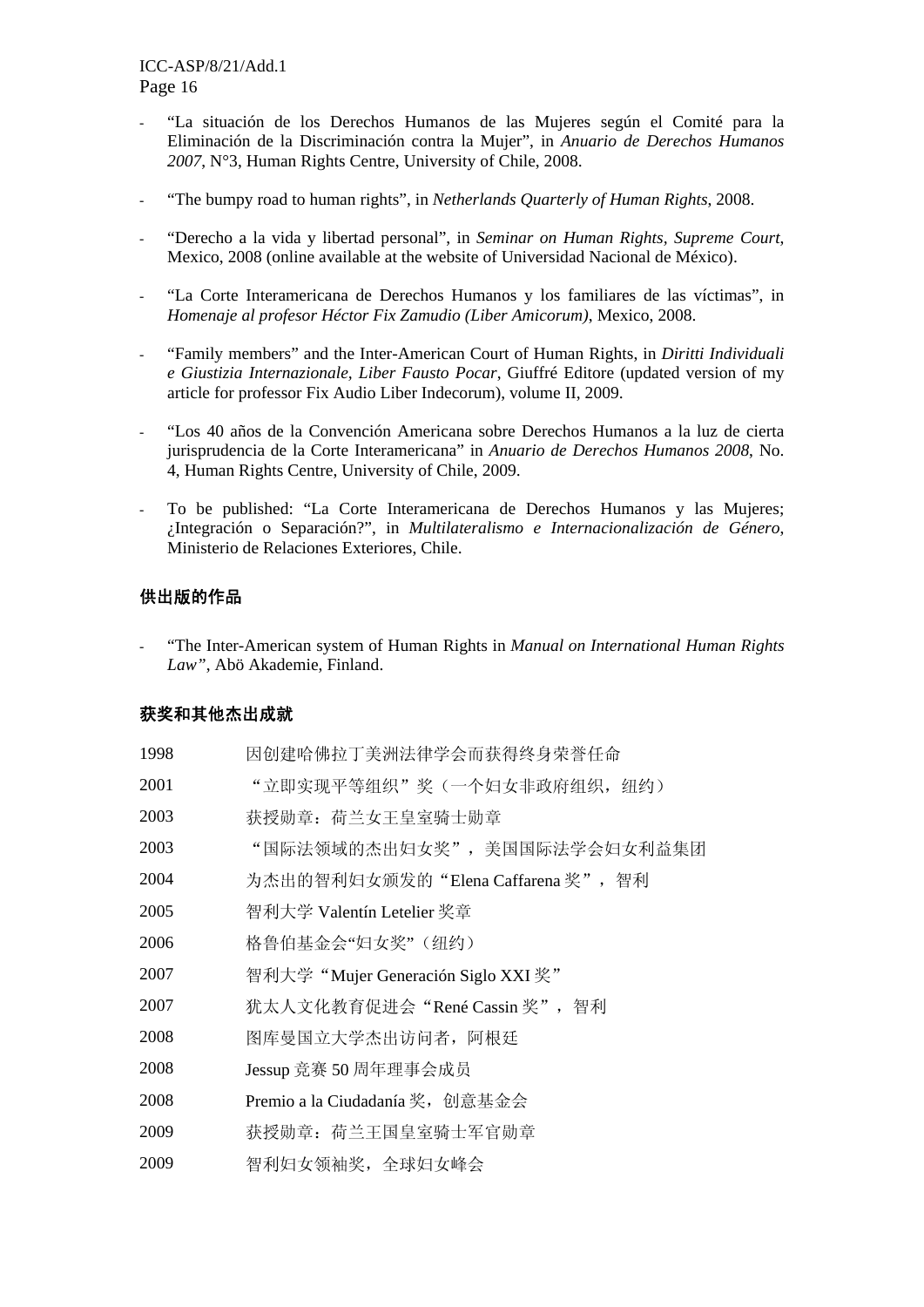# 语言

- 西班牙语: 母语
- 英语: 流利
- 荷兰语: 良好
- 法语: 读(良好),写(较差)

\*\*\*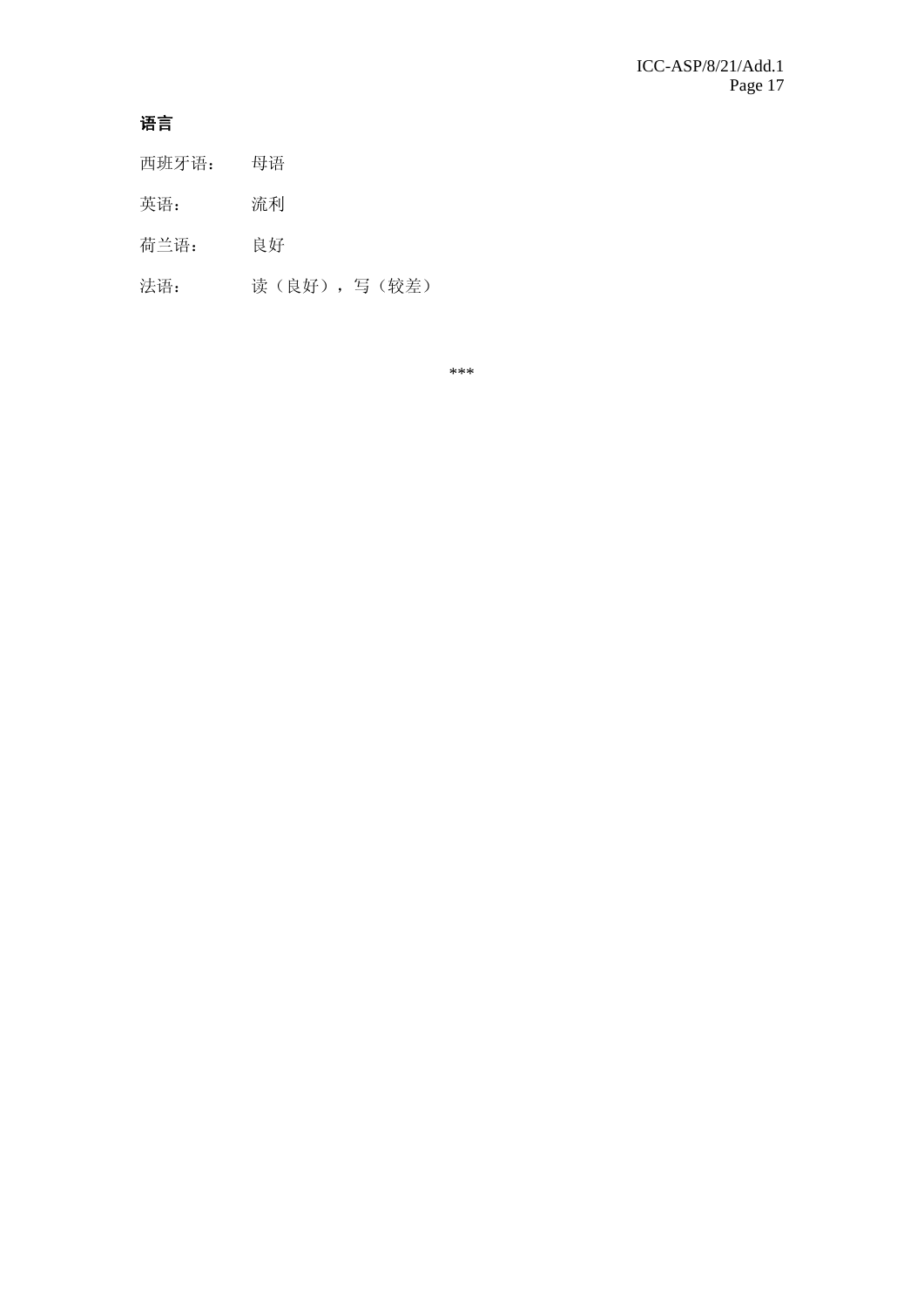# **3. Monroy Cabra, Marco Gerardo**(哥伦比亚)

[原文: 西班牙语]

# 普通照会

哥伦比亚驻荷兰大使馆向国际刑事法院缔约国大会秘书处致意,并荣幸告知, 哥伦比亚已决定提名 Marco Gerardo Monroy Cabra 博士为国际刑事法院法官候选人,参 加即将于 2009 年 11 月在海牙召开的缔约国大会第八届会议期间进行的选举。

Monroy Cabra 博士是根据《罗马规约》第 36 条第 4 款第 1 项第 2 目的规定获得 提名的;他被列入《罗马规约》第 36 条第 5 款规定的名单 B。

现将常设仲裁法院哥伦比亚国别小组的提名函、根据《罗马规约》第 36 条第 4 款第 1 项和 ICC-ASP/3/Res.6 号决议第 6 段规定编写的说明以及 Monroy Cabra 博士的 简历附于本照会之后。

\*\*\*

#### 常设仲裁法院哥伦比亚国别小组的信函

 我们以常设仲裁法院哥伦比亚国别小组的名义,根据国际刑事法院《罗马规约 》第 36 条第 4 款第 1 项第 2 目,荣幸地提名 Marco Gerardo Monroy Cabra 博士为国际 刑事法院法官职位的候选人。

Marco Gerardo Monroy Cabra 博士是宪法法院的法官和院长。在他的这一段职业 生涯中,他一贯捍卫和保护人权,而根据《政治宪法》和哥伦比亚参加的国际人权条 约保障对人权的切实保护,正是哥伦比亚宪法管辖机关的职能之一。Monroy Cabra 博 士还在政府的司法机关担任过其他重要职务,例如纪律法院院长兼法官、高级司法委 员会副主席、最高法院宪法法庭法官,还有其他许多活动。

 在国际领域,他曾担任美洲人权委员会委员达 10 年之久,并担任过出席巴拿马 和蒙得维的亚国际私法大会的特命全权大使、美洲国家组织常设理事会司法和政治事 务委员会副主席,以及出席若干国际会议的哥伦比亚代表。他在这些领域的成就使得 他杰出的学术、道德和专业修养在哥伦比亚得到了公众的广泛赞誉。

因此,我们恳请根据《罗马规约》第 36 条第 5 款, 将 Marco Gerardo Monroy Cabra 列入国际刑事法院法官选举的候选人名单,并列入名单 B。

# 签名人:

常设仲裁法院国别小组成员 南城县 医二十二指数 医神经性病 医骨折 医骨折

Rafael Rivas Posada Rafael Nieto Navia 常设仲裁法院国别小组成员

Guillermo Fernández de Soto Fernando Hinestrosa Forero

\*\*\*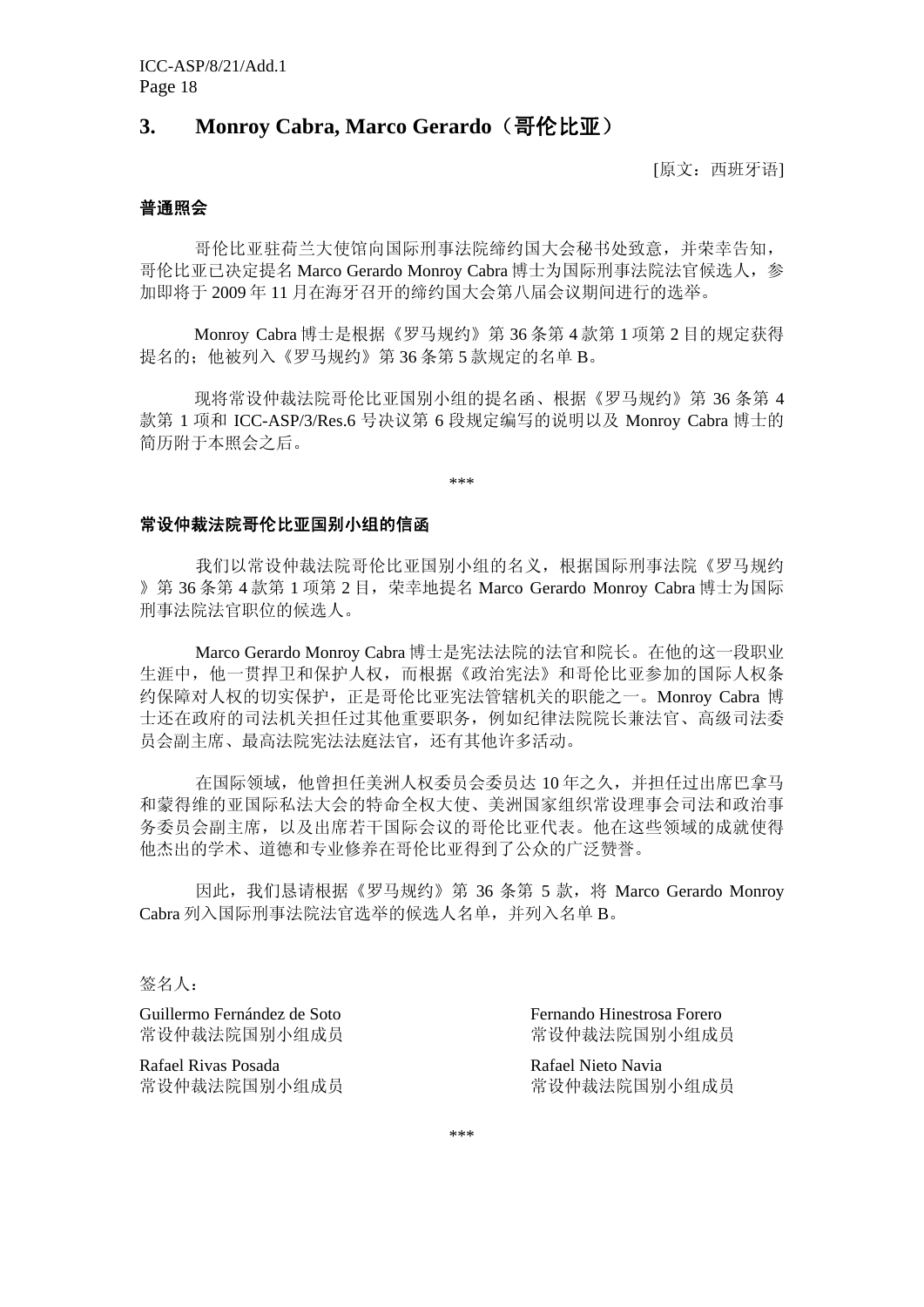#### 资格说明

根据国际刑事法院《罗马规约》第 *36* 条第 *4* 款第 *1* 项以及 *ICC-ASP/3/Res.6* 号 决议第 *6* 段提交的说明。

Marco Gerardo Monroy Cabra 博士是哥伦比亚国内和国际上公认的法学权威, 在 法律领域拥有 45 年以上的专业和学术经验。在他担任的所有职务中,他都杰出地表现 出清正廉明,品格高尚,并具有独立性。

Monroy Cabra 博士曾担任宪法法院院长和法官达八年之久,直到 2009 年。他参 与了对国际人权条约、《美洲国家反恐怖主义公约》、关于在刑事犯罪问题上相互援 助的条约以及《罗马规约》的合宪性审查。他还参加了人权法和国际人道主义法的合 宪性审查。他审理了有关国内流离失所人口、暴力行为受害人和指称其基本权利受到 侵犯的少数人群体的 amparo 和 tutela 诉讼案。在他的职业生涯中, 他一贯捍卫和保护 人权,而根据《政治宪法》和哥伦比亚参加的国际条约保障对人权的切实保护,也是 哥伦比亚宪法管辖机关的职能之一。

Monroy Cabra 博士还在政府的司法机关担任过其他重要职务,包括纪律法院院 长兼法官、高级司法委员会副主席,以及最高法院宪法法庭法官。

 在国际法领域,他担任美洲人权委员会委员达 10 年之久,期间他帮助起草了关 于阿根廷、玻利维亚、哥伦比亚、古巴、智利、萨尔瓦多、危地马拉、尼加拉瓜、苏 里南和乌拉圭人权状况的年度报告。他还参与处理了一些具有重大历史意义的案件, 例如与尼加拉瓜索摩查将军下台有关的案件、与阿根廷失踪人口报告有关的案件,以 及与多米尼加共和国驻波哥大大使馆被困的解决有关的案件。作为美洲人权委员会的 委员,他还参与了海地冲突和萨尔瓦多冲突的解决。

 他曾任出席巴拿马和蒙得维的亚国际私法大会的特命全权大使、美洲国家组织 常设理事会司法和政治事务委员会副主席,以及出席若干国际会议的哥伦比亚代表。

 在他的专业生涯中,他一直密切参与了教学和研究工作。他担任罗萨里奥大学 法理系主任达六年之久。他多次担任国际知名大学的客座教授。他是美洲人权研究所 的创始成员和副所长。他撰写了 30 多部法律著作,其中最著名的有:*Ensayos sobre Teoría Constitucional y Derecho Internacional*(宪法理论与国际法论文)、*Derecho Internacional Público*(国际公法)、 *Desaparición Forzada de Personas*(论人口被迫失 踪)、*El Sistema Interamericano*(美洲制度)、*Derecho de Menores*(未成年人的权 利)、*Régimen Jurídico de la Extradición*(引渡适用的法律制度)、*Derechos Humanos* (人权),以及 *La Convención Americana sobre Derechos Humanos*(美洲人权公约)。

 他在这些领域的成就使得他杰出的专业素质和道德品格以及业已证明的清正廉 明受到了公众的赞誉。Monroy Cabra 博士具有在哥伦比亚担任最高司法职务的资格。

Monroy Cabra 博士精通英文。

 根据国际刑事法院《罗马规约》第 36 条第 4 款第 1 项第 2 目以及上述信息,常 设仲裁法院国别小组提名 Marco Gerardo Monroy Cabra 博士为国际刑事法院法官职位的 候选人。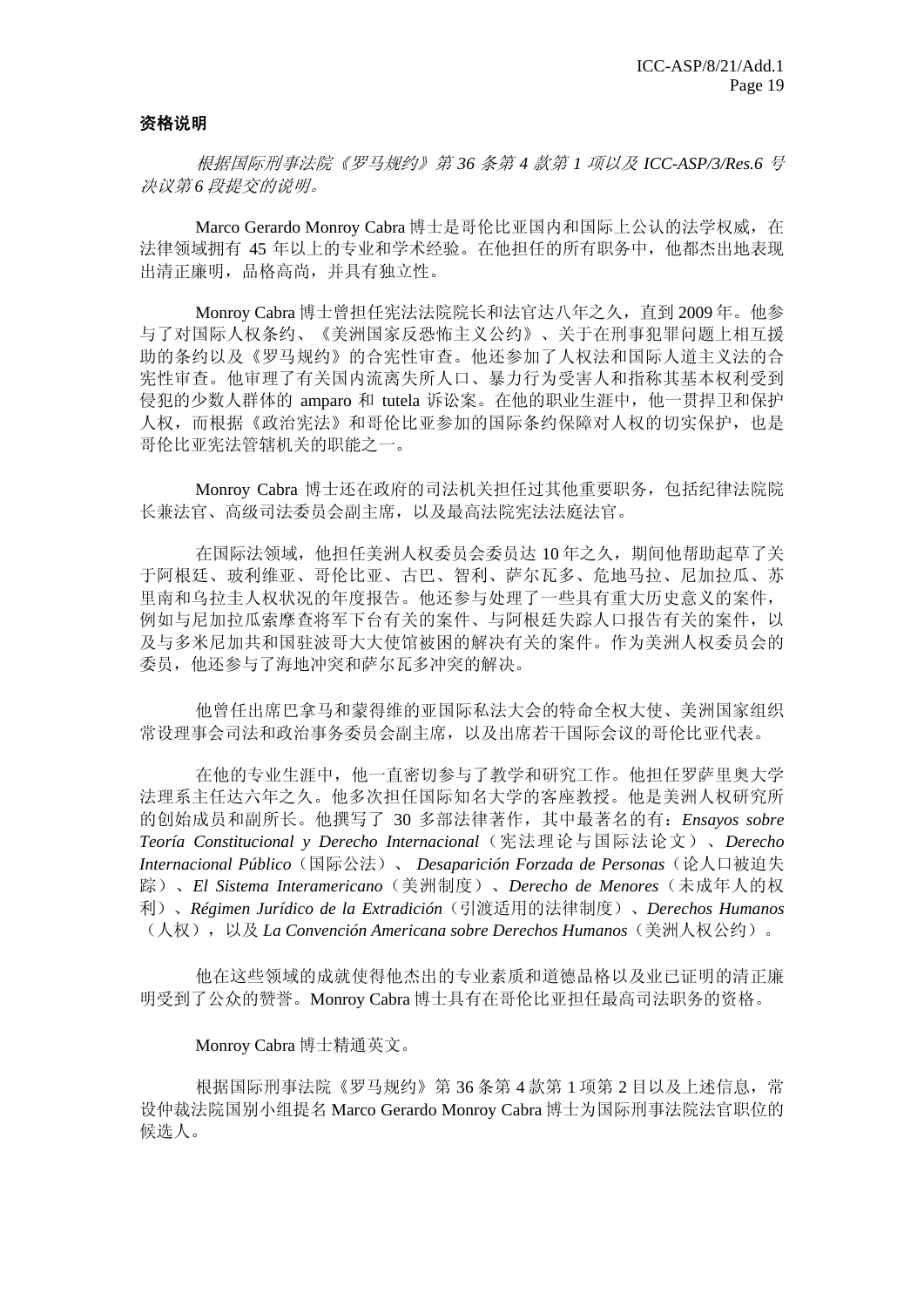ICC-ASP/8/21/Add.1 Page 20

a) 为《罗马规约》第 36 条第 5 款的目的, Marco Gerardo Monroy Cabra 博士被提 名为列入名单 B 的候选人, 竞选国际刑事法院法官。

b) 推选 Marco Gerardo Monroy Cabra 博士作为法官职位候选人时已考虑到根据第 36 条第 8 款第 1 项第 1 至第 3 目的要求,法院法官的组成需要有世界上各主要法系的 代表性,需要有公平的地域代表性,以及需要有适当数目的男女法官。

在即将于国际刑事法院缔约国大会第八届会议期间举行的法官选举中,Monroy Cabra 博士的参选满足了确保法院法官组成的适当性所要求的各项条件,因为他 (i) 来 自大陆法系,又带有一些英美法系的元素;(ii) 来自拉丁美洲和加勒比地区国家集团; 并且他是男性。

c) 除了他在国际公法、人权和国际人道主义法等相关事务方面的丰富经验外, Marco Gerardo Monroy Cabra 博士还符合《罗马规约》第 36 条第 8 款第 2 项的要求, 在青少年法方面具有专长并就这一主题发表过多篇论文。他还曾就人口被迫失踪的专 题撰写过文章。

d) 就《罗马规约》第 36 条第 7 款所指事项而言,Marco Gerardo Monroy Cabra 博 士不具备双重国籍。他是作为哥伦比亚公民被提名出任候选人的。

\*\*\*

# 个人资料

出生日期: 1940 年 7 月 6 日

国籍: 哥伦比亚

#### 国际经历

- 1989 1993 哥伦比亚驻美洲国家组织代表团全权公使。
- 1992 美洲国家组织常设理事会司法和政治事务委员会副主席。
- 1978 1988 美洲人权委员会委员、主席。
- 1975、1979 和 1989 年出席马拿马(1975 年)和蒙得维的亚(1979 和 1989 年)国际私 法大会的特命全权大使。
- 1982 安第斯共同体法院候补法官。

#### 司法职业

- 2001 2009 宪法法院法官。
- 2002 宪法法院院长。
- 1989 高级司法委员会副主席。
- 1982 1989 纪律法院院长、法官。
- 1977 最高法院宪法法庭法官(临时)。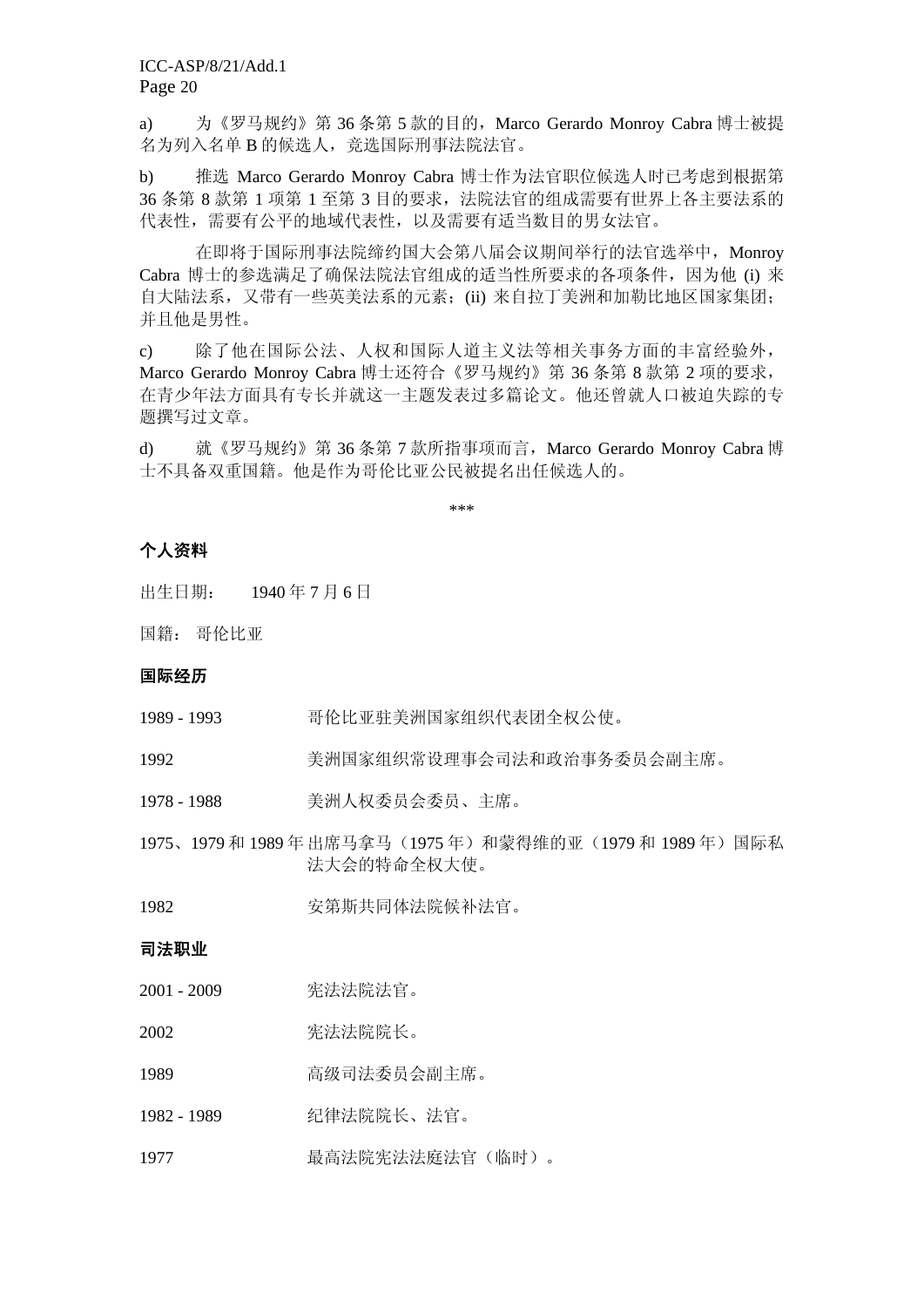- 1970 1977 民事法院院长、波哥大高等法院法官。
- 1966 1970 波哥大民事巡回法院第 7 和第 2 法庭法官。
- 1963 1965 波哥大市第 12 城市民事法院法官。
- 1963 1965 1963 年卡拉雷市混合法院法官。

#### 职业经历

- 1963 商业银行,律师。
- 1993 1995 美洲开发银行司法项目顾问。
- 1993 1995 国际开发署司法项目顾问。
- $1980 1982 \; \cancel{R}$ 在国内和国际上,私人独立开业律师。

#### 教学经历

1993 - 1999

- 1995 2001 哥伦比亚波哥大罗萨里奥大学法学院院长。
- 1996 哥伦比亚波哥大罗萨里奥大学退休荣誉教授和名誉教授。
- 1965 年至今 哥伦比亚波哥大罗萨里奥大学法律概论、国际公法和国际私法 等课程的首席教授。

以下大学的前教授: Externado de Colombia 、 Los Andes, Javeriana、Libre、Gran Colombia、Santo Tomás、Sergio Arboleda 、Academia Superior de Policía 和 Universidad Militar 等,讲授多 门课程,包括:法律概论、民事诉讼法、一般证据理论、义务 、国际公法和国际私法。

- 1990 美洲司法委员会在里约热内卢举办的国际法课程的客座教授。
- 1990 1993 多所国外大学的客座教授,其中包括华盛顿特区的美洲大学、 哥斯达黎加国立大学、利马大学、洪都拉斯大学和联合国大学 等。

#### 学历

- 1958 1962 哥伦比亚波哥大罗萨里奥大学法理学博士。
- 1960 哥伦比亚波哥大 Jorge Tadeo Lozano 大学外交和国际研究院国际 法和外交专业。
- 1967 和 1989 年 海牙国际法学院在阿根廷布宜诺斯艾利斯和哥伦比亚波哥大的 外设课程审计员证书。
- 1962 **The Table 哥伦比亚波哥大 Javeriana 大学劳动法专业。**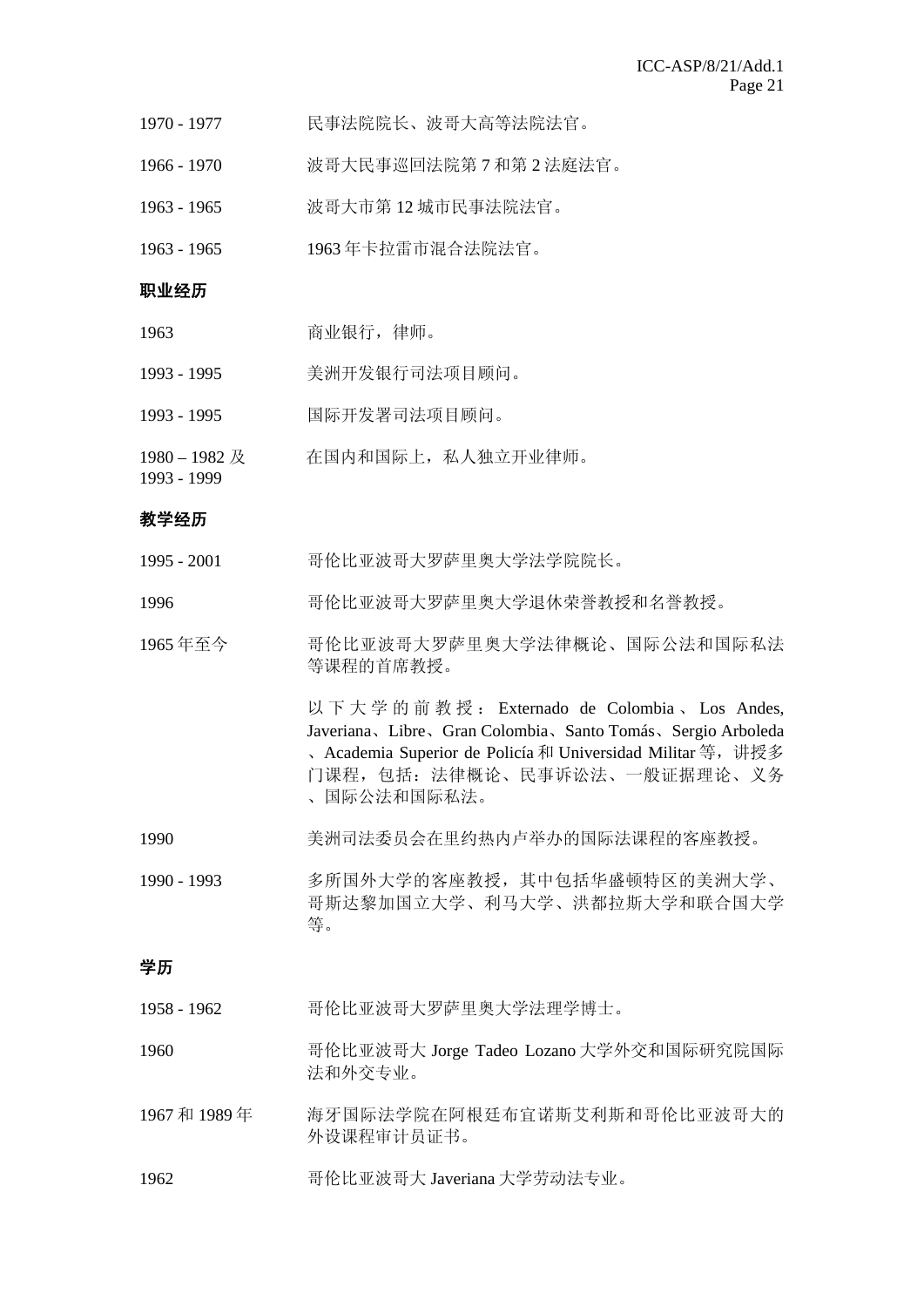ICC-ASP/8/21/Add.1 Page 22

1969 波多黎各圣胡安 Sagrado Corazón 大学未成年人权利课程学位。

### 出版物和研究

#### 法律著作

30 多部法律著作的作者,其中包括:

- *Ensayos sobre Teoría Constitucional y Derecho Internacional*(宪法理论和国际法论文 ),Universidad del Rosario, 2007。
- *Derecho Internacional Público*(国际公法),Editorial Temis, Fifth edition, 2002。
- *Desaparición Forzada de Personas*(论人口被迫失踪),Ediciones Librería del Profesional, Bogotá, 2000。
- *Métodos Alternativos de Solución de Conflictos*(冲突解决的替代方法), Oxford, University Press, 1997。
- *Derecho de los Tratados*(条约法),First edition, Editorial Temis, 1989, and Second edition Editorial Leyes, 1995。
- *El Sistema Interamericano*(美洲制度),Editorial Juricentro de San José Costa Rica, 1994。
- *Derecho de Menores*(未成年人的权利),Editorial Wilches, 1987。
- *Reforma del Sistema Interamericano*(美洲制度的改革),Ediciones Universidad Javeriana, 1986。
- *Régimen Jurídico de la Extradición*(引渡的法律制度),Editorial Temis, 1985。
- *Introducción al Derecho Internacional Laboral*(国际劳动法概论),Universidad del Rosario, 1984。
- *Derechos Humanos*(人权),Editorial Temis, 1980。
- *La Convención Americana sobre Derechos Humanos* (美洲人权公约), Organization of American States, 1980。
- *Estudio:Derechos y Deberes consagrados en la Convención Americana sobre Derechos Humanos* (研究:美洲人权公约中规定的权利和义务),San José, Costa Rica, 1980 (various authors)。

文章

*Revista del Rosario*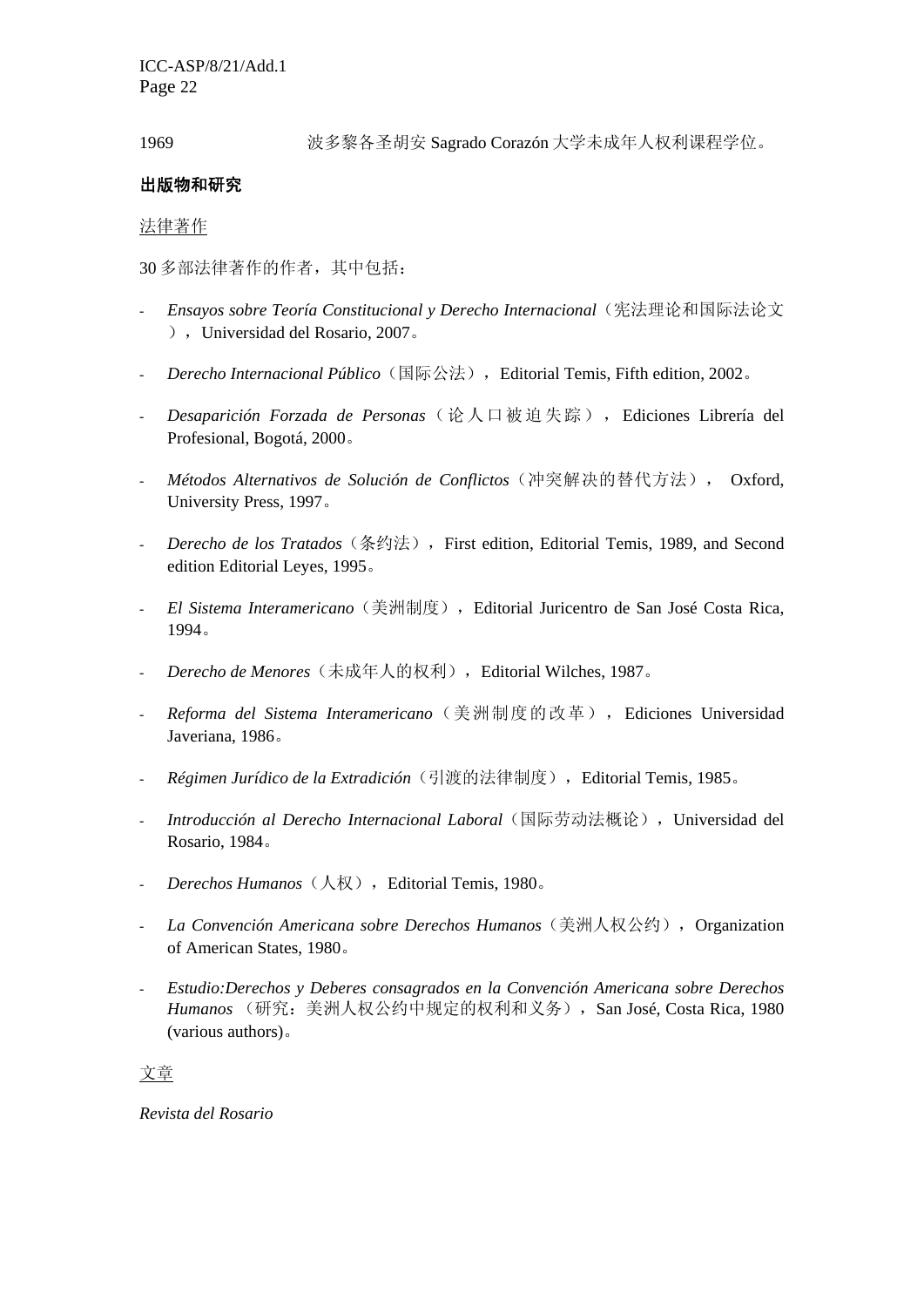- La Autoridad del los Tratados en sus Relaciones con el Derecho Interno, Primera Parte ( 条约的效力以及与国内法的关系, 第一部分), numbers 493 and 494 (1973), pp.43-60。
- La Autoridad del los Tratados en sus Relaciones con el Derecho Interno, Primera Parte ( 条约的效力以及与国内法的关系, 第二部分), numbers 493 and 495 (1973), pp. 65-78。
- La Noción del Derecho (法律的理念), number 469 (1965), pp.51-61。
- Tratados Internacionales en Derecho Colombiano, Volumen Especial(哥伦比亚法律中 的国际条约,特辑)(1979), pp.7-37。
- La Acción de Tutela y la Educación Desacato y Consecuencias Punitivas (保护宪法权 利以及教育失败和惩罚性后果), December 1995, Vol. 88, numbers 569 - 570, pp.65-74。
- La Enseñanza de la Etica como Misión de las Facultades de Derecho (传授伦理道德: 法学院的使命), January-June, Vol. 89, numbers 571 - 572, pp.58-73。

#### *Revista Cancillería de San Carlos*

- Perspectivas del Sistema Interamericano (美洲制度透视), no. 9, August 1991, pp.41-55。
- Validez de la Intervención de Estados Unidos en Panamá, según el Derecho Internacional (从国际法看美国对巴拿马干预的有效性), no. 6, March 1991, pp.43-50。
- Las Relaciones Internacionales en la Constitución Colombiana de 1991 (1991年哥伦比 亚宪法中的国际关系), no. 3, May 1992, pp.7-17。
- Un Estado no puede ejercer Actos de Soberanía en otro Estado(一国不能在另一国内行 使主权),no. 16, December 1992, pp.20-25。

#### *Revista de la Academia Colombiana de Jurisprudencia*

- Colombia y Convenios de OIT (哥伦比亚与国际劳工组织公约), numbers 218-129-220, July-December 1977。
- Salvaguardias Constitucionales en el Proceso Penal Interamericano(美洲刑事程序中的 宪法保障), numbers 270-271-272, January-July 1986。
- Aborto (堕胎), numbers 230-231-232, July-December 1979。
- Está en Crisis el Principio de la Autonomía de la Voluntad?(自由意愿原则是否遇到了 危机?), numbers 236-237-238, July-December 1980。
- Nuevo Derecho de Menores (新的未成年人权利), numbers 221-222-223, January-June 1978。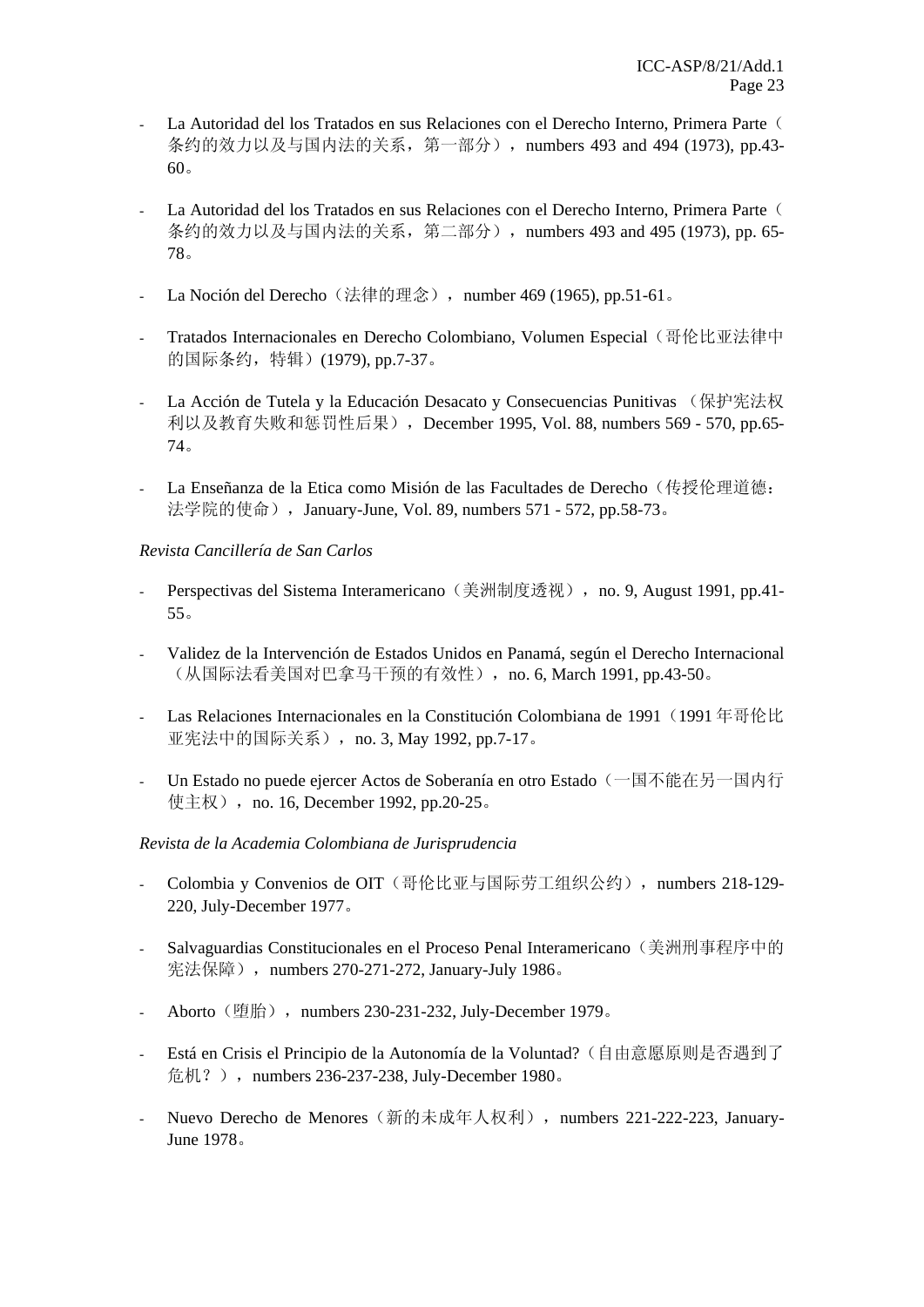- Influencia de la Corte Internacional de Justicia en el Desarrollo del Derecho Internacional (国际法院对国际法发展的影响力), numbers 210-211, January-June 1976。
- Constitución de Estados Unidos de América y su Influencia en el Desarrollo Público (美 利坚合众国宪法及其对公共发展的影响), numbers 278-279, July-December 1987。
- Derechos Humanos y Democracia Representativa (人权与代议制民主), numbers 227-228-229, January-June 1979。
- Litigio Colombo-Venezolano (哥伦比亚 委内瑞拉诉讼), numbers 240-241-242, January-June 1981。
- La Cultura de la muerte.Reflexiones sobre el drama de Colombia (死亡文化。对哥伦比 亚悲剧的反思), no. 310, November 1997, pp. 1-11。

# 美洲大学法律评论

Rights and Duties Established by the American Convention on Human Rights (美洲人 权公约确立的权利和义务),Volume 30, Autumn 1980, pp.21-63。

#### 杰出国际法学家著作研究

- *Homage to Werner Goldschmidt*, Universidad Central de Venezuela, Caracas, 1997.
- Study on "*Eficacia Extraterritorial de las Sentencias y Laudos Arbitrales Extranjeros en el Sistema Interamericano*" (Extraterritorial Efficacy of Foreign Sentences and Arbitration Rulings in the Inter-American System), pp. 539-568.
- *Liber Amicorum in Homage to Héctor Gross Espiell*, 1997, Bruylant, Bruxelles. Study on "Los Derechos Humanos en la Constitución Colombiana de 1991" (Human Rights in the Colombian Constitution of 1991), volume 1, pp. 863 to 878.
- *El Derecho Internacional en un Mundo en Transformación: Liber Americorum en Homenaje a Eduardo Jiménez de Aréchaga* (International Law in a World in Transformation: Liber Americorum in Homage to Eduardo Jimenez de Arechaga), Fundación de Cultura Universitaria, Montevideo, Uruguay, 1994.
- Study on *"Solución de Controversias en el Sistema Interamericano"* (Resolving Controversies in the Inter-American System), volume II, pp. 1201-1227.
- *Derechos Humanos en las Américas. Libro Homenaje a Carlos A. Dunshee de Abranches* (Human Rights in the Americas. Book in Homage to Carlos A. Dunshee de Abranches), 1984.
- Study on *"Aplicación de la Convención Americana sobre Derechos Humanos en el Orden Jurídico Interno"* (Application of the American Convention on Human Rights in the Internal Juridical Order), pp. 135 to 145.
- *Ensayos Jurídicos, Liber Amicorum en Homenaje a Carlos Holguín Holguín* (Legal Essays: Liber Amicorum in Homage to Carlos Holguin Holguin), Ediciones Rosaristas, 1996.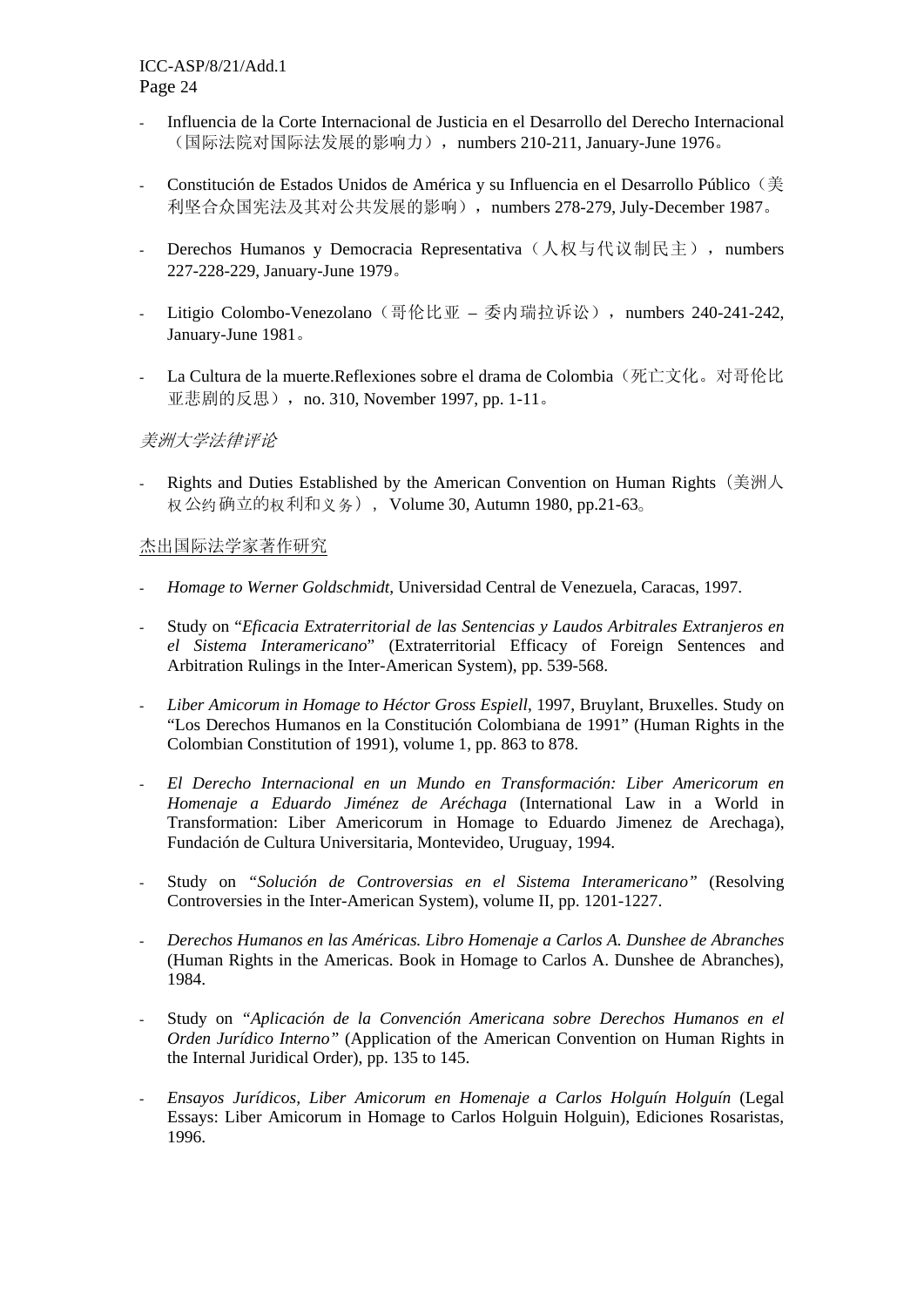- Estudio *"El Derecho Internacional en un Mundo en Transformación: Nuevos Desarrollos"* (Study "International Law in a World in Transformation: New Developments), pages 377 to 406.
- *Libro Homenaje al professor Carlos Holguín Holguín* (Homage to Professor Carlos Holguín Holguín), Introduction to the international law studies by Professor Carlos Holguín Holguín.

# 学术机构会员

- 哥伦比亚法理学会主席、会员。
- 巴黎比较立法学会会员。
- 美国国际法学会会员。
- 伊比利亚 美洲诉讼法学会会员。
- 阿根廷国际法学会会员。
- 泛美律师协会高级会员。
- 哥斯达黎加圣何塞美洲人权研究所创始成员、副所长。
- 伊比利亚 美洲社会学协会会员。
- 国际法协会会员。

# 语言

西班牙语

英语

\*\*\*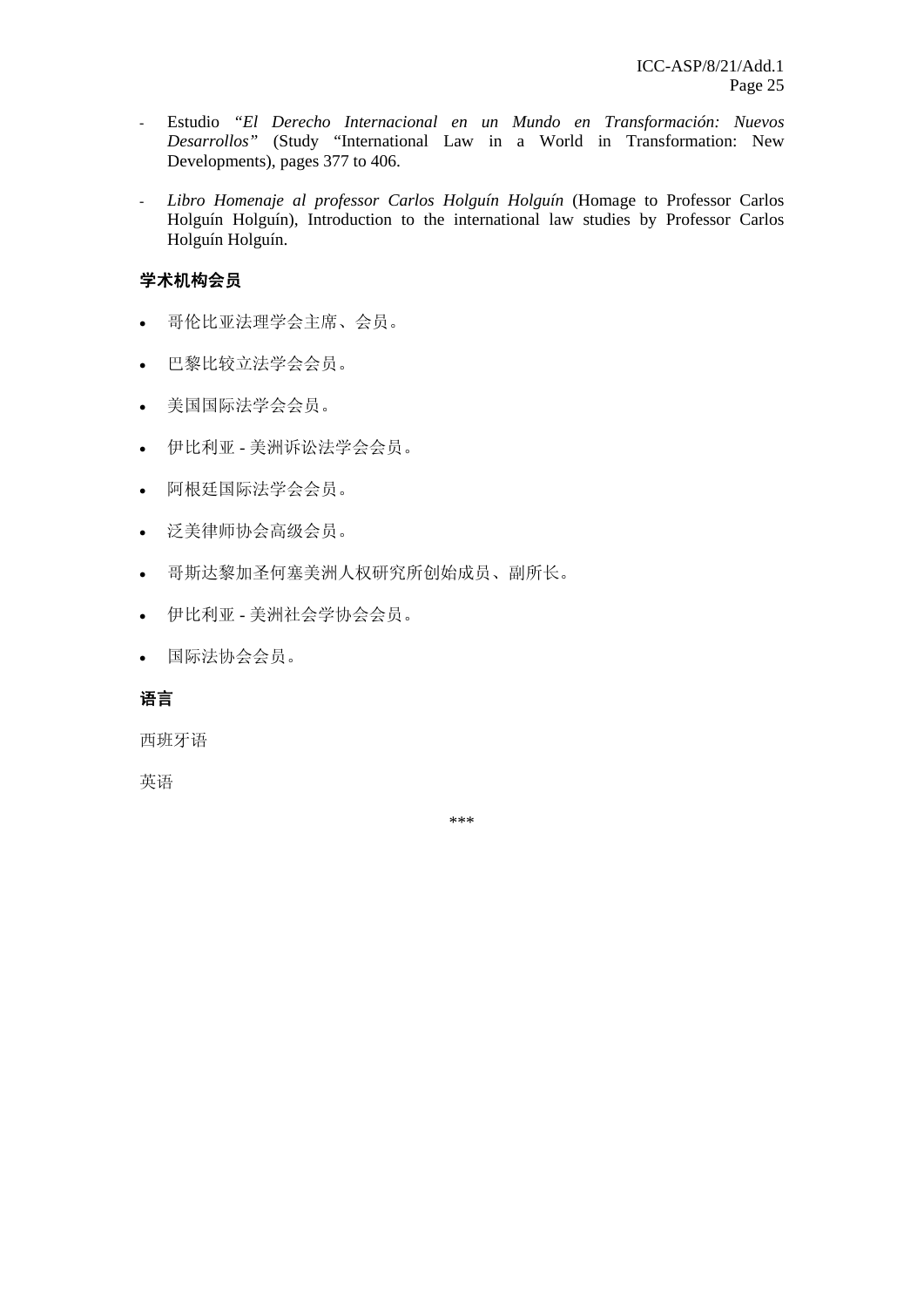# **4. Ozaki, Kuniko**(日本)

[原文:英文]

#### 普通照会

日本驻荷兰大使馆向国际刑事法院罗马规约缔约国大会秘书处致意,并就秘 书处 2009 年 5 月 13 日 ICC-ASP/8/S/20 号照会荣幸告知, 日本政府决定提名 Kuniko Ozaki 教授为国际刑事法院法官候选人,参加定于 2009 年 11 月 18 日至 26 日在海牙召 开的缔约国大会第八届会议期间进行的选举,以填补因 Fumiko Saiga 法官于 2009 年 4 月不幸去世而出现的法官空缺。

Ozaki 教授的提名是根据《罗马规约》第 36 条第 4 款第 1 项做出的。

为《罗马规约》第 36 条第 5 款的目的, Ozaki 女士是列入名单 B 的候选人。 Ozaki 教授具有长期而成功的职业生涯,她既是一名能力卓越的职业外交家,在国际法 、人道主义法和人权法以及与国际刑事法院有关的事务方面具有专长,又是法务省的 刑法和难民法专家。2006年至 2009年,她还担任联合国毒品和犯罪问题办事处条约事 务司司长。此外,Ozaki 教授还是一位经验丰富的学术律师,在多所大学和机构担任教 授,从事国际刑法、人道主义法和人权法领域的研究和教学。她在相关领域拥有广泛 的著述,并发表过许多著作。这些经历清楚地表明,她拥有充分的资历,是"在相关 的国际法领域,例如国际人道主义法和人权法等领域,具有公认能力,并且具有与本 法院司法工作相关的丰富法律专业经验的候选人。"还应当指出的是, 在 Saiga 法官去 世之后,现任法官中只有一位(男,名单 A)来自亚洲,而且没有来自亚洲的女法官 和/或名单 B 上的法官。因此,选举 Ozaki 教授担任法院的新任法官会显著改善法院法 官构成的地域平衡和其他方面的平衡。根据《罗马规约》第 36 条第 4 款第 1 项规定所 做的说明及 Ozaki 教授的简历附在本照会后。

日本自国际刑事法院成立以来一直支持它的活动,并且于 2007 年 10 月正式成 为《罗马规约》缔约国,日本将继续为法院提供强有力的支持。日本政府决定提名 Ozaki 教授作为候选人竞选国际刑事法院法官,反映出它继续尽最大努力支持法院活动 的坚定承诺。日本政府坚信,Ozaki 教授在国际法的相关领域中,如人道主义法和人权 法,具有为法院的重要工作做出巨大贡献所必需的经验、专长和知识。

[…]

\*\*\*

#### 资格说明

 根据国际刑事法院《罗马规约》第 *36* 条第 *4* 款第 *1* 项以及关于国际刑事法院法 官的提名和选举程序的决议(*ICC-ASP/3/Res.6*)第 *6* 段提交的说明。

a) Kuniko Ozaki 教授是国际刑事法院法官职位的日本候选人,她品格高尚,清正 廉明,具有在日本担任最高司法职务的资格。

Ozaki 教授是日本的一名杰出外交官,在国际法和国际刑法领域拥有丰富的专 业知识。Ozaki 教授于 1979 年进入日本外务省,在她的整个外交生涯中,一直担任与 法律工作有关的各种重要职务。她参与了国际犯罪问题、人权、恐怖主义、环境和不 扩散等领域的各种条约和公约的谈判、批准和实施阶段,并从中做出了贡献。在日本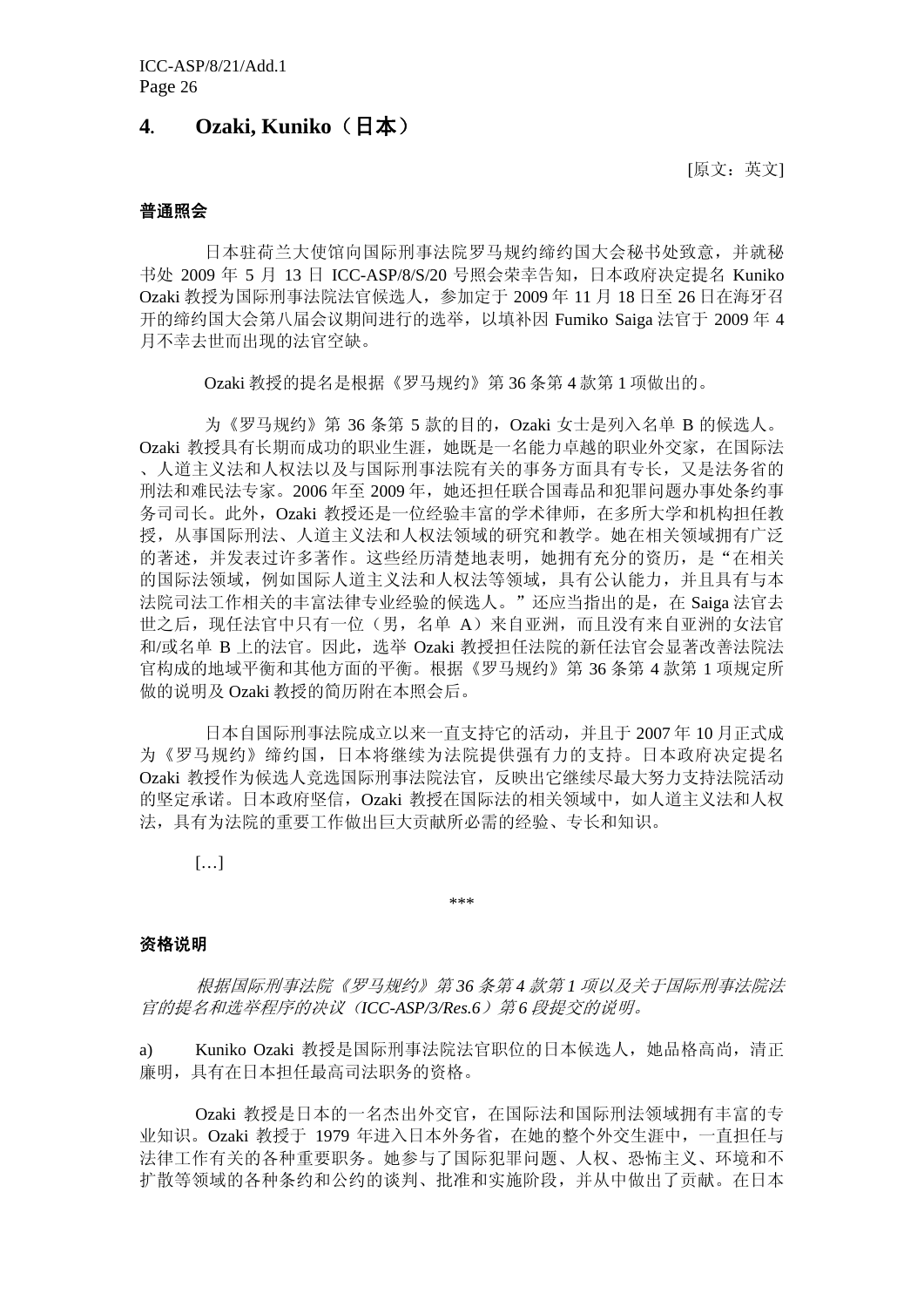常驻联合国代表团,她主要负责在大会第六委员会(法律事务)中讨论的问题,并深 入参与了国际规则的制定过程。

 除了外交生涯以外,在法务省,作为从属于刑事事务局的专家,Ozaki 教授参 与了有关毒品犯罪、有组织犯罪、洗钱、恐怖主义和非法移民的国内法的大量起草和 实施工作。她还作为日本代表团成员,积极参加了与犯罪有关的条约的谈判。她在国 际刑法领域的经验和知识得到了广泛的认可,2006 年她被任命为联合国毒品和犯罪问 题办事处条约事务司司长,并一直任职到 2009 年。担任这一职务期间,她的职责包括 :协助各国批准和实施有关的国际条约,包括《联合国打击跨国有组织犯罪公约》和 《联合国反腐败公约》;制定关于毒品、犯罪和恐怖主义的国内立法;技术援助,包 括教育和培训发展中国家的法官和检察官;以及在冲突后的地区建立法治和国家刑事 司法制度。

Ozaki 教授在履行上述职责时所表现出的专业风范,极好地体现了她在法律事 务方面的超凡才干和能力,以及她的高尚品格。考虑到 Ozaki 教授的上述成就,内阁 会议经过慎重考虑并遵循《罗马规约》第 36 条第 4 款第 1 项第 1 目规定的程序, 提议 并决定提名 Ozaki 教授为国际刑事法院法官的日本候选人。

b) 现提名 Ozaki 教授为法院法官候选人,并列入《罗马规约》第 36 条第 5 款所指 的名单 B。

Ozaki 教授一直深入参与国际人道主义法和人权法等国际法相关领域的工作, 并在这些领域获得了超凡的专业知识和能力。作为人权和人道主义事务部部长,她曾 负责筹备批准和实施多项日内瓦公约和附加议定书,并率领日本代表团出席联合国与 人权有关的会议。作为法务省难民部部长,她还负责处理贩卖人口问题以及与难民有 关的问题。更重要的是,她在纽约和东京积极参加了制定国际刑事法院规约的准备和 谈判过程并做出了重大贡献。

除了为日本政府工作以外, Ozaki 教授还是一名有着丰富经验的学术律师, 作 为国际法教授,在多所大学和机构从事国际人道主义法和人权法以及与国际刑事法院 有关事务的研究和教学。她在有关领域拥有广泛的著述,并发表过许多著作。

c) Ozaki 教授精通并可流利使用英文。她还可熟练使用法文。

d) 《罗马规约》第 36 条第 8 款第 1 项提及的资料如下: 由于 Fumiko Saiga 法官去 世后,现任法官中只有一名法官(男,名单 A)来自亚洲,因此选举 Ozaki 教授担任 法院新任法官将显著改善法院法官构成的地域平衡和其他方面的平衡。

- (i) Ozaki 教授具有担任日本最高司法职务的资格。
- (ii) Ozaki 教授是亚洲地区国家日本的国民。
- (iii) Ozaki 教授是女性。

e) Ozaki 教授在一些具体问题上,包括但不限于对妇女和儿童暴力问题,具有法 律专门知识。作为人权和人道主义事务部部长,她参与处理与性别有关的问题,并率 领日本代表团出席了 2000 年 6 月在纽约举行的"2000 年妇女:二十一世纪两性平等、 发展与和平"联大第二十三届特别会议。在整个生涯中,她在担任的不同职务中处理 了贩卖人口问题。她还作为日本参加 1997 年预防犯罪和刑事司法委员会会议的代表团 成员,为"预防犯罪和刑事司法领域消除对妇女暴力行为的示范战略和实际措施"的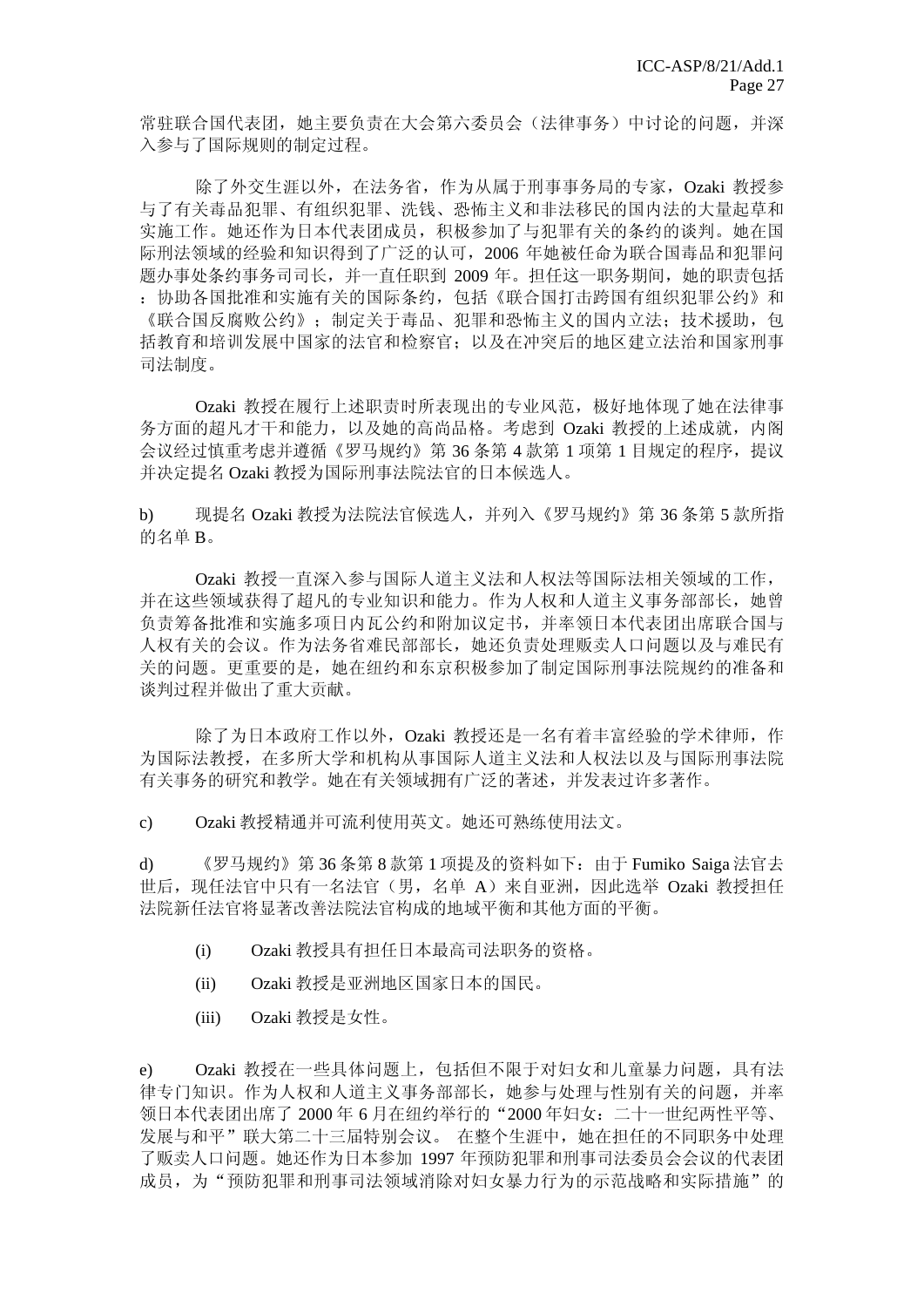ICC-ASP/8/21/Add.1 Page 28

制定做出了贡献,并且从 2006 年起,作为联合国毒品和犯罪问题办事处条约事务司司 长,负责示范战略和实际措施的实施。她为联合国毒品和犯罪问题办事处的活动所做 的贡献得到了国际社会的高度认可。

f) Ozaki 教授是日本国民,不拥有任何其他国家的国籍。

\*\*\*

# 个人资料

出生日期: 1956 年 2 月 20 日

出生地点: 日本

#### 学历

东京大学(文学学士,1978 年)

牛津大学(哲学硕士,1982 年)

#### 现任职务

国立政策研究大学院大学(GRIPS)教授,国际法、人道主义法和人权法专业

外务省特别助理及负责生物多样性公约的大使

#### 专业法律经历

2009 年 4 月至今 外务省特别助理

 负责生物多样性公约的大使。负责《生物多样性公约》缔约方 大会第10届会议(2010年)的谈判和准备。

2006 - 2009 联合国毒品和犯罪问题办事处条约事务司司长

 作为联合国毒品和犯罪问题办事处法律顾问,其负责事宜包括 :协助各国批准和实施有关国际条约,包括《联合国打击跨国 有组织犯罪公约》和《联合国反腐败公约》,以及制定关于毒 品、犯罪和恐怖主义的国内立法;技术援助,包括教育和培训 发展中国家的法官和检察官;以及在冲突后的地区建立法治和 国家刑事司法制度。

2004 - 2006 公使,日本常驻维也纳国际组织代表团;国际原子能机构和核 供应国集团事务课负责人。

> 作为国际原子能机构和核供应国集团事务课的负责人,处理不 扩散问题,并负责《核材料实物保护公约》的修订谈判。

1991 - 2001 外务省人权和人道主义事务部部长。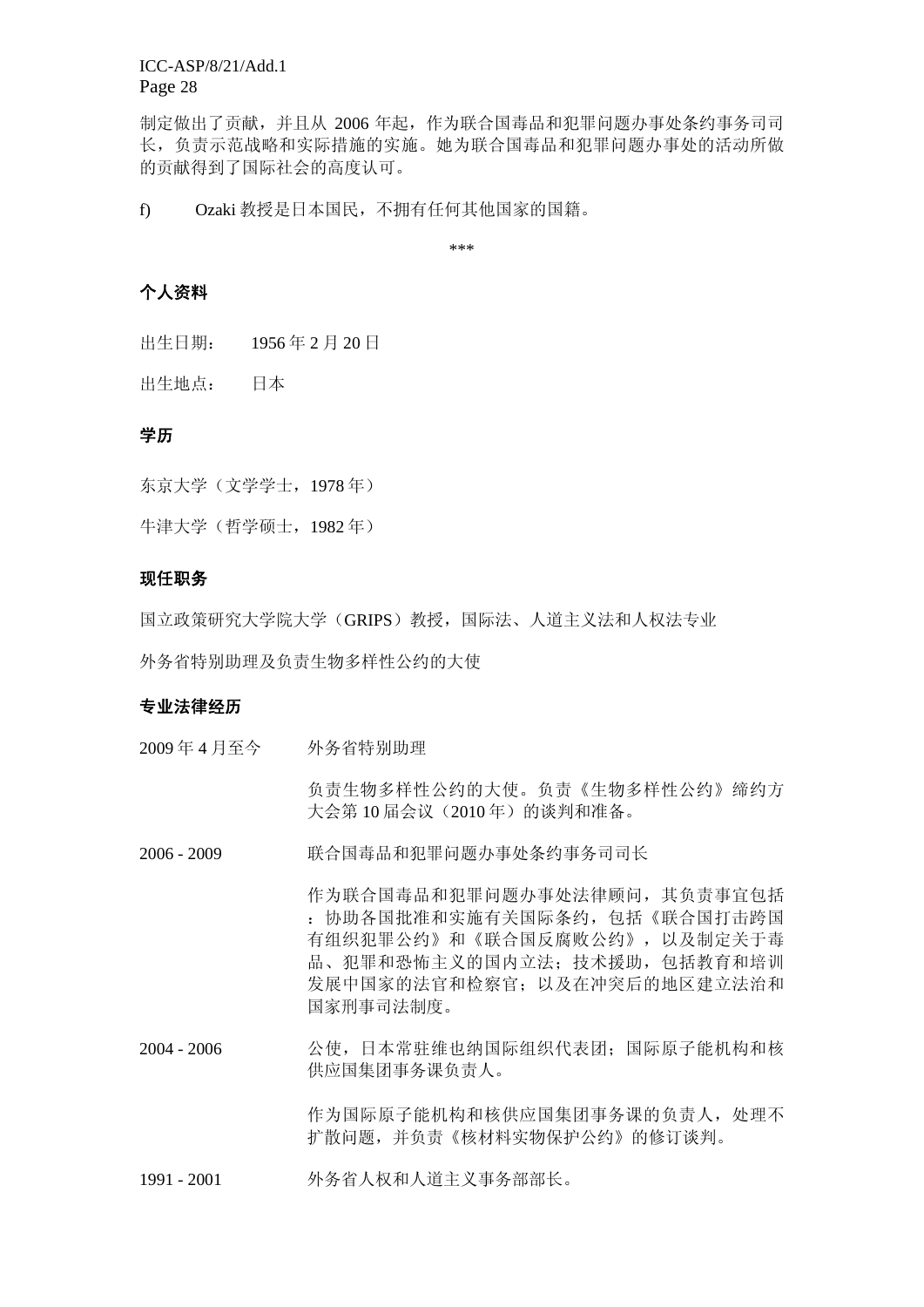作为部长,负责人道主义和人权事务,包括两性问题。负责多 项日内瓦公约和附加议定书的批准和实施的准备工作。率领日 本代表团出席联合国与人权有关的会议,包括 2000 年 6 月举行 的"2000年妇女:二十一世纪两性平等、发展与和平"联大第 二十三届特别会议。 还负责处理国际犯罪、跨国犯罪以及贩毒 和贩卖人口等问题。领导了《打击跨国有组织犯罪公约》和《 网络犯罪公约》的谈判。

1998 - 1999 法务省移民局难民部部长。

主要职责包括根据《联合国难民公约》确认难民地位,以及处 理与非法移民和贩卖人口有关的问题。

1995 - 1998 法务省刑事事务局专家。

 作为日本代表团成员,积极参加与犯罪问题有关条约的谈判, 包括参与联合国设立国际刑事法院预备委员会的工作。负责根 据有关的国际公约,制定和实施有关毒品犯罪、有组织犯罪、 洗钱、恐怖主义和非法移民问题的国内法律,并参与这些领域 主要法律的起草。还负责就与毒品有关的法律在具体案件中的 适用问题提供咨询。作为日本参加 1997 年预防犯罪和刑事司法 委员会会议的代表团成员,为"预防犯罪和刑事司法领域消除 对妇女暴力行为的示范战略和实际措施"的制定做出了贡献。

1993 - 1995 日本常驻联合国代表团,一等秘书。

主要负责联合国大会第六委员会(法律事务)讨论的事宜。主 要事项包括关于《罗马规约》和《反恐宣言》的谈判,以及关 于国际刑事法院、国际法委员会、《联合国宪章》的修正和其 他与国际法相关问题的讨论。

1992 - 1993 外务省联合国事务厅经济环境事务部第一副部长。

主要的职责包括:与可持续发展有关的事宜,这一概念正在开 始作为联合国系统的一项指导原则得到承认;为里约大会做准 备;以及日本批准《巴塞尔条约》的有关事宜。

1986 - 1989 外务省大洋洲事务部副部长。

 除其他事项外,负责农业和渔业产品贸易谈判,以及对这些产 品适用《关税及贸易总协定》和双边贸易协定。还参加了关于 设立亚太经济合作组织的早期谈判。

1982 - 1986 外务省条约局法律事务部副部长。

 $\circ$ 

主要责任包括刑事司法、条约法、国际经济法和海洋法等事宜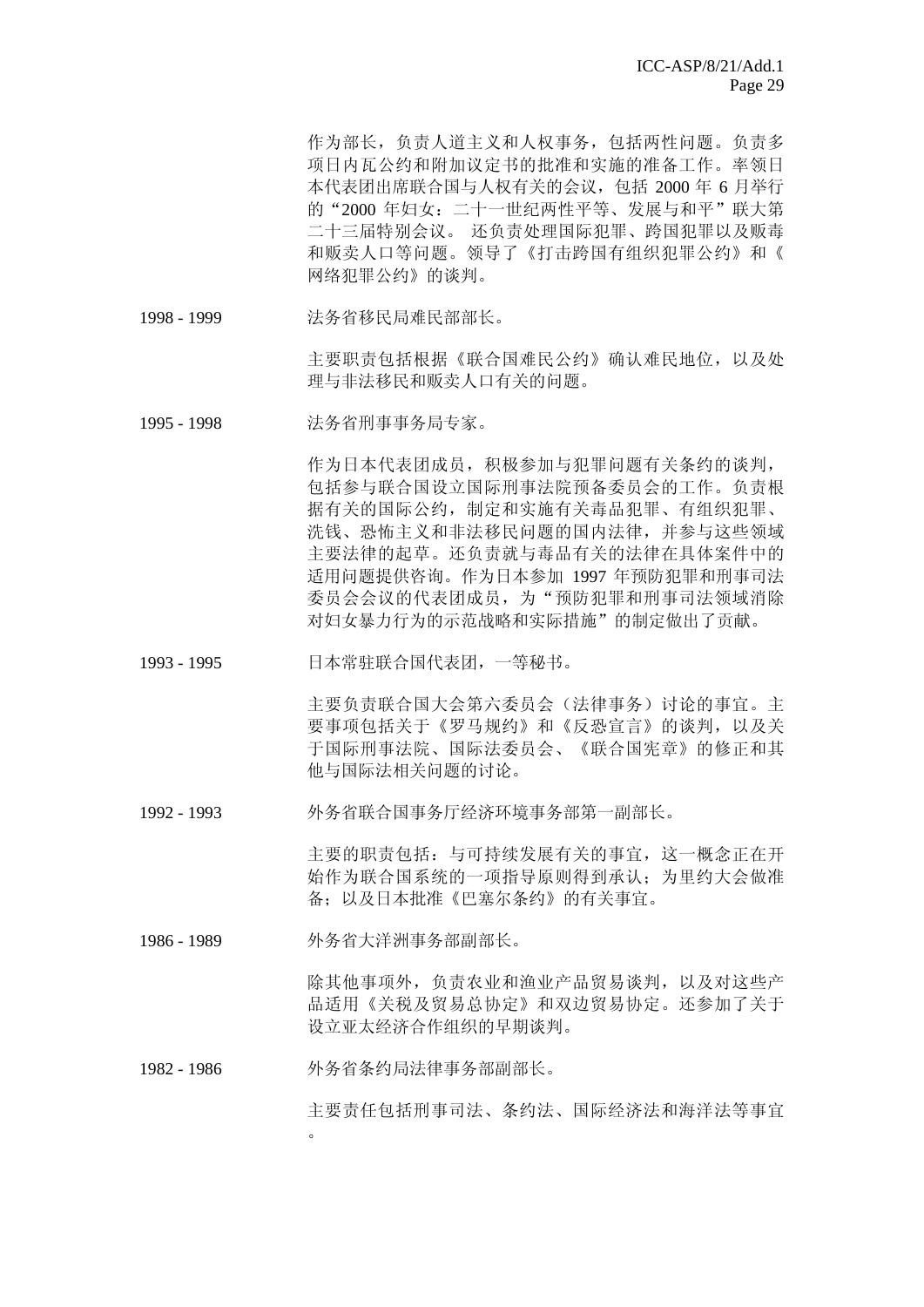除其他活动外,参加了多项条约和公约的谈判、批准进程和实施阶段并从中做 出了贡献,这些条约和公约包括:

- 国际刑事法院罗马规约;
- 多项人权公约;
- 日内瓦公约和附加议定书;
- 联合国打击跨国有组织犯罪公约;
- 联合国反腐败公约;
- 与反对恐怖主义有关的条约;以及
- 与环境有关的条约。

 还作为主题演讲人、讲师、专题讨论小组成员以及评论人参加了许多其他国际 会议和大会,并为联合国的一些出版物撰稿。

#### 学术经历

 拥有学术律师的广泛经验,曾以教授身份在下列机构从事研究和教学。主要的 专业领域有:国际刑法和人权法,包括与国际刑事法院、战争罪、危害人类罪、恐怖 主义、有组织犯罪和腐败等有关的问题。

- 2009 年至今 国立政策研究大学院大学教授。
- 2001 2004 东北大学法学院国际法教授。

2003 - 2004 神户大学研究生院教授。

# 有关出版物(日语)

#### 书籍

- *International Human Rights Law and International Criminal law* (Shinzansha, 2004).
- *International Law (Bridge-book Series)* (Shinzansha, 2003, co-author (2nd edition, 2009)).

#### 论文

- "UN Convention against Transnational Organized Crime", *Gendai Keijiho* vol. 9 (2007).
- "Gender as the mainstream in the United Nations", in: Toshiya Ueki & Hiroyuki Tosa (ed.), *International Law, International Relations and Gender* (Tohoku University Press, 2007).
- "Punishment of war crimes in Japan", in: Shinya Murase  $\&$  Akira Mayama (ed.), *International Law of Armed Conflicts* (Toshindo, 2006).
- "Exemption of penalties on illegal entry of refugees coming directly from a territory where their life or freedom was threatened", in: *Jurisuto Important Cases in 2002*, (Yuhikaku, 2003).
- "Punishment of human rights violators in international law", in: Yozo Yokota (ed.), *Contemporary International Law and the United Nations, Human Rights and*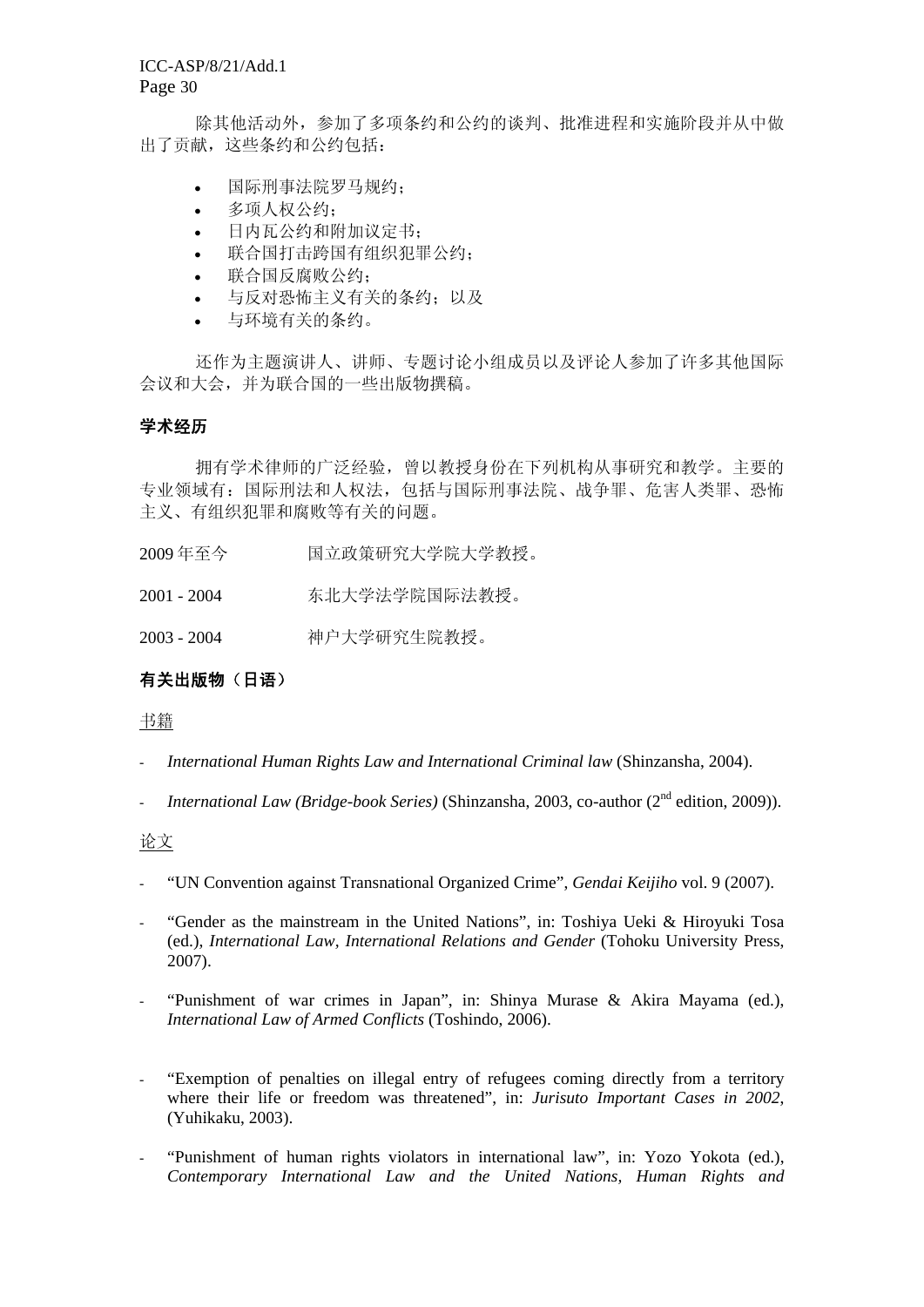*International Tribunals* (Kokusai Shoin, 2003).

- "The scope of national criminal jurisdiction over violations of human rights", *Kokusaiho Gaiko Zassi* vol. 102-1 (2003).
- "International framework to fight against trafficking of children", *Hougaku Seminar* 2003-1 (2003).
- "Major work of the Human Rights Commission in 2000", *Kokusai Jinken* vol. 12 (2001).
- "Transnational Organized Crime Japan and the G8 Summit Meeting 2000", *Gaiko Forum* 2000-8 (2000).
- "Supreme Court  $(3<sup>rd</sup>$  Bench) Decision on 18 October 1996 Legality of undercover operations in drug crimes investigations", *Horitsu no Hiroba* 1997-7 (1997).
- "Osaka District Court Judgment on 22 September 1995 Controlled delivery and Custom Law", *Kenshu vol. 578* (1996).
- "Problems in the application of Article 8 of the Drug Special Law", *Kenshu vol. 581* (1996).

# 语言

日语(母语) 英语(流利) 法语

\*\*\*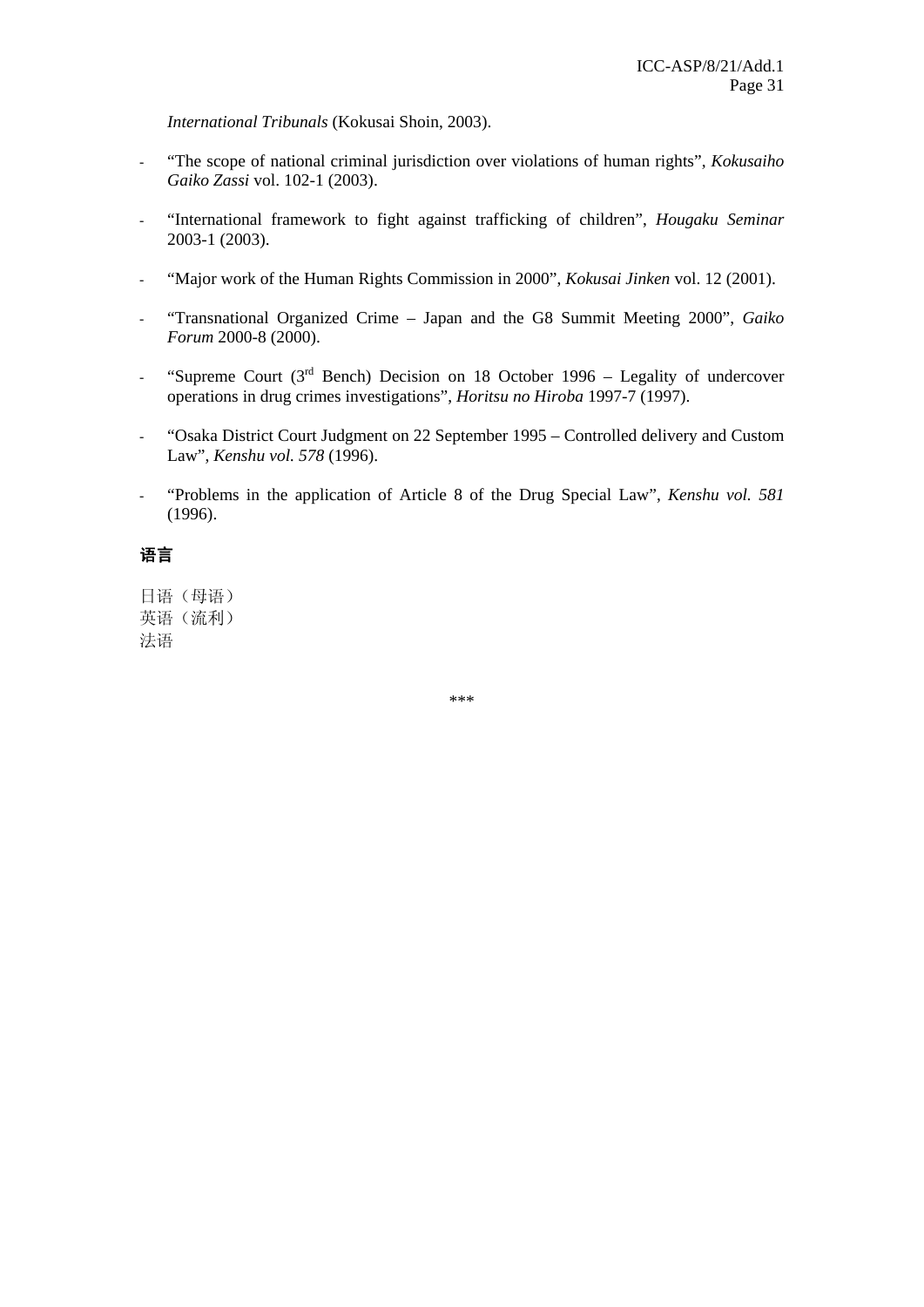# **5. Pollard, Duke E.E.**(圭亚那)

[原文:英文]

#### 普通照会

圭亚那共和国常驻联合国代表团向国际刑事法院罗马规约缔约国大会秘书处致 意,并荣幸地告知,圭亚那政府谨提名 Duke E.E. Pollard 大法官为候选人,参加定于 2009 年 11 月 18 日至 26 日在海牙召开的缔约国大会第八届会议期间举行的选举。就《 罗马规约》第 36 条第 5 款所指事项而言,Pollard 大法官被提名为列入名单 B 的候选人 。

DukePollard 大法官品格高尚,清正廉明。他具有在圭亚那共和国担任最高司法 职务的资格。Pollard 大法官是加勒比法院的现任高级法官,加勒比法院是加勒比共同 体的最高上诉法院,同时作为解释和适用经过修订的《查瓜拉马斯条约》即加勒比共 同体基本文件的国际法庭,行使原始管辖权,其间适用可以适用的国际法规则(经过 修订的《杳瓜拉马斯条约》第17条第1款)。

作为加勒比共同体二元管辖权的最高上诉法院—加勒比法院的法官,Pollard 大 法官必须解释和适用不同国家宪法中的不同人权条款,除其他外,以《欧洲人权公 约》和《加拿大权利法案》为依据,并确保这种二元管辖权的地区法律规定,在不存 在明确相反立法意图的情况下,能够按照符合这些国家根据阐明国际人道主义和国际 人权准则的国际文书所承担的义务的方式加以解释。

Pollard 大法官在国际法领域,例如国际人道主义法和人权法等领域,具有公认 能力,并且具有与本法院司法工作相关的丰富法律专业经验。他作为在联合国系统内 的国际条约从业律师,从代表圭亚那出席维也纳条约法会议开始(1968-1969年),已 有超过 40 年的经验。Pollard 大法官还曾代表圭亚那参加联合国侵略定义问题特别委员 会。

Pollard 大法官是来自普通法系的合格律师。他在圭亚那和牙买加拥有律师从业 资格,累积已达 30 年左右。在他的法律生涯中,他也一直受到其他法律制度的影响, 包括大陆法系。他是圭亚那共和国的公民,而且只是该国的公民。他精通英语,这是 他的母语。

圭亚那政府高度重视法院,并认为 Pollard 大法官一旦当选,他的素质和经验将 使他能够为这项工作做出宝贵的贡献。他将为法院带来广泛的国际法经验以及他在加 勒比共同体最高上诉法院任职过程中获得的专门知识,在那里他裁定过刑法和其他案 件。Pollard 大法官的候选人资格已得到加勒比共同体的赞同。

所附的资格说明和简历进一步详细介绍了候选人的经验和资历。

[…]

\*\*\*

#### 资格说明

a) DukePollard 大法官品格高尚,清正廉明。他具有在圭亚那共和国担任最高司法 职务的资格。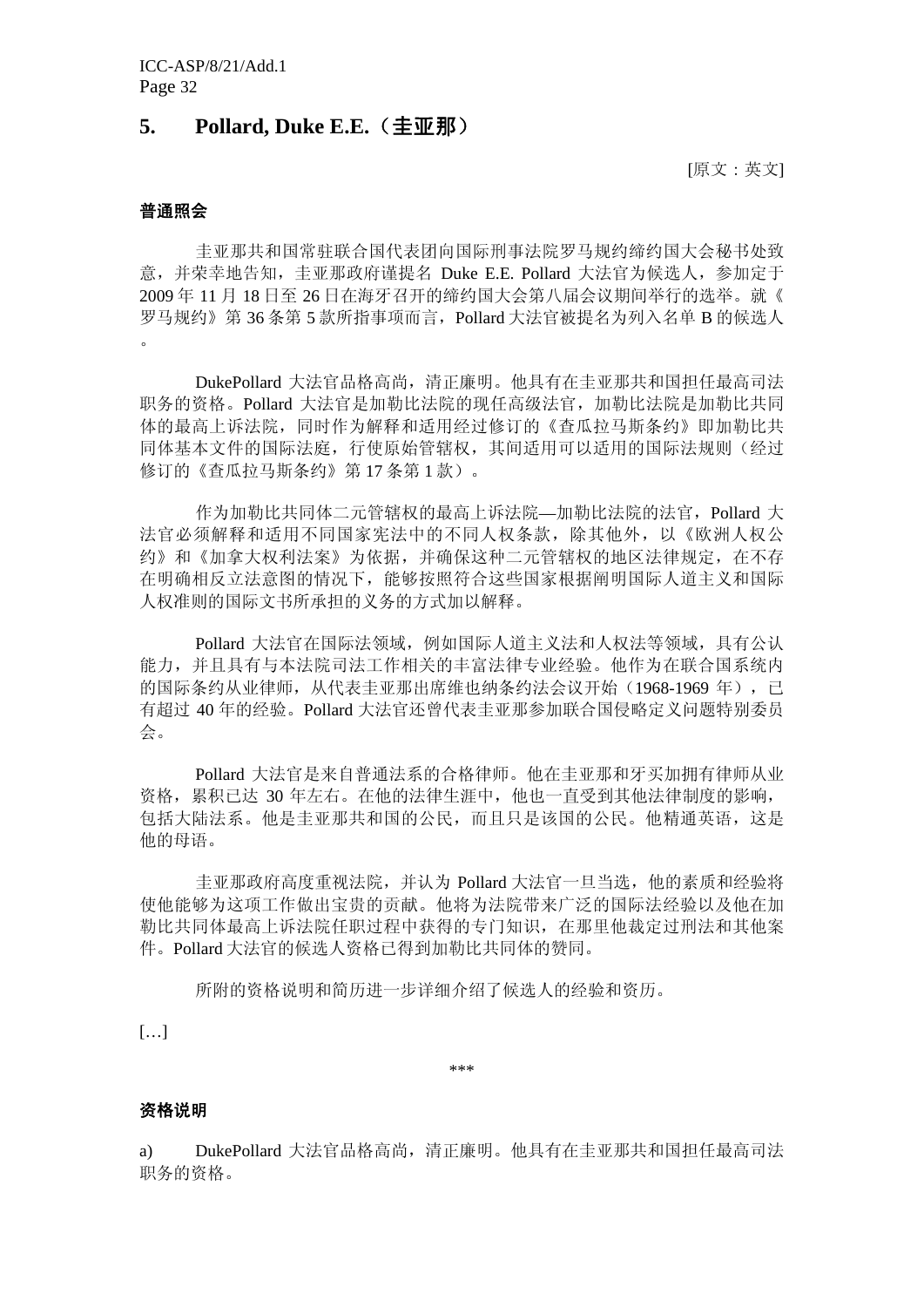Pollard 大法官是加勒比法院的现任高级法官,加勒比法院是加勒比共同体的最 高上诉法院,同时作为解释和适用经过修订的《查瓜拉马斯条约》即加勒比共同体基 本文件的国际法庭,行使原始管辖权,其间适用可以适用的国际法规则(经过修订的 《查瓜拉马斯条约》第 17 条第 1 款)。

作为加勒比共同体二元管辖权的最高上诉法院—加勒比法院的法官,Pollard 大 法官必须解释和适用不同国家宪法中的不同人权条款,除其他外,以《欧洲人权公 约》和《加拿大权利法案》为依据,并确保这种二元管辖权的地区法律规定,在不存 在明确相反立法意图的情况下,能够按照符合这些国家根据阐明国际人道主义和国际 人权准则的国际文书所承担的义务的方式加以解释。这是《维也纳条约法公约》第 27 条的规定,但应受第 46 条的限定。加勒比共同体国家是该《维也纳公约》的缔约国。

Pollard 大法官在国际法领域,例如条约法、国际人道主义法和人权法等领域, 具有公认能力,并且具有担任与本法院司法工作相关的专业法律职务的丰富经验。他 作为联合国系统内的国际条约从业律师,从代表圭亚那出席维也纳条约法会议开始( 1968-1969 年),已有超过 40 年的经验。这些经验对于解释和适用通常在相关国际法 律文件,例如《1949 年日内瓦公约》、《罗马规约》和联合国主持下拟定的许多国际 人权条约或公约中阐明的人道主义和人权准则具有潜在的关系。

在他国际从业律师的职业生涯中,Pollard 大法官代表圭亚那参加了联合国侵略 定义问题特别委员会。他担任的正式职务有大会第六委员会(代理)主席和副主席, 以及东道国委员会报告员。他还代表圭亚那参加了大会除第五委员会以外的所有其他 委员会。Pollard 大法官的经验使他具备出色的条件,能够透彻理解国际人道主义和人 权文书在构思、审议和拟定时所处的政治背景。国际刑事法院《罗马规约》和大会第 3314 (XXIX)号决议便是极好的例子。

Pollard 大法官还是普通法系的合格律师,在圭亚那和牙买加具有律师资格,累 积达 30 年左右。在他的法律生涯中,他也一直受到其他法律制度的影响,包括大陆法 系。

b) Duke Pollard 大法官同时符合《罗马规约》第 36 条第 3 款第 2 项第 1 目和第 3 款第 2 项第 2 目的要求。作为加勒比法院的现任法官,他在裁定刑事和其他案件方面 获得了经验和专门知识。由于 Pollard 大法官具有担任圭亚那最高司法职务的资格,因 此圭亚那政府提名他出任国际刑事法院法官。就《规约》第 36 条第 5 款所指事项而言 ,Pollard 大法官被提名为列入名单 B 的候选人。

Pollard 大法官过去担任过联合国纳米比亚理事会(代理)主席,并代表圭亚那 参加联合国大会第三和第四委员会,这些经历使他特别能够理解国际人道主义和人权 准则对土著人口、非自决人民以及国际社会的新兴国家的意义和影响。

Pollard 大法官作为加勒比共同体的法律顾问,组织并引导加勒比共同体加入了 在联合国主持下构思、审议和拟定的若干国际人权公约,包括国际刑事法院的基本文 件—《罗马规约》。加入这些公约涉及为加勒比共同体一国或加勒比共同体秘书处的 代表团拟定有关的谈判文件。

Pollard 大法官还是国际法领域的公认作家,他撰写了关于国际法和保护小国的 若干书籍和文章,由牛津大学出版社、加勒比法律出版公司、《国际法和比较法季 刊》、《英联邦法律期刊》、《得克萨斯州法律评论》、《圣地亚哥法律评论》以及 《加勒比国际关系年鉴》等国际法律出版机构和期刊发表。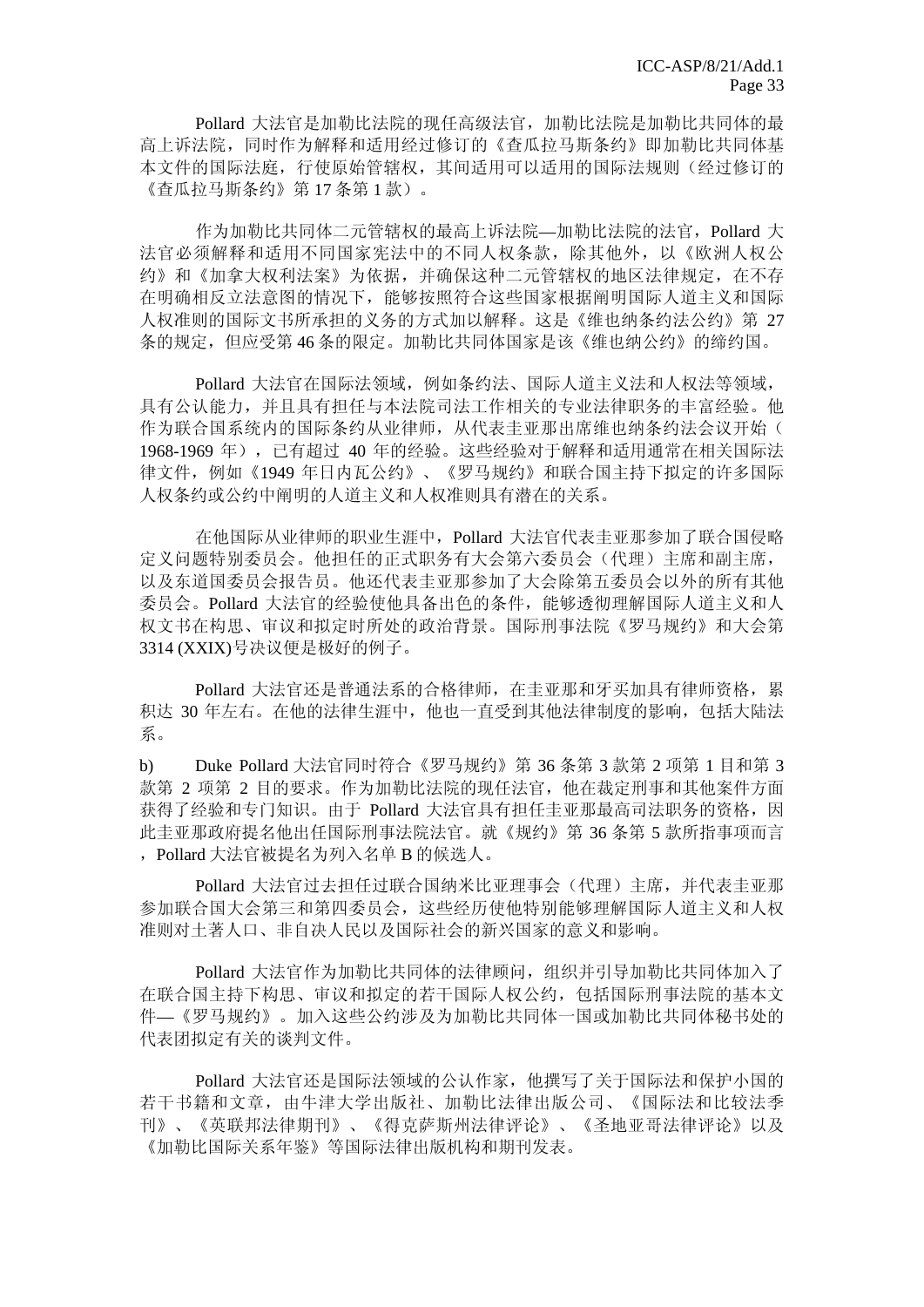ICC-ASP/8/21/Add.1 Page 34

Pollard 大法官是圭亚那共和国的公民,而且只是该国的公民。他精通英语,这 是他的母语。Pollard 大法官是男性。

\*\*\*

# 个人资料

国籍:圭亚那

# 职业

国际律师、法学家、国内律师

## 学历

- 女王学院(圭亚那)
- 伦敦大学荣誉学士学位、荣誉法律学士学位
- 麦吉尔大学法律硕士(国际法)
- 纽约大学法律硕士(国际法)
- 诺尔曼·曼利法学院法律教育证书

### 学术荣誉

- 莱昂内尔·勒克胡纪念奖(威斯康星学院大学,1959 年)
- 比较法和外国法研究院研究员(麦吉尔大学,1966 年)
- 国际事务中心研究员(纽约大学,1970年)

# 职业专长

- 国际法撰稿人/法学家
- 采矿/国际经济法
- 海洋法
- 国际组织法
- 条约法
- 一般国际法
- 经济一体化法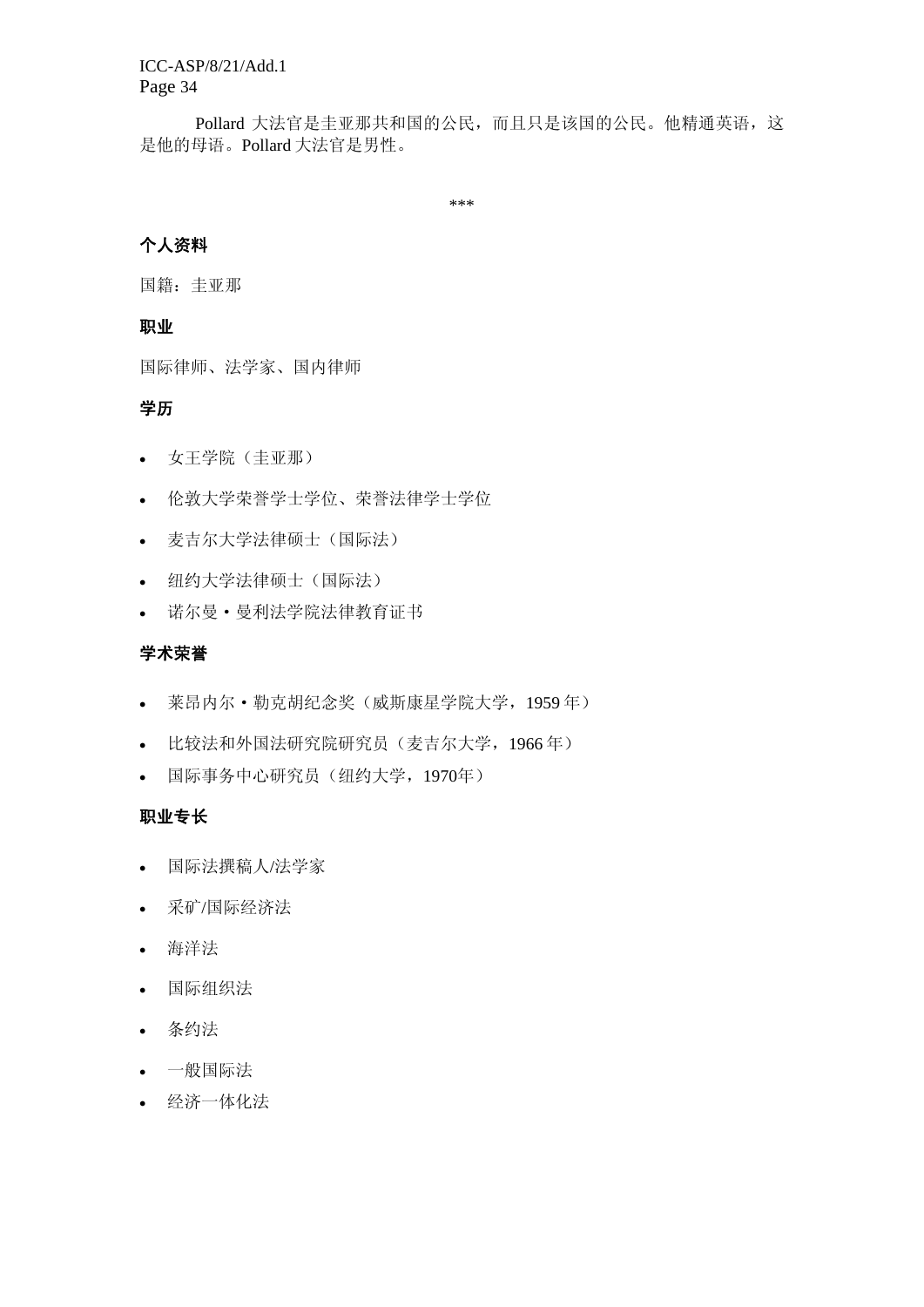# 专业协会

- 牙买加律师协会会员
- 圭亚那律师协会会员
- 英国国际和比较法学会会员
- 美国国际法学会会员

# 重大成就

- 合作提出、定义和推广专属经济区的概念(第三届联合国海洋法会议)
- 拟定了关于修正《建立加勒比共同体条约》的议定书和条约(1994 年至 2000 年)
- 合作拟定了《关于设立加勒比法院的协定》和其他组成文书
- 拟定了《关于设立加勒比国家联盟的协定》草案
- 负责拟定联合国纳米比亚人旅行证件
- 负责制定联合国与东道国关系委员会的职权范围(联合国大会第二十六届会议第六 委员会主席)

#### 出席政府间大会和会议的代表

1974 - 1982 国际铝矾土协会秘书处出席联合国贸易和发展会议的代表,其中包括共 同基金谈判会议,日内瓦,1979 年 9 月、1980 年 2 月

> 国际铝矾土协会出席联合国相关机构赞助的生产者协会的各种会议的代 表

> 国际铝矾土协会与联合国,特别是与联合国贸发会议和经社理事会,包 括其自然资源委员会(联合国总部,纽约)、国际货币基金组织和国际 复兴开发银行(总部,华盛顿)、联合国工业发展组织(总部,维也纳 )、铜出口国政府间委员会(总部,巴黎)和联合国贸发会议等建立关 系的代表

1973 - 1974 圭亚那出席圭亚那/古巴、圭亚那/联合王国、圭亚那/荷兰、圭亚那/法国 、圭亚那/巴西双边航空运输谈判的代表团法律顾问

圭亚那出席铝矾土生产国会议代表团法律顾问(科纳克里,1974 年)

- 1970 1973 在以下场合出任圭亚那的代表:
	- 起草成立加勒比共同体和共同市场文件的工作组
	- 联合国与东道国关系委员会
	- 加勒比国家海洋法特别会议筹备委员会(哥伦比亚)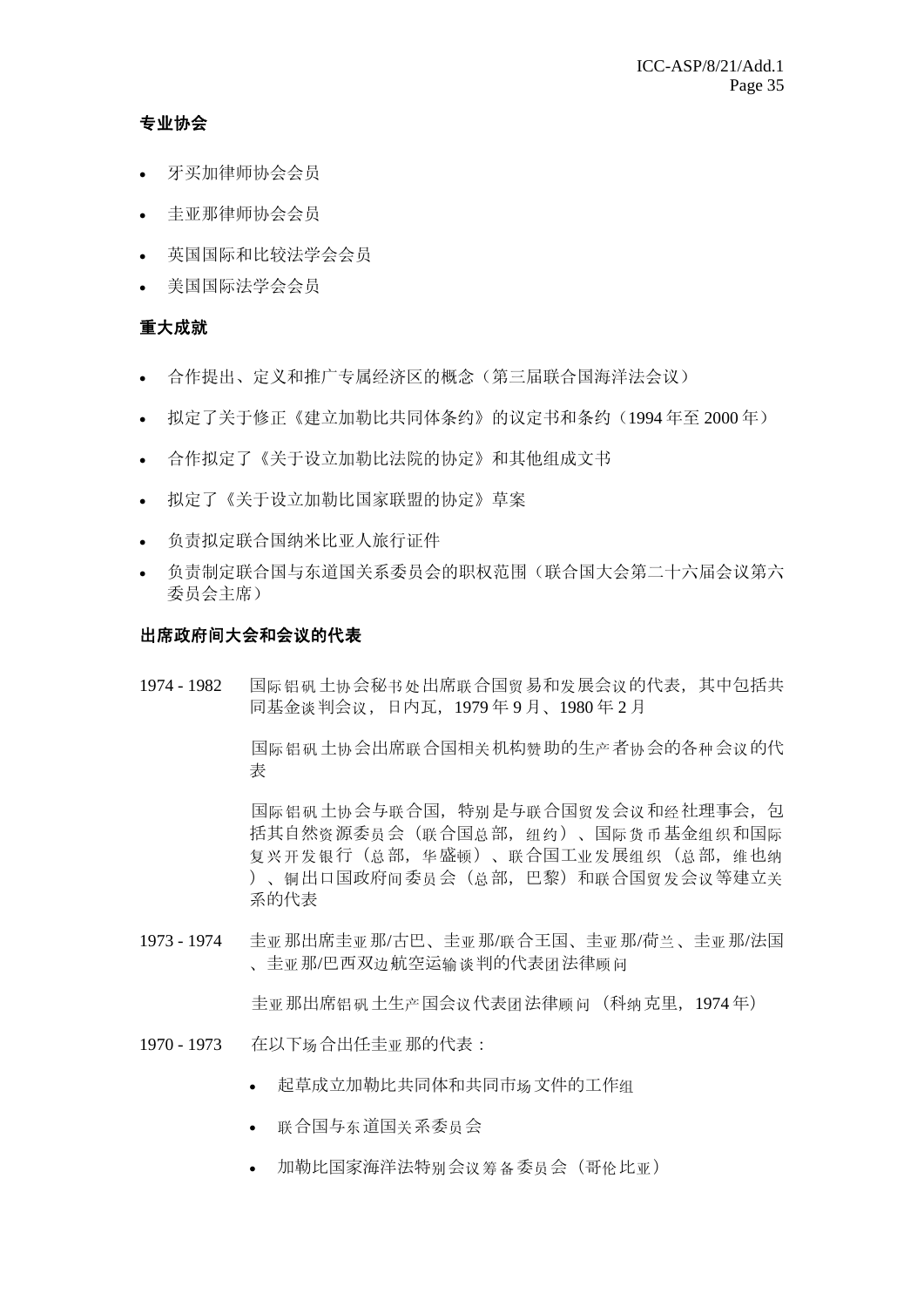| (牙买加金斯敦)<br>英联邦加勒比国家海洋法会议 |
|---------------------------|
|---------------------------|

- 联合国国际贸易法委员会第五届会议(纽约)
- 加勒比海国家官员海洋法会议(加拉加斯)
- 联合国海床委员会春季会议(纽约)
- 加勒比海国家外交部长海洋法特别会议(多米尼加共和国)
- 联合国海床委员会夏季会议(日内瓦)
- 联合国海洋法会议(加拉加斯)
- 联合国大会第二十五届和第二十六届会议第六委员会
- 1969 联合国海床委员会春季和夏季会议(日内瓦)
	- 侵略定义问题特别委员会(第四届会议,纽约)
	- 联合国国际贸易法委员会(第四届会议,日内瓦)
	- 侵略定义问题特别委员会(第二届会议,纽约)
	- 联合国条约法会议(第二届会议,维也纳)
	- 联合国大会第二十四届会议第六委员会
- 1968 联合国条约法会议(第一届会议,维也纳)
	- 联合国大会第二十三届会议第六委员会
	- 联合国国际法区域研讨会(基多)
	- 侵略定义问题特别委员会(6 月/7 月,日内瓦)
	- 前往西南非洲的特命全权特使(联合国纳米比亚特派团)
- 1967 联合国大会第二十二届会议第六委员会(纽约)
	- 联合国纳米比亚理事会

#### 在非政府大会和会议上的专家讲话

- 1970 海洋和平学会海洋法会议,专家讨论小组成员 (马耳他, 1970 年和 1971 年)
- 1971 民主机构研究中心海洋宪章专家讨论小组成员(加利福尼亚圣塔芭芭拉 ,1971 年)

维拉诺瓦大学海洋命运会议专家讨论小组成员(宾夕法尼亚州,1972 年 )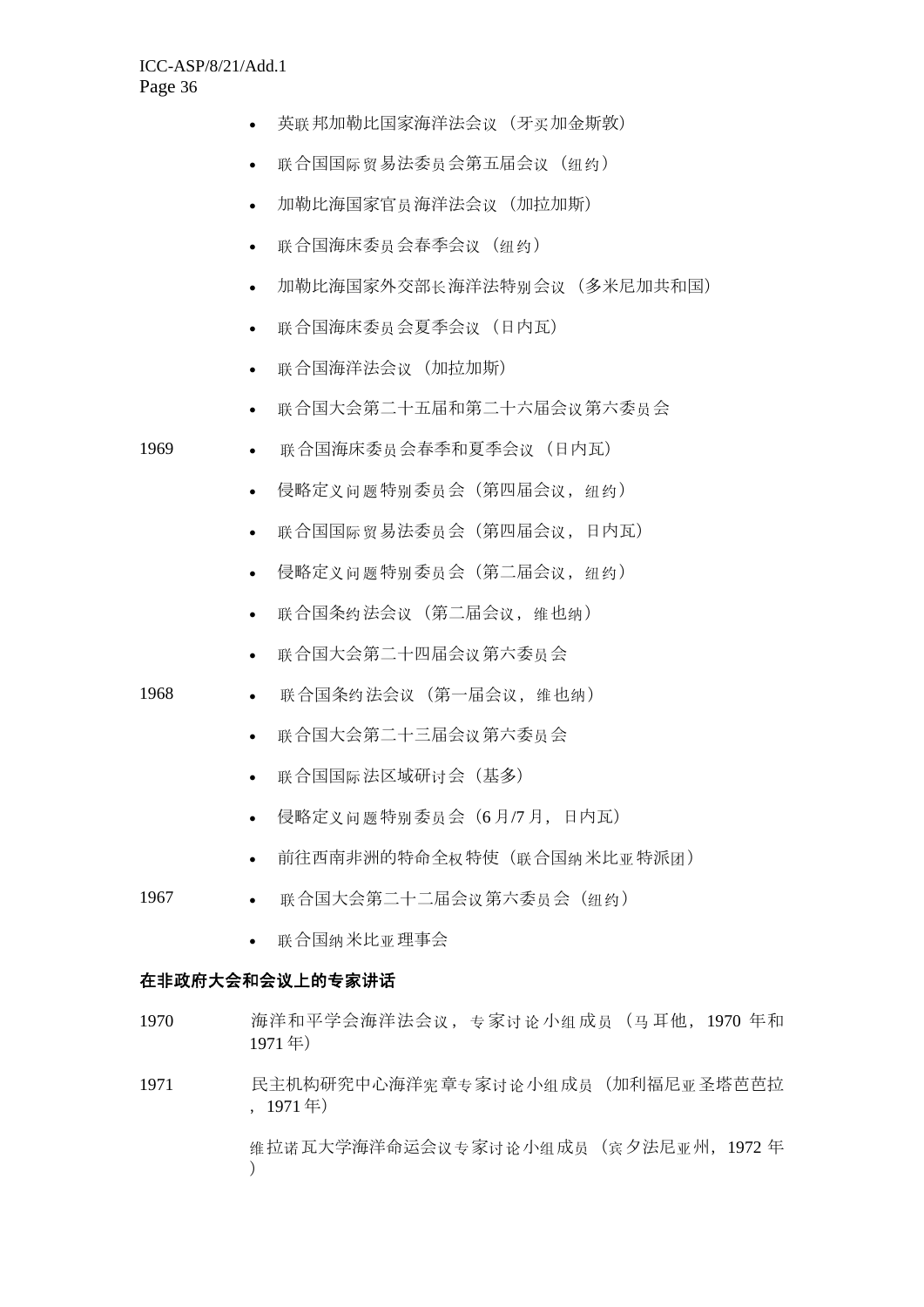联合国种族歧视研讨会与会者(喀麦隆雅温得, 1971年)

海洋和平学会会议专家讨论小组成员(马耳他,1972 年)

1972 海湾和加勒比海地区海洋法讲习班参加者(委内瑞拉加拉加斯,1971 年  $\lambda$ 

> 海洋事务中心海洋科学研究自由会议专家讨论小组成员(加利福尼亚州 圣迭戈,1972 年)

海洋法会议专家讨论小组成员(罗得岛大学, 1973年)

2002/2003 与枢密院司法委员会脱钩问题英联邦法律部长专家组成员

#### 任职历史

实质性职位

- 2005 年 2 月 加勒比法院法官
- 至今
- 2003 年 1 月 加勒比共同体立法起草机构主任
- 至 2005 年
- 1996 2002 加勒比共同体秘书处法律和机构发展司总法律顾问/司长
- 1992 Pollard、Lee Clarke & Campbell 高级合伙人
- 1984 年至今 英联邦常驻联合国秘书处、加勒比法律研究中心和加勒比共同秘书处, 在多个国际法项目中的顾问
- 1978 国际铝矾土协会管理委员会主席
- 1974 1980 国际铝矾土协会总法律顾问
- 1972 1974 圭亚那外交部永久秘书
- 1972 1974 圭亚那外交部法律顾问
- 1970 1974 圭亚那常驻联合国代表团公使/参赞
- 1961 1965 西印度群岛大学女王皇家学院讲师(特立尼达)

代表性职务

- 1971 联合国大会第二十六届会议第六委员会主席(代理)和副主席
- 1970 联合国纳米比亚旅行证件委员会代理主席和主席 联合国大会第二十七届会议与东道国关系委员会报告员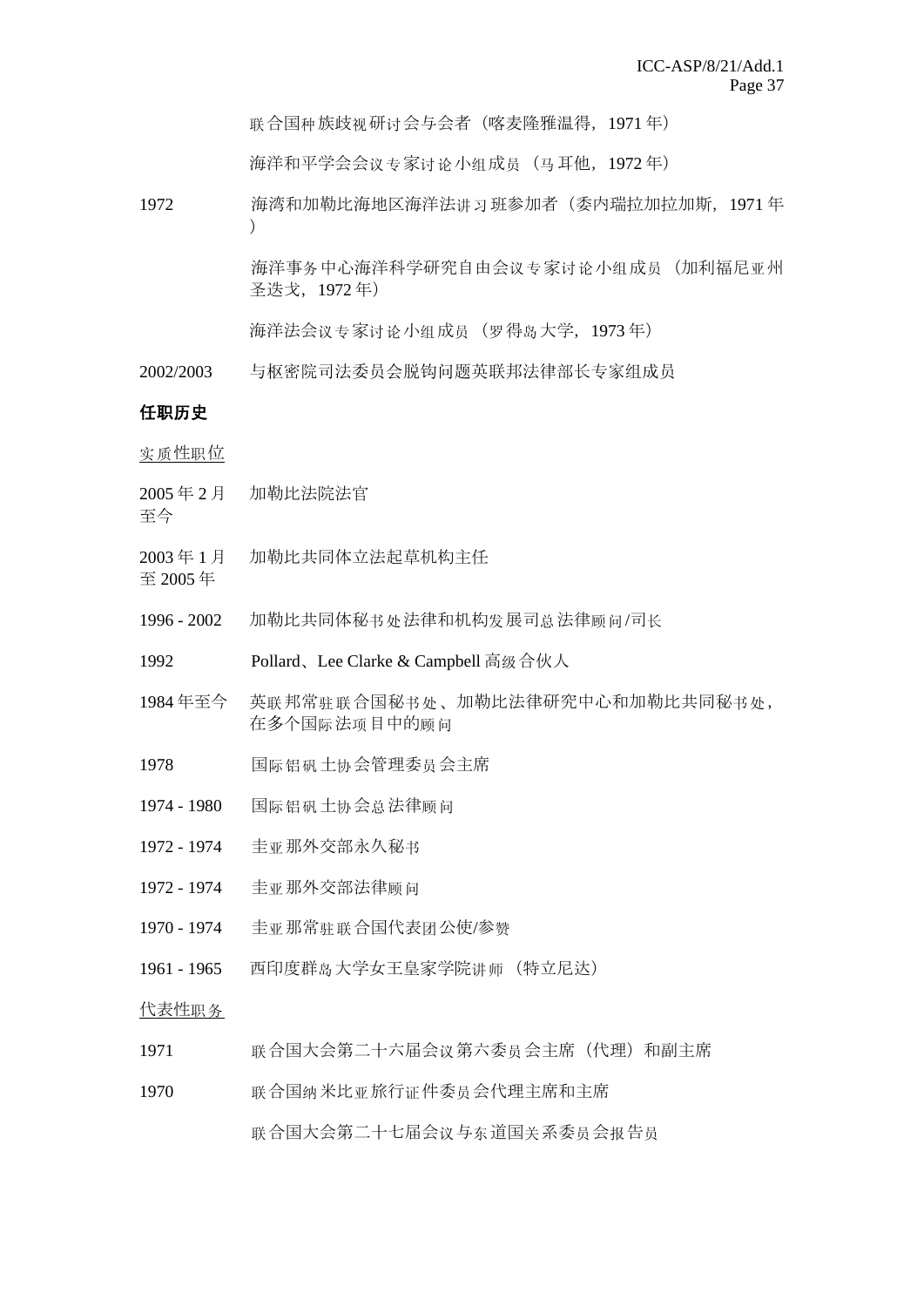ICC-ASP/8/21/Add.1 Page 38

#### 咨询工作

- (a) 咨询
- 1986 评估联合国跨国公司中心技术援助方案,联合国跨国公司中心,纽约 为孟加拉国政府提供关于外国投资协议的咨询,联合国跨国公司中心, 纽约
- 1987 协调加勒比共同体/禁毒基金减少和控制药物滥用方案,禁毒基金/加勒 比共同体秘书处,1987 年
- 1989 评估加勒比司法改善项目,美国对外援助总署
- 1993 年 1 月 协调加勒比法律研究中心加勒比共同体国家商业法调查项目
- 1993 年 7 月 为格林纳达政府提供关于划分与特立尼达和多巴哥的海洋疆界的咨询, 英联邦秘书处,伦敦

为加勒比共同体提供关于国际法律问题的咨询

- (b) 研究
- 1977 生产者协会的体制和法律问题研究:经济合作/联合国行动计划
- 1981 为联合国跨国公司中心关于规管和与跨国公司谈判讲习班拟定文件,联 合国跨国公司中心,加纳
- 1983 为联合国训练和研究所拟定关于对自然资源的永久主权的文件,阿根廷 布宜诺斯艾利斯
- 1985 关于加勒比共同体决策的研究,加勒比共同体秘书处
- 1986 关于加勒比共同体国家危险药物立法的研究,加勒比共同体秘书处
- 1990 加勒比共同体采矿业的立法和金融框架分析,英联邦秘书处,伦敦

英联邦加勒比国家的环境立法分析,加勒比法律研究中心

- 1991 年 3 月 蒙特塞拉特岛林业和相关环境立法分析,粮农组织/热带林业行动计划加 勒比共同体项目
- 1991 年 11 月 蒙特塞拉特岛林业和相关环境立法分析,粮农组织/热带林业行动计划加 勒比共同体项目
- 1992 年 8 月 至 9 月 格林纳达林业和相关环境立法分析,粮农组织/热带林业行动计划加勒比 共同体项目
- 1992年11月 圣文森特和格林纳丁斯林业和相关环境立法分析,粮农组织/热带林业行 动计划加勒比共同体项目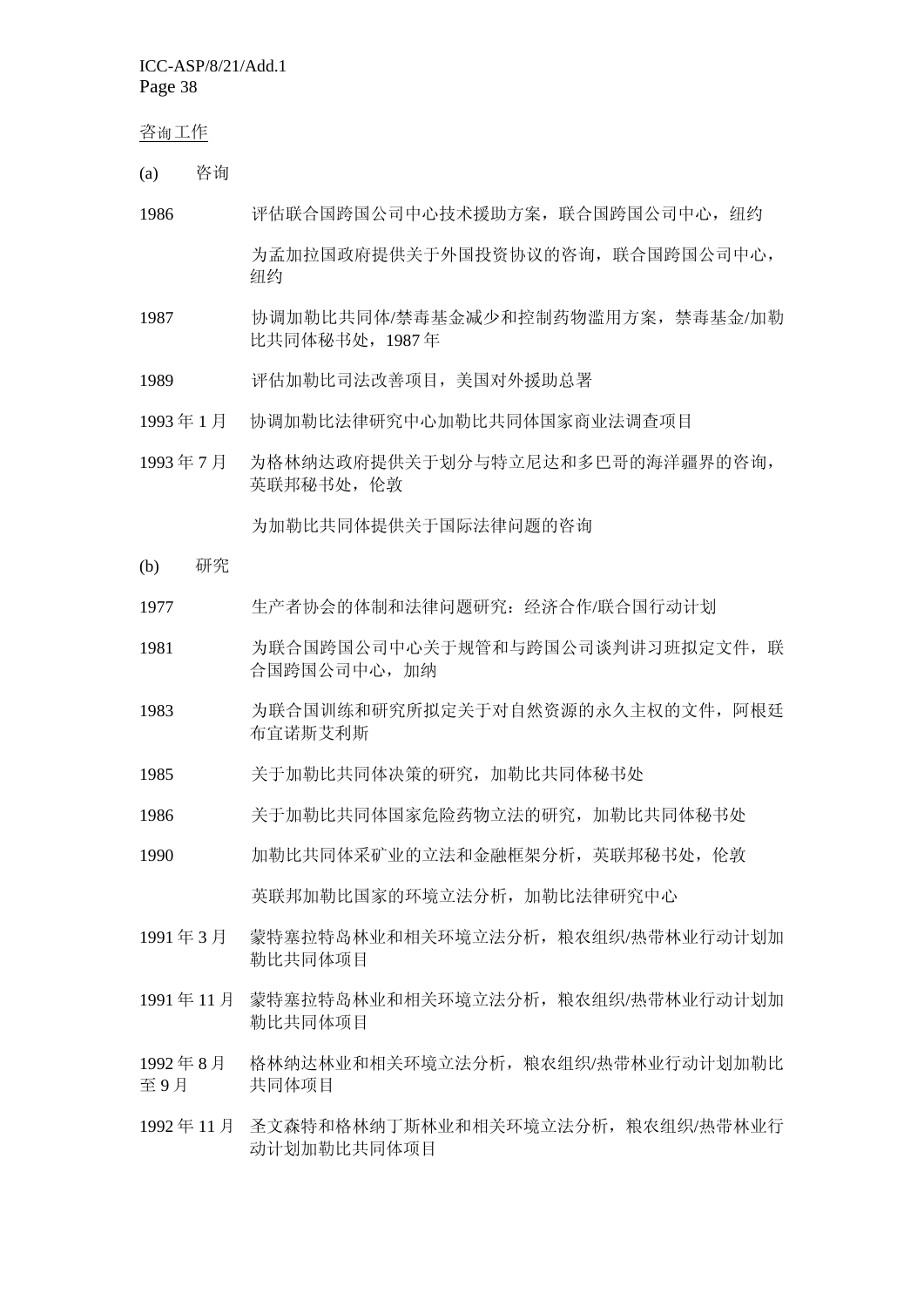1992 年 11 月 在加勒比共同体创立和提供服务权分析,加勒比共同体秘书处

1989 英联邦加勒比专属经济区研究,粮食及农业组织,罗马

- (c) 条约起草
- 1979 拟定非洲、加勒比和太平洋国家香蕉生产者协会宪章,非加太秘书处/ 联合国贸发会议
- 1988/1989 起草了《加勒比共同体专属经济区公约》,加勒比共同体秘书处:粮农 组织,罗马
- 1973 联合起草了《查瓜拉马斯条约》
- 1994 2000 起草了经过修订的《杳瓜拉马斯条约》第一至第九号议定书, 加勒比共 同体秘书处
- 1994 起草了加勒比国家联盟的组成文书,加勒比共同体秘书处

起草了《劳动与劳资关系原则宣言》,加勒比共同体秘书处

起草了加勒比共同体社会保障协定

- 1995 起草了加勒比灾害应急响应署章程
	- 起草了《关于加勒比法院及区域司法和法律服务委员会办事处所在地的 协定》
	- 起草了《区域司法和法律服务委员会条例》
	- 起草了加勒比投资基金组成文书
	- 起草了《关于加勒比法院及区域司法和法律服务委员会特权与豁免的议 定书》
- 1996 起草了《加勒比共同体区域司法保护协定》
	- 起草了《加勒比法院规则(原始管辖权)》
- 1997 起草了《加勒比电信联盟工作人员条例》
- 1998 起草了《加勒比区域标准和质量组织章程》
- 2000 起草了《关于成立加勒比气候变化中心的协定》
	- 起草了《关于成立加勒比共同体区域标准和质量组织的协定》

起草了经过修订的关于成立加勒比共同体、包括加勒比共同体单一市场 和经济的协定

起草了《关于设立加勒比法院信托基金的协定》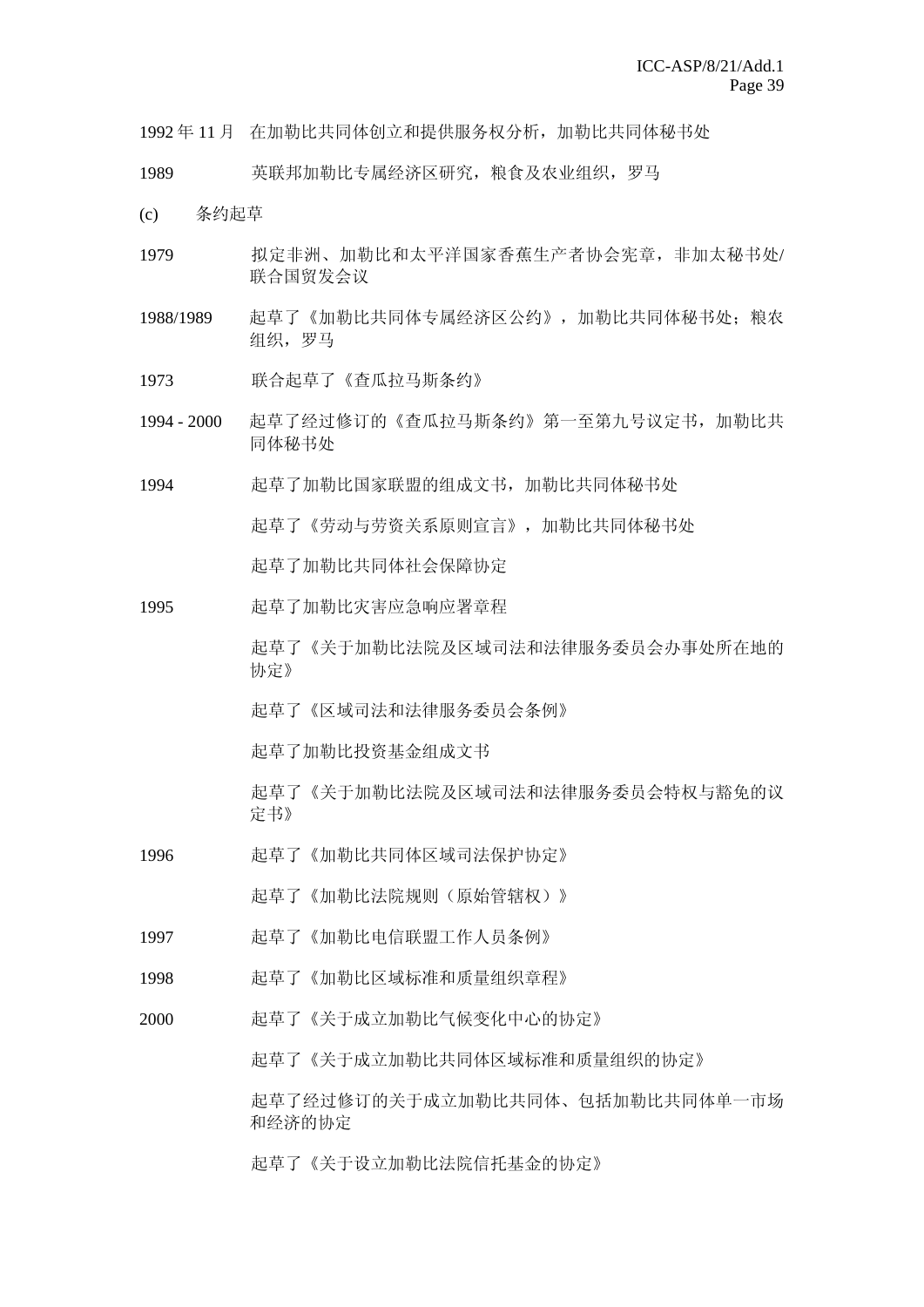ICC-ASP/8/21/Add.1

Page 40

- 2001 起草了《关于建立加勒比共同体渔业机制的协定》
- (d) 立法起草工作

| 1996 | 合作起草了《加勒比法院规则(上诉管辖权)》   |
|------|-------------------------|
|      | 合作起草了《加勒比法院规则(原始管辖权)》   |
| 1997 | 合作起草了加勒比共同体《示范区域司法保护法案》 |
| 2001 | 合作起草了《公平竞争/消费者保护法案》     |
| 2002 | 合作起草了《加勒比共同体补贴和反倾销法》    |
|      | 合作起草了《加勒比共同体(要素流动)法案》   |
| 2003 | 加勒比共同体(经过修订的条约)法案       |

加勒比法院信托基金授权契据

# 出版物

# 专著

- *"The Caribbean Court of Justice: Closing the Circle of Independence"*, Caribbean Law Publishing Co. Ltd., Kingston, 2004
- *"The CARICOM System: Basic Instruments"*, Caribbean Law Publishing Co. Ltd, Kingston, 2003.
- *"The Caribbean Court of Justice: What it is; What it Does",* CARICOM Secretariat, 1999.
- *"The Environmental Laws of the Commonwealth Caribbean",* Caribbean Law Institute, 1991-1992.
- *"The Legislative and Financial Framework of Mining Industries in Commonwealth Caribbean Countries",* Commonwealth Secretariat, London, 1991.
- *"The Problem of Drug Abuse in Commonwealth Caribbean Countries",* CARICOM Secretariat, 1987.
- *"Law and Policy of Producers' Associations",* Oxford University Press, 1984.
- "Proceedings of the International Conference on Bauxite", *Metal Bulletin,* 1981.
- *"Institutional and Legal Aspects of Producers' Associations",* United Nations, 1977.
- *"The Annotated Treaty Establishing the Caribbean Community"* (in preparation).

# 文章

- "Legal and Institutional Aspects of the International Bauxite Association", *IBA Quarterly Review*, Vol. 1, No. 1, 1976.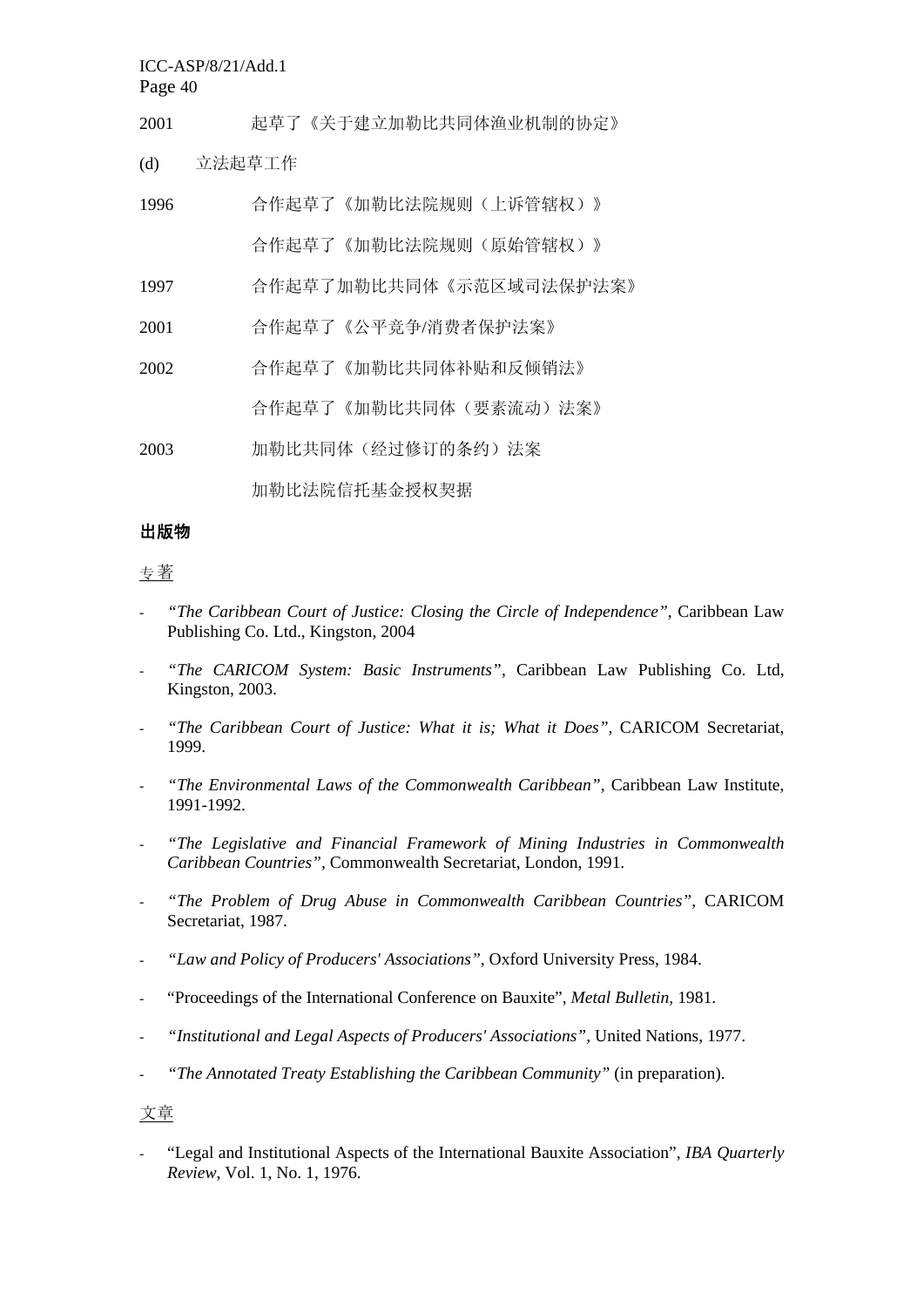- "The Guyana/Suriname Dispute in International Law", *Caribbean Yearbook of International Relations*, A. W. Sijthoff, 1976.
- "Transnational Corporate Power and National Governments", *IBA Quarterly Review,* Vol. 2, No. 1, 1977.
- "The International Seabed Authority", *Caribbean Yearbook of International Relations,* A. W. Sijthoff, 1977.
- "Dynamics of Determinations in Producers' Associations", *Texas International Law Journal,* Summer, 1980.
- "Transfer of Technology in the Bauxite Industry: Proceedings of the International Conference on Bauxite", *Metal Bulletin,* 1981.
- "Exchange of Information between Host Countries and Transnational Corporations: Proceedings of the International Conference on Bauxite", *Metal Bulletin,* 1981.
- *"Mining Ventures in Developing Countries"*, Book Review, Natural Resources Forum (United Nations), Vol. 70, No. 1, 1983.
- "Conflict Resolution in Producers' Associations", *International and Comparative Law Quarterly Review,* London, 1982.
- *"Long-term Bauxite Sales Contracts"*, Natural Resources Forum (United Nations), Vol. 9, No. 1, 1985.
- "The Common Fund: Illusion and Reality", *IBA Quarterly Review*, Vol. 8, No. 2, 1982.
- "The Exclusive Economic Zone: The Elusive Consensus", San Diego Law Review, Vol. 12, No. 3, April 1975.
- *"Institutional and Legal Aspects of the Caribbean Community",* Caribbean Studies (University of Puerto Rico), Vol. 14, No .1, April 1974.
- *"The Patrimonial Sea or Economic Zone of Exclusive Jurisdiction"*, Caribbean Study Project, International Ocean Institute, Royal University of Malta, 1973.
- *"Ocean Debate in the United Nations: Fate of the Oceans",* Villanova University Press, 1972.
- "An Ocean Regime: Perspective of a Developing Country", in *Proceedings: Pacem in Maribus Convocation*, Royal University of Malta, 1972.
- *"Namibia: Challenge and Response",* Objective Justice (United Nations), April-June 1971.
- "Racial Discrimination: The Guyana Response", United Nations Document SO 216/3 (21) WP2.
- "Protection of National Governments from Transnational Corporations", in *Proceedings of the Commonwealth Law Society*, Kingston, 1986.
- *"Problems of Drug Abuse in Commonwealth Caribbean Countries: Caribbean Perspective",* Nos. 37/8.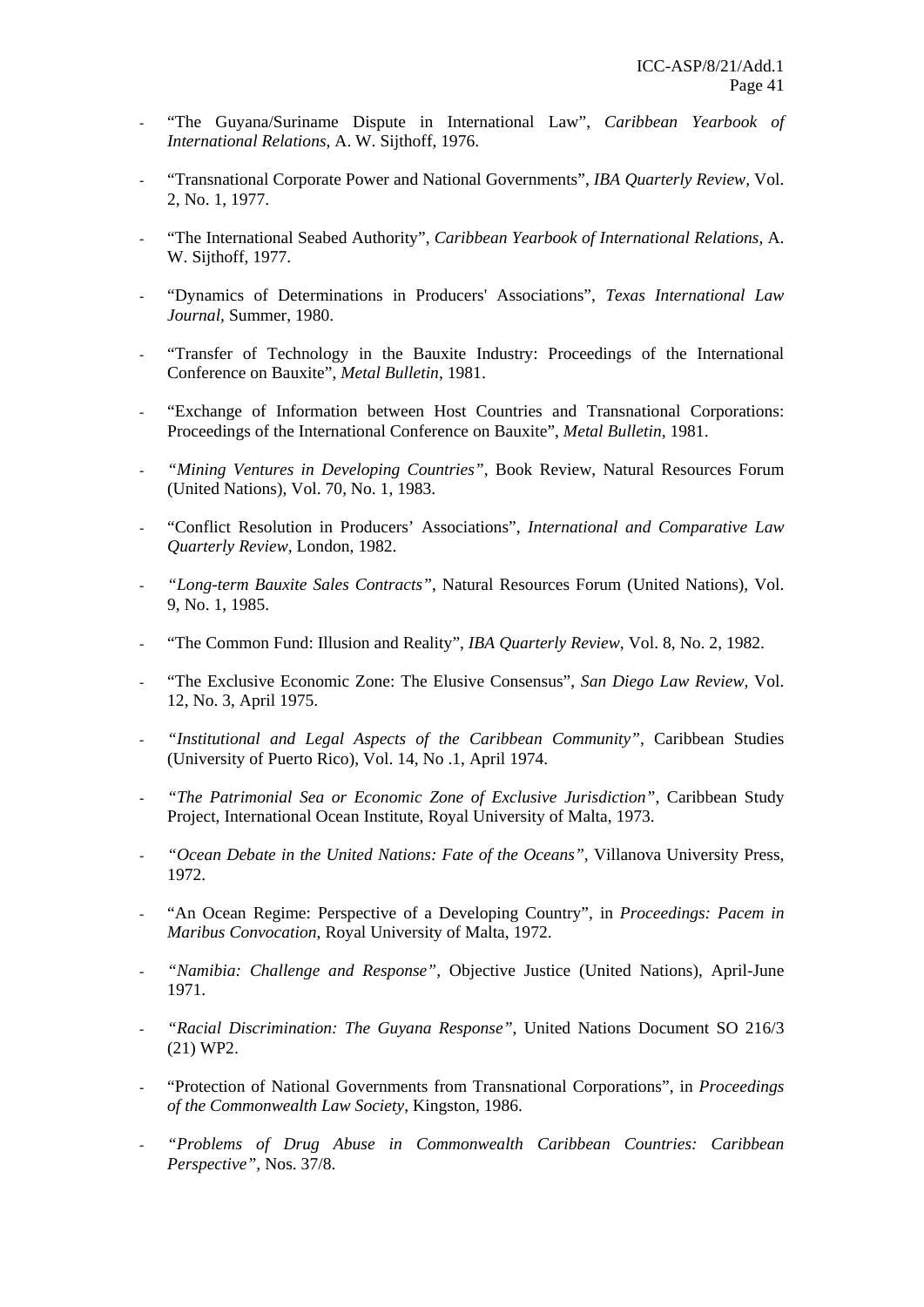- *"The CARICOM Enterprise Regime",* Commercial Law Survey, Caribbean Law Institute (in publication).
- "CSME Legal Implications", *CARICOM Perspective*, No. 65, June 1995.
- "Chaguaramas Revisited: Institutional Developments Since 1973", *CARICOM Perspective*, June 1996.
- "International Law and the Protection of Small States", in *The Caribbean Integration Process*, K. Hall (ed.), Ian Randle Publishers Ltd., 2007.
- "The Caribbean Community: Restructuring for the New Millennium", *CARICOM Perspective,* June 1998.
- *"Some Implications of Investing the Caribbean Court of Justice with Original Jurisdiction",* Caribbean Community Secretariat, 2000.
- "The Caribbean Court of Justice: Challenge and Response", in *Caricom Single Market & Economy,* K. Hall (ed.), Ian Randle Publishers Ltd., 2007.
- *"The Caribbean Court of Justice in Regional Economic Development: Governance in the Age of Globalisation"*, Ian Randle Publishers, Kingston, 2003.
- *"The Caribbean Court of Justice: Perception and Reality",* CARICOM Secretariat, 2002.
- *"The Original Jurisdiction of the Caribbean Court of Justice",* Paper presented at Thirtieth Course on International Law sponsored by the Inter-American Juridical Committee of the Organization of American States, Rio de Janeiro, 19 August 2002.
- "The Caribbean Court of Justice in Regional Economic Development", in *Caricom Single Market & Economy*, K. Hall (ed.), Ian Randle Publishers Ltd., 2007.
- "*Implications of Sovereignty of Member States whose Regional Court assumes Supranational Jurisdiction",* Paper presented to Commonwealth Law Ministers' Expert Group on Delinking from the Judicial Committee of the Privy Council, June 2003.
- "Supranationality and Regional Integration Courts", paper presented at the Thirtieth Course on International Law sponsored by the Inter-American Juridical Committee of the of the Organization of the American States, Rio de Janeiro, 18 August 2003.
- "The Revised Treaty of Chaguaramas", in *Caricom Single Market & Economy Genesis and Prognosis,* K. Hall and M. Chuck-a-Sang (eds.), Ian Randle Publishers, Kingston 2007.
- "The Caribbean Court of Justice: Innovation in Functional Cooperation", in *Caribbean Community in Transition: Functional Cooperation as a Catalyst for Change,* K. Hall & M. Chuck-a-Sang, Ian Randle Publishers, Kingston, 2008.
- *"New Directions in International Adjudication, Arbitration & Mediation in ACP-EU Relations"*, Association for International Arbitration, Maku Publishers 2008, p. 83.
- "The CCJ, CSME & The Private Sector", *in Caricom Single Market & Economy,* K. Hall (ed.), Ian Randle Publishers Ltd. 2007.
- "Amending the Treaty of Chaguaramas", in *The Caribbean Community Beyond Survival*, K. Hall, Ian Randle Publishers, Kingston, 2001.